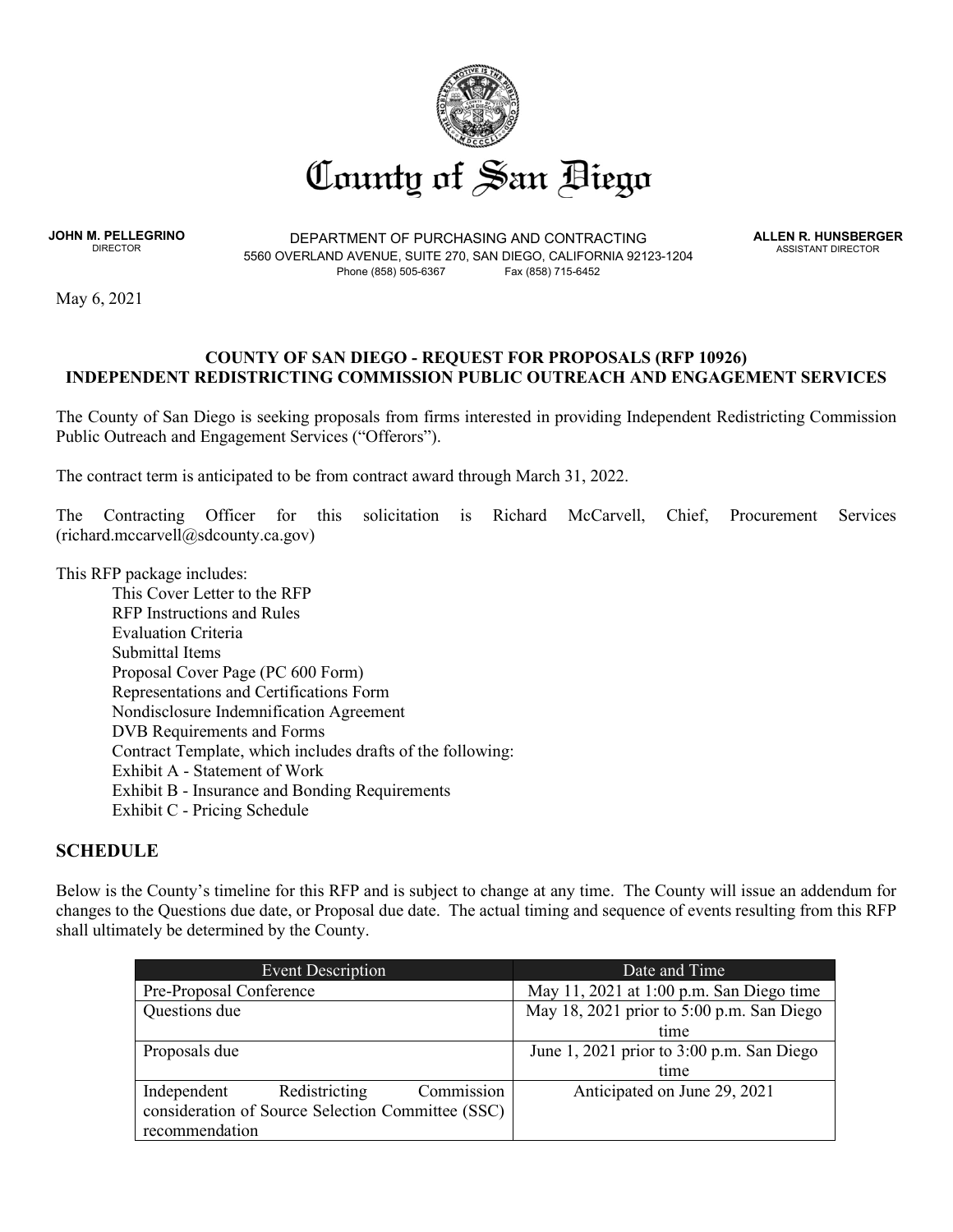# **PRE-PROPOSAL CONFERENCE**

A pre-proposal conference will be held by Video/Teleconference using the Microsoft Teams platform on the Date and Time listed in Schedule. To participate, please provide your intent to attend by 5:00 p.m. (local time) on May 10, 2021, Microsoft Teams information will be sent to Offerors that provide their intent to attend via email to Richard.Mccarvell@sdcounty.ca.gov. Attendance at the pre-proposal conference is encouraged but not mandatory. The County will provide an overview of the RFP process and may provide a program/technical overview and other information. Requests for clarification related to definition or interpretation of this RFP shall be submitted in writing as Questions in accordance with Section 8 (Duty to Inquire, Questions, and Explanation to Offerors). Attendance at the pre-proposal conference is encouraged but not mandatory.

# **PROPOSAL SUBMITTAL**

The County has temporarily changed procurement processes due to the social distancing and other requirements put in place in response to the COVID-19 pandemic. Unless otherwise modified by the County's COVID-19 Updates for County Contracts and Contractors, found at [https://www.sandiegocounty.gov/content/sdc/purchasing/COVID-19\\_Updates.html,](https://www.sandiegocounty.gov/content/sdc/purchasing/COVID-19_Updates.html) the following procedures shall apply to this RFP:

- Offeror must submit a complete original proposal in accordance with the format provided in this solicitation to the County of San Diego, Department of Purchasing and Contracting through electronic upload to BuyNet by the Date and Time listed in Schedule.
- If Offeror is unable to submit via BuyNet for any reason, Offeror may submit via electronic files on CD/DVD or a printed proposal at the Purchasing and Contracting front desk. Please use this method only if unable to submit through BuyNet. Until further notice, RFPs will be accepted at the front desk by mail or courier service only (the County will not accept personal delivery by Offerors or Offeror's representatives). When submitting via BuyNet, allow extra time to submit by an alternate method in the event of technical difficulties.
- When submitting electronic files, Offeror may optionally submit in original format (e.g. Microsoft Word) with clear pictures (.jpg, .jpeg, .gif, or ".png") of signature pages containing original signatures. Electronic or digital signatures will not be accepted. Please use this method only if unable to submit in PDF form.

The County's decision about the timeliness or responsiveness of any submitted document shall be final, and the County has the discretion to waive or not waive any defect or nonconformance.

Additional COVID-19 procurement information is available at: [https://www.sandiegocounty.gov/content/sdc/purchasing/COVID-19\\_Updates.html](https://www.sandiegocounty.gov/content/sdc/purchasing/COVID-19_Updates.html) 

# **QUESTIONS**

Questions regarding this RFP shall be submitted in writing to the Contracting Officer by the Date and Time listed in Schedule, in accordance with Section 8 (Duty to Inquire, Questions, and Explanation to Offerors). Oral explanations or responses to Questions will not be binding upon the County.

Concerns or comments regarding this solicitation should be directed to the Contracting Officer.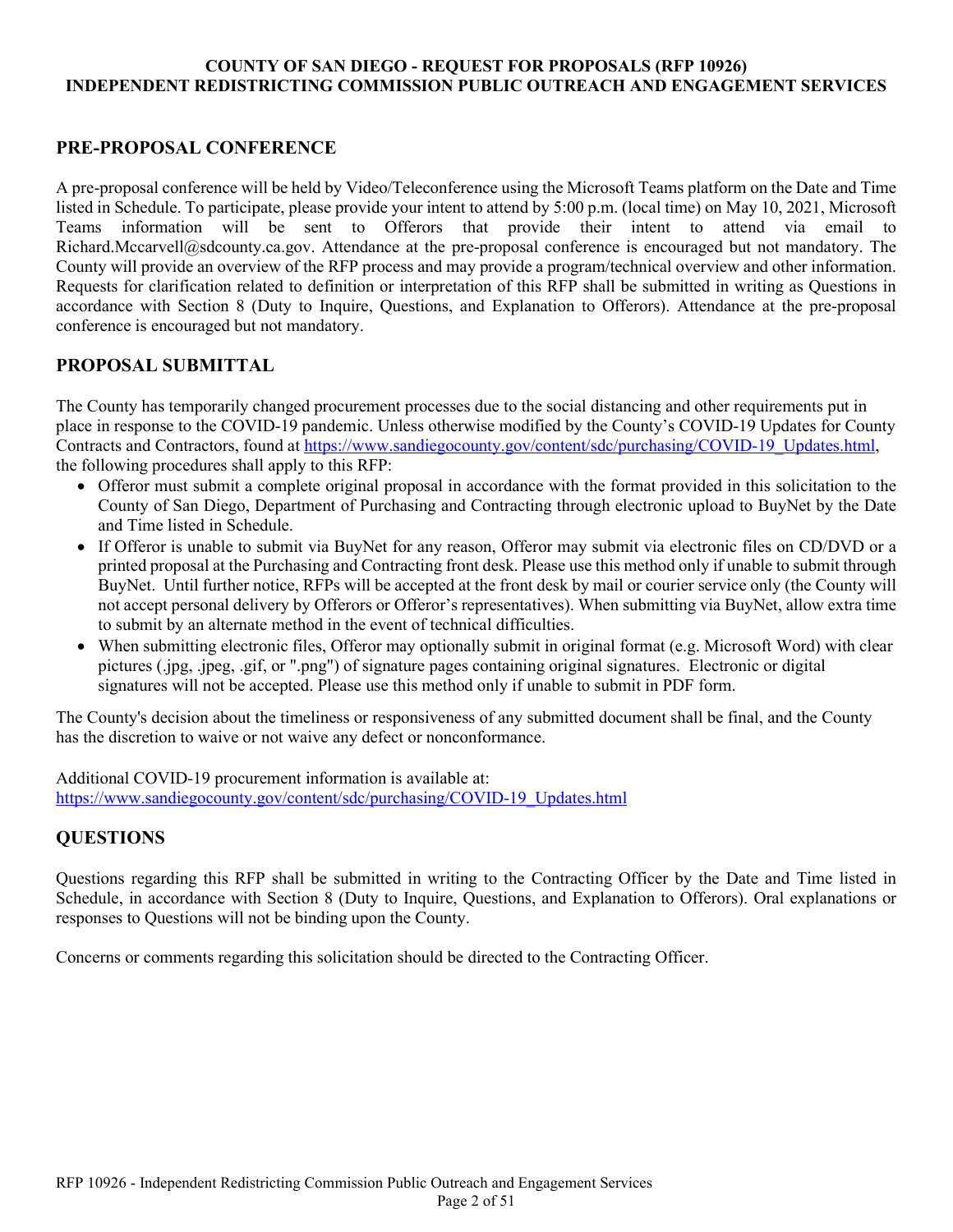# **TABLE OF CONTENTS**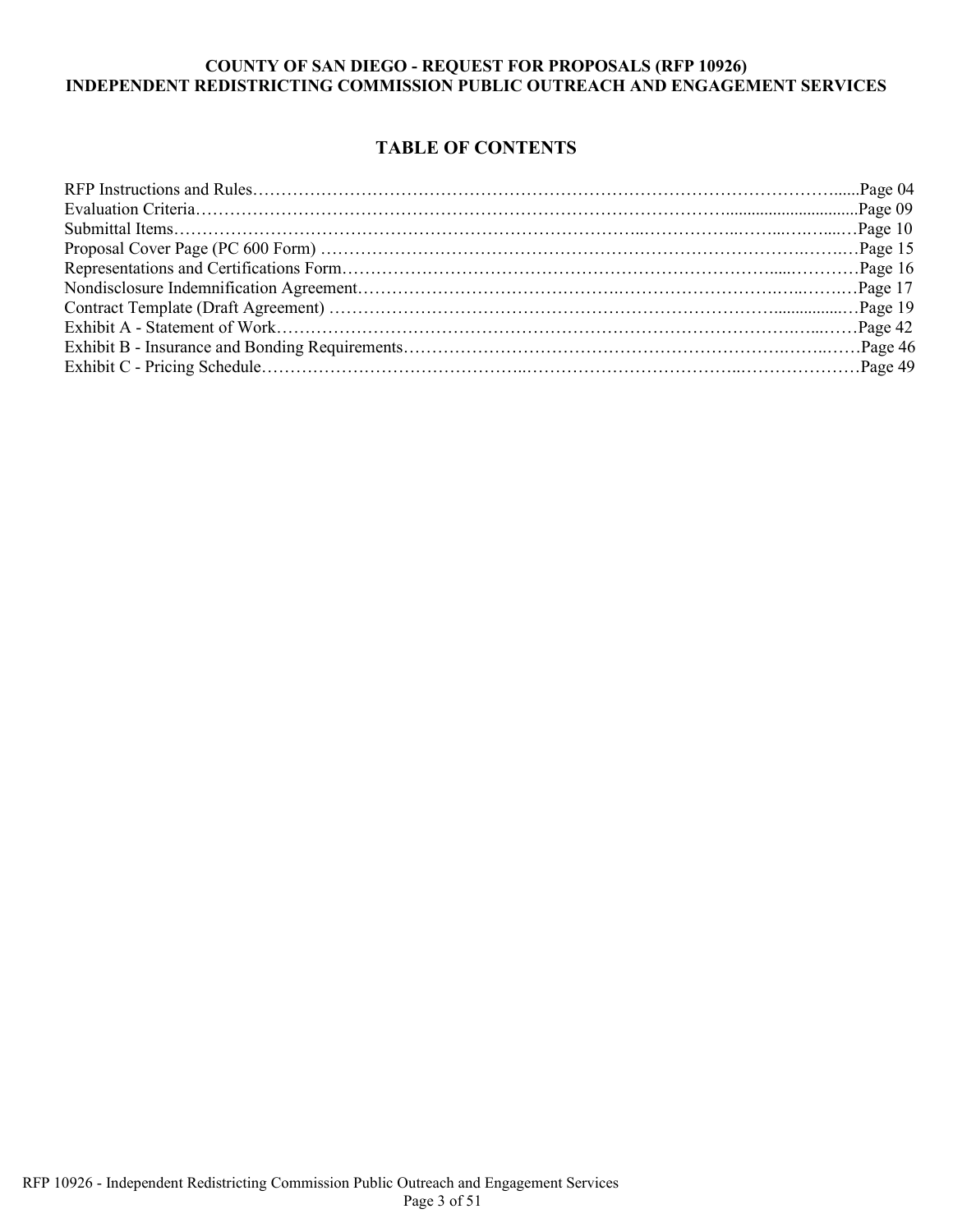# **RFP INSTRUCTIONS AND RULES**

# **1. RFP PROCESS**

- 1.1. RFPs shall normally be made available on the County of San Diego's BuyNet Website at [https://buynet.sdcounty.ca.gov/.](https://buynet.sdcounty.ca.gov/) If you are unable to download this document, you may request a hard copy from Purchasing and Contracting's front counter or contact clerical support at (858) 505-6367.
- 1.2. The County reserves the right to host pre-proposal conference(s). If scheduled, the date, time, and location for the preproposal conference(s) will be as set forth in this RFP or as otherwise provided on BuyNet.
- 1.3. Offerors should submit all Questions by due date and time specified in the cover letter to this RFP.
- 1.4. Proposals received, including any additions, revisions, and clarifications, will be evaluated by a Source Selection Committee (SSC) appointed by a Source Selection Authority(s) (SSA).
- 1.5. If, at any point in the selection process, the County determines that a proposal will no longer be considered for award, the Contracting Officer will attempt to notify the Offeror.
- 1.6. During the selection process, the SSA may determine that an Offeror's proposal is no longer in the competitive range and that it will no longer be considered for award.
- 1.7. The County reserves the right to request clarification of and/or additional information ("Clarification") from Offerors. The Contracting Officer will determine the appropriate means of Clarification, which may include telephonic, email, letter, presentations, oral interviews, or as an addendum or revision to the proposal. The County may invite Offerors to make a presentation to, or participate in interviews with, the County at a date, time and location determined by the County. The County is not obligated to seek Clarification, so Offerors are advised to submit complete and accurate information in the proposal.
- 1.8. At any point in the selection process, the SSA may authorize discussions to be held with one or more Offerors in the competitive range. Discussions may include requests for revised proposals, Best and Final Offers (BAFOs), or addenda to the proposal and may contain additional selection factors.
- 1.9. The SSC may recommend to the SSA, and the Independent Redistricting Commission (IRC), that award be made to one or more Offerors.
- 1.10. After receipt and approval of the SSA's decision the Contracting Officer will post a Notice of Recommendation to Award (NOR) a contract to the Offeror(s) whose proposal(s) has been ranked highest by the County on the basis of best value to the County, and upon receipt of concurrence of the recommendation by the IRC, the Contracting Officer will enter into contract finalization negotiations and, upon the successful completion, award a contract(s)
- 1.11. Reserved.
- 1.12. The County may rescind or modify the NOR at any time due to unsuccessful negotiations or if the County otherwise determines that it is in its best interest to do so.
- 1.13. The County may, at any time, restart evaluations, modify or replace the membership of the SSC, or correct any deficiencies in the procurement process or evaluation.
- 1.14. The timing and sequence of events resulting from this RFP shall ultimately be determined by the County.

# **2. INSTRUCTIONS FOR SUBMITTING A PROPOSAL**

- 2.1. It is the Offeror's responsibility to submit a proposal based on the most current RFP, addenda thereto, responses to Questions, any diligence material made available by the County, and any other information posted on BuyNet. Offerors must consistently check BuyNet for information and are responsible to comply with anything posted on BuyNet relating to this RFP. The County has no obligation to contact Offerors directly with any such RFP related information.
- 2.2. Offerors shall submit one original proposal prior to the date and time specified and through the means specified in the cover letter to this RFP.
	- 2.2.1. When requested, Offeror shall submit additional copies of the proposal in the manner requested. Copies should be clearly marked as copies and numbered.
	- 2.2.2. For proposals submitted electronically through BuyNet, the time on the BuyNet server shall be considered the official time for purposes of determining timely submittal.
	- 2.2.3. For proposals submitted at the Purchasing and Contracting front desk, the time stamp at the front desk shall be considered official time for purposes of determining timely submittal.
	- 2.2.4. In the event of multiple submittals of an original proposal by an Offeror, the County will only consider the most recent submittal submitted by the due date and time. The County will not review or consider previous submittals, whether submitted at the front desk or through BuyNet. Offerors are strongly encouraged to submit only one original

RFP 10926 - Independent Redistricting Commission Public Outreach and Engagement Services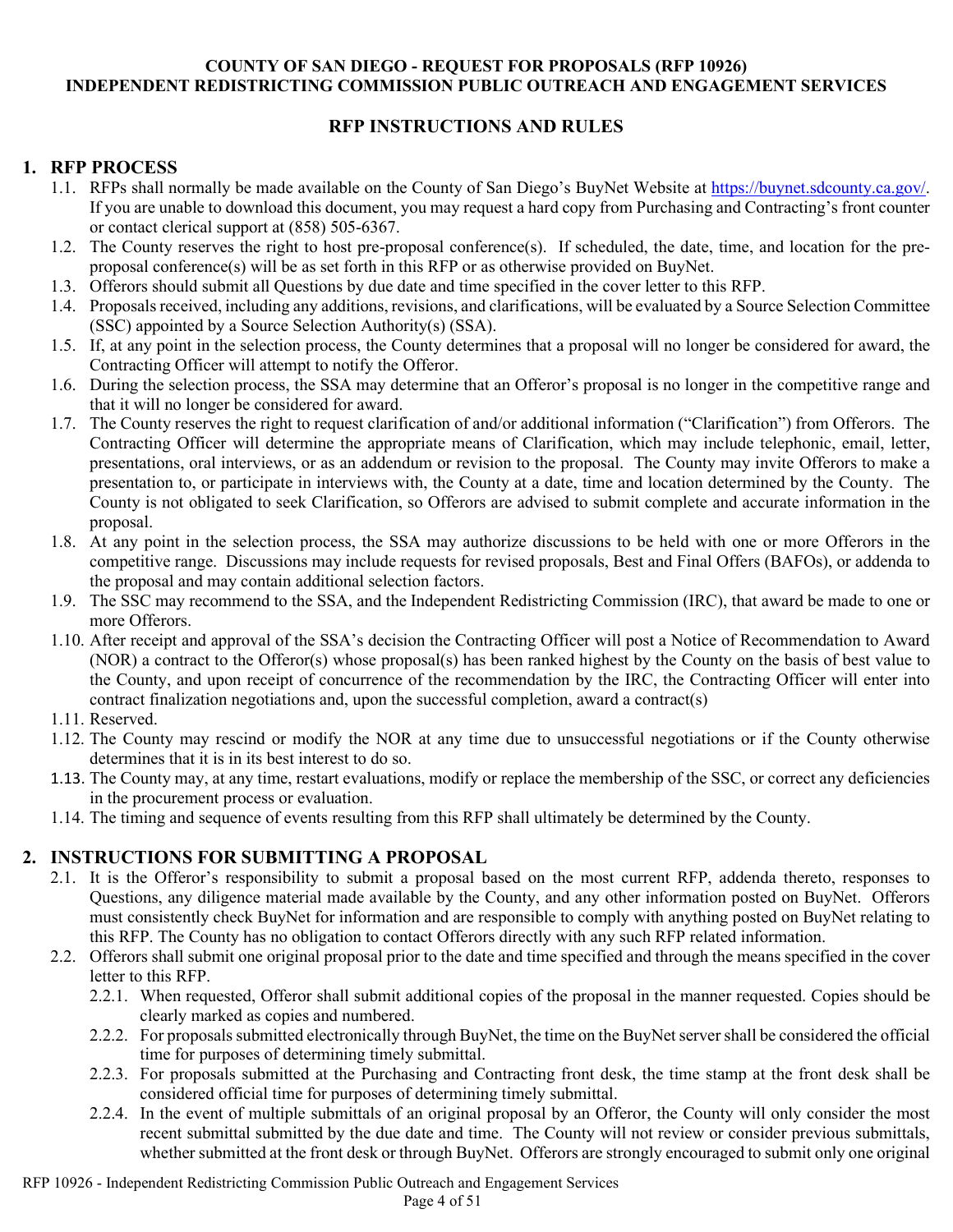proposal and withdraw or replace any previous submittals in the event they choose to update their proposal. Proposals may be found non-conforming if the County is unable to determine which is the most recent, timely submittal.

- 2.3. All proposals shall be signed by an authorized officer or employee of the Offeror. The name, title, mailing address, email address, and phone number of the authorized officer or employee shall be included. Scanned images of pages containing original signatures are acceptable for submission of an electronic file. Electronic or digital signatures will not be accepted.
- 2.4. The proposal must be submitted in compliance with the following format, unless otherwise specified in this RFP:
	- 2.4.1. Submit electronic proposals as files in .pdf format. Separate each exhibit into one or more files. Clearly name files as to the exhibit and order. Pages requiring signatures must be scanned from an original signature. Other pages may be scanned, or converted to .pdf from other file formats. Converted and searchable formats are preferred.
	- 2.4.2. Proposals shall be formatted to print on 8-1/2" x 11" page size with no less than ½" margins and eleven (11) point font.
	- 2.4.3. Proposals shall be formatted as black ink on white background/paper with no shading, or otherwise suitable for black and white reproduction.
	- 2.4.4. Pages shall be consecutively numbered within the bottom or top margin of each page, including attachments.
	- 2.4.5. Each proposal shall be typed and be concise but comprehensive. Proposals shall not include unnecessarily elaborate brochures, visual or other presentations, or artwork beyond what is sufficient to present a complete and effective proposal.

#### 2.5. Your proposal must be organized in accordance with this RFP. Unless otherwise specified, the proposal shall conform to the following organization:

- 2.5.1. A completed and signed PC 600 Form shall be submitted as the cover of Offeror's proposal.
- 2.5.2. Completed and signed Representations and Certifications form.
- 2.5.3. Completed and signed Nondisclosure Indemnification Agreement (if applicable).
- 2.5.4. Completed and signed DVB forms (if applicable).
- 2.5.5. Any other required forms.
- 2.5.6. A table of contents listing, by page number, the contents of the proposal.
- 2.5.7. Program/Technical exhibit.
- 2.5.8. Cost/Price exhibit.
- 2.5.9. Confidential/Proprietary exhibit (if applicable).
- 2.6. Offerors shall submit separate exhibits in separate files for the Program/Technical; Cost/Price; and (if applicable) Confidential/Proprietary exhibit components of their proposal.
	- 2.6.1. Submit a Program/Technical exhibit
		- 2.6.1.1. Content shall be organized to correspond to the applicable question or item within Submittal Items. All forms, responses and attachments shall be sequentially numbered to correspond to the applicable question or item.
		- 2.6.1.2. No price data are to be included in the Program/Technical exhibit.
		- 2.6.1.3. No confidential/proprietary information, including PI (Personal Information), PII (Personally Identifiable Information) or PHI (Protected Health Information), is to be included in the technical exhibit. Responses that include the confidential/proprietary information shall refer to the response contained within the Confidential/Proprietary exhibit (for example: If Submittal Item #1 requires staff Social Security Numbers, the response to Submittal Item #1 shall reflect "see response #1 contained within Confidential/Proprietary exhibit).
		- 2.6.1.4. If price or confidential/proprietary information is included in the Program/Technical exhibit, the County may, at its sole discretion, remove such information or declare the proposal non-conforming.
	- 2.6.2. Submit a separate Cost/Price exhibit.
	- 2.6.2.1. All cost and pricing information must be contained within Cost/Price exhibit.
	- 2.6.3. Submit a separate Confidential/Proprietary exhibit (if applicable). The County is a public agency subject to the disclosure requirements of the Public Records Act, California Government Code Section 6250 and following. The County of San Diego intends to publish contracts, which may contain some or all of the successful proposal(s), to its public web site. If confidential/proprietary information is contained within the submission:
		- 2.6.3.1. It must be submitted in a separate clearly labeled exhibit with all pages marked as "CONFIDENTIAL/PROPRIETARY EXHIBIT".
		- 2.6.3.2. Offeror must provide a signed Nondisclosure Indemnification Agreement.
		- 2.6.3.3. In accordance with the California Public Records Act, the County will not treat pricing or terms and conditions as confidential. Confidential/Proprietary exhibits will be examined prior to review, and price or terms and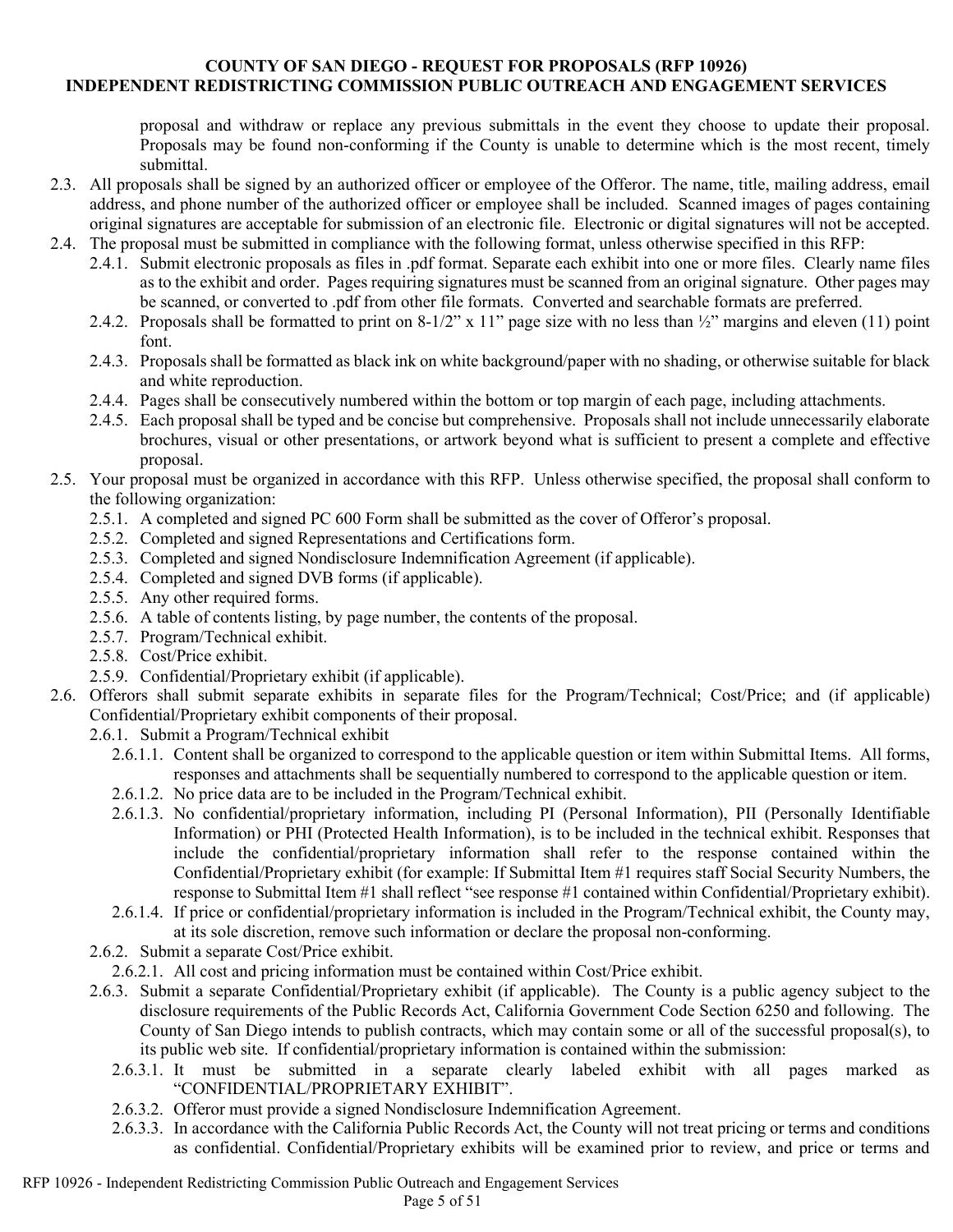conditions may be removed or the County may declare a proposal non-conforming because of the inclusion of price or terms and conditions in the Confidential/Proprietary exhibit.

- 2.7. All proposals become the property of the County. An Offeror may request the return of its proposal upon withdrawal as specified in Paragraph 6, which return County may grant or deny in its sole discretion.
- 2.8. It is understood and agreed upon by the Offeror by submitting a proposal that the County has the right to withhold all information regarding this procurement until after contract award, including but not limited to: the number of proposals received; identity of Offeror(s), content of proposals; the County evaluation methodology and results; and the identity of the members of the SSC. Information releasable after award is subject to the disclosure requirements of the Public Records Act, California Government Code Section 6250 and following.

# **3. EVALUATION AND SELECTION**

- 3.1. The County shall have the discretion, but not the obligation, to construe any submission as non-conforming and ineligible for consideration if it does not conform to the requirements of the Request for Proposals. The County shall also have the discretion to waive any irregularities or deviations from the requirements of the Request for Proposals in any submission.
- 3.2. Evaluations shall be based on the list of criteria contained in the Evaluation Criteria and Submittal Items.
- 3.3. The County may consider information known to the County in addition to the information provided in response to the RFP.
- 3.4. At any point in the evaluation process, the County may determine that a proposal is unacceptable in any area and no longer consider it for award.
- 3.5. When evaluating Offeror's program/technical response, County may appropriately consider the Environmental Impact of the proposed products and delivery of services in accordance with Board of Supervisors Policy B-67 Environmentally Preferable Procurement. Offerors are encouraged to include such information in the proposal.
- 3.6. When evaluating an Offeror's pricing, the County may also consider the effect of the proposal on the overall total cost to the County.
- 3.7. Local preference: In accordance with Section 405 of the San Diego County Code of Administrative Ordinances, when evaluating competing proposals, the County of San Diego will give a 5% price preference to Preferred Vendors (a Local Business that is also a Veteran Owned Business, Disabled Veteran Business, or Small Business). A Veteran Owned Business and Disabled Veteran Business is defined in County of San Diego, Board of Supervisors Policy B-39a. A Small Business is defined in County of San Diego, Board of Supervisors Policy B-53.

The price preference will be applied to the proposed price portion of the evaluation only. Five percent (5%) or fifty thousand dollars (\$50,000), whichever is less ("Price Adjustment"), shall be subtracted from any Preferred Vendor's proposed price being evaluated for award ("Adjusted Price"). A Preferred Vendor's Adjusted Price shall be the basis for evaluating the proposal's price. Contract award will be made to the proposer(s) providing the best value to the County after consideration of the price preference and will be made at the unadjusted price. For example, a Preferred Vendor submitting a proposal for \$100,000 would be evaluated as if the proposed price was \$95,000. If based on the Adjusted Price, the Preferred Vendor is evaluated to be the best value, the Preferred Vendor would be awarded a contract at the unadjusted price of \$100,000.

# **4. DETERMINATION OF ECONOMY AND EFFICIENCY**

Pursuant to County Charter Sections 703.10 and 916, award of a contract resulting from this RFP may be subject to the County's requirement to determine that the services can be provided more economically and efficiently by an independent contractor than by persons employed in the Classified Service.

# **5. COUNTY COMMITMENT**

- 5.1. This RFP does not commit the County to award, nor does it commit the County to pay any cost incurred in the submission of the proposal, or in making necessary studies or designs for the preparation thereof, nor procure or contract for services or supplies. Further, no reimbursable cost may be incurred in anticipation of a contract award.
- 5.2. The County reserves the right to accept or reject any or all proposals received as a result of this RFP or to negotiate with any other provider of the requested goods and/or services.
- 5.3. The County reserves the right to terminate this RFP in part or in its entirety at any time prior to contract execution.
- 5.4. No prior, current, or post award communication with any officer, agent, or employee of the County shall affect or modify any terms or obligations of this RFP except as explicitly provided for in this RFP.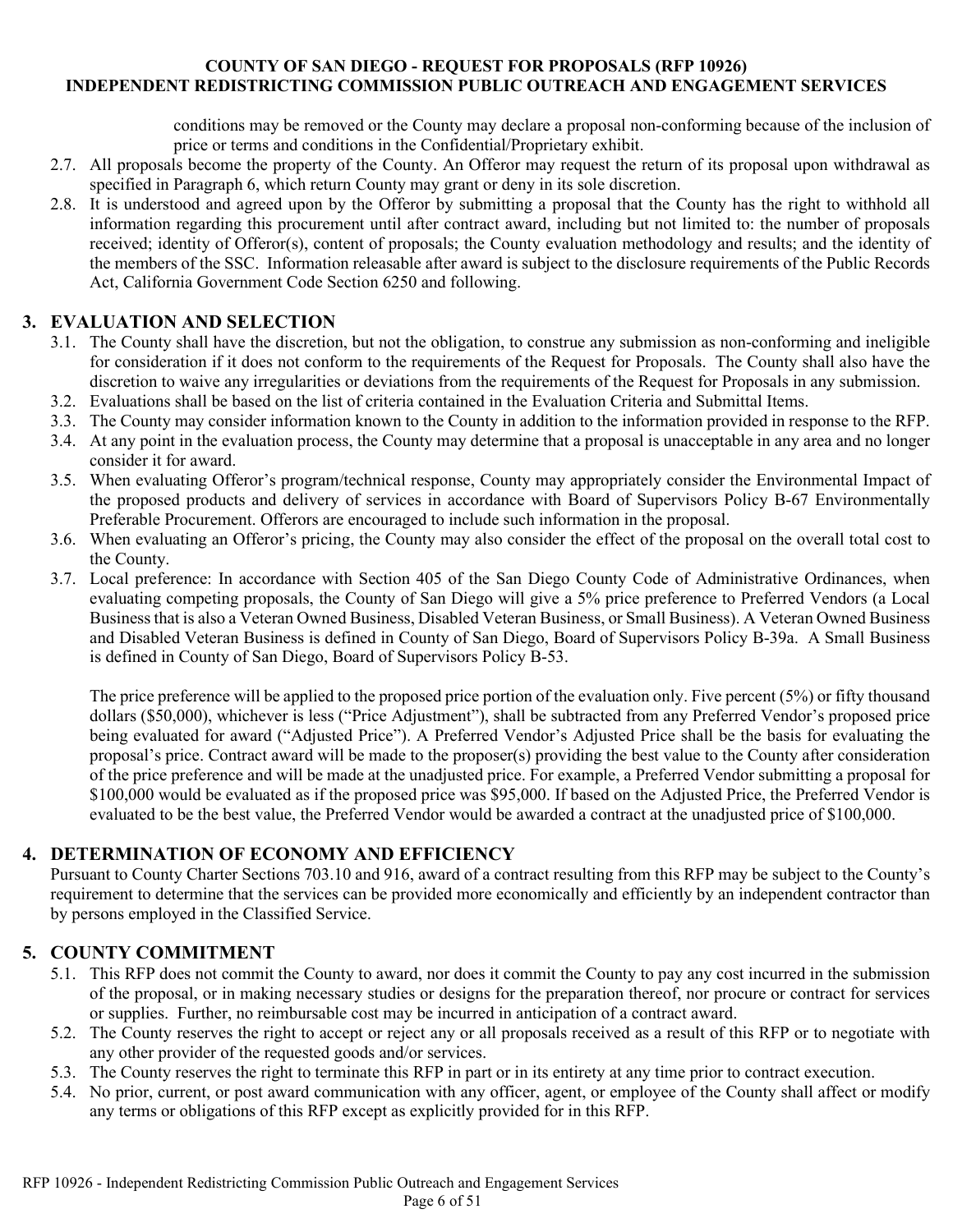# **6. LATE, MODIFIED, OR WITHDRAWN PROPOSAL**

- 6.1. A proposal that is received, but that is not received at the office or by the electronic means designated in the solicitation by the exact time specified for receipt will not be considered unless; it is received before award is made, the County determines that it is in its best interest to accept the proposal, and
	- 6.1.1. It was sent by mail or personal delivery, and it is determined by the County that the late receipt was due solely to mishandling by the County after receipt by the County; or
	- 6.1.2. No timely and conforming proposal was submitted.
- 6.2. Proposals may not be modified after the due date, except a modification resulting from the Contracting Officer's request for a revised proposal, Best and Final Offer (BAFO), or an addendum to the proposal.
- 6.3. Proposals may be withdrawn by written notice signed by a duly authorized representative of Offeror if received prior to Notice of Recommendation to Award. Thereafter, all proposals constitute firm offers, subject to negotiation, that will remain open and cannot be revoked, withdrawn, or modified for a period of six (6) months thereafter.

# **7. DILIGENCE MATERIAL**

County, its agents, advisors, and representatives make no representation or warranty, express or implied, as to the accuracy or completeness of any provided diligence material. Without limiting the generality of the foregoing, the diligence material may include certain statements, estimates, and projections provided by or with respect to the County. Such statements, estimates, and projections reflect various assumptions made by the County, which may or may not prove to be correct. No representations are made by the County as to the accuracy of such statements, estimates, projections, or assumptions.

# **8. DUTY TO INQUIRE, QUESTIONS, AND EXPLANATION TO OFFERORS**

- 8.1. Offerors' Inquiries and County Responses All communications from the Offeror (including its employees, agents, and representatives) to the County or its officers and employees (including consultants working on or assisting with this procurement), related to this RFP or the Offeror's proposal, must be directed in writing exclusively to the Contracting Officer, unless otherwise authorized in writing by the Contracting Officer. Any improper contact may, at County's sole discretion, cause the Offeror to be removed from consideration for contract award.
- 8.2. Should an Offeror find discrepancies in or omissions from, or be in doubt as to the meaning of, the RFP or related documents, Offeror shall have a duty to at once notify the County. Such notifications, or other requests for explanation regarding the RFP or related documents, shall be directed to the Contracting Officer in writing as a question ("Question"). Offeror is responsible for ensuring that Questions are received by the County. The County may choose not to respond to Questions received after the date stated in the Cover Letter. Offerors should not communicate with or attempt to contact any other County personnel about this solicitation, except as otherwise allowed for in this RFP

# **9. PROTEST PROCEDURE**

County Board of Supervisors Policy A-97 sets forth the procedures for filing and resolution of protests related to this RFP. Board Policy A-97 is available from the Clerk of the Board, 1600 Pacific Highway, San Diego, CA 92101, or on the County's Web site at [http://www.SanDiegoCounty.gov/](http://www.sandiegocounty.gov/) under the Clerk of the Board's page.

All protests must be filed in accordance with Board Policy A-97, which requires among other things that a protest must be filed timely, be submitted in writing to the Contracting Officer identified in the solicitation package, and be based on a protestable action and established grounds for protest.

# **10. DEBRIEF AND REVIEW OF CONTRACT FILES**

Offeror may request a "debriefing" from the Contracting Officer on the findings about Offeror's proposal (with no comparative information about proposals submitted by others) after Offeror has been notified by the Contracting Officer that the Offeror's proposal is no longer being considered for award.

After contract execution, the proposals, and any other releasable documents may be reviewed. Copies of any documents desired by the reviewer will be prepared at the requestor's expense in accordance with current County rates for such copies.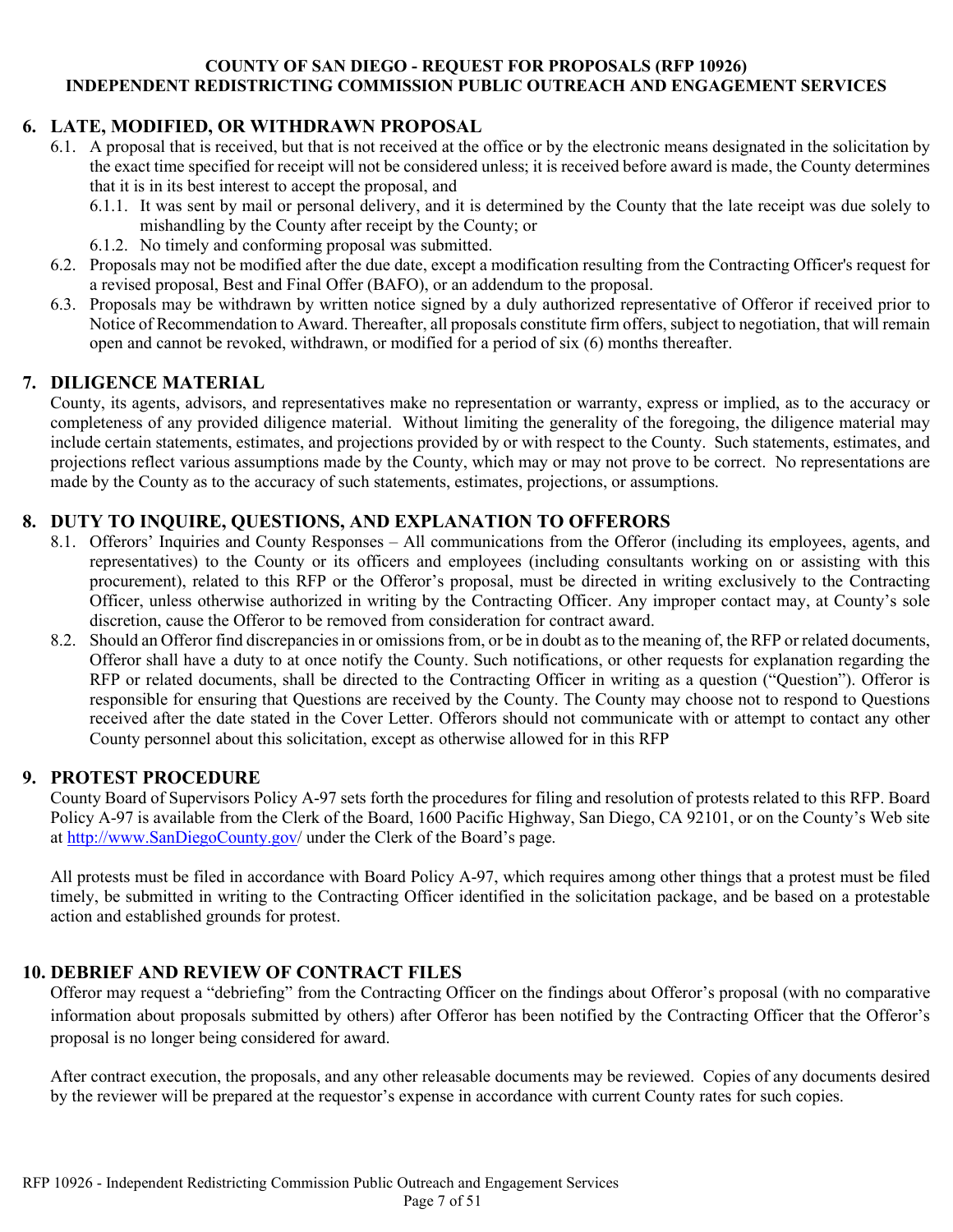### **11. OFFEROR COMMUNICATIONS**

- 11.1. If Offeror issues any public announcement or otherwise engages in communication that, in the County's sole determination, compromises the integrity of this RFP process or attempts to restrain competition, Offeror may be removed from consideration for award.
- 11.2. Audio and/or video recording of pre-proposal conferences, presentations, discussions, negotiations, debriefings, or other communications with the County regarding this RFP are prohibited, unless specifically authorized in writing by the Contracting Officer.

### **12. CLAIMS AGAINST THE COUNTY**

Neither Offeror nor any of its representatives shall have any claims whatsoever against the County or any of its respective officials, agents, or employees arising out of or relating to this RFP or these procedures (other than those arising under a definitive contract with Offeror in accordance with the terms thereof).

#### **13. SOLICITING EMPLOYEES**

Until contract award, Offerors shall not, directly or indirectly, solicit any employee of the County to leave the County's employ in order to accept employment with the Offeror, its affiliates, actual or prospective contractors, or any person acting in concert with the Offeror, without prior written approval of the County's Contracting Officer. This paragraph does not prevent the employment by an Offeror of a County employee who has initiated contact with the Offeror.

#### **14. CALIFORNIA REVENUE AND TAXATION CODE SECTION 18662**

In compliance with California Revenue and Taxation code section 18662, if Offeror is a non-resident of California (out-of-state invoices) that receives California source income and has not completed FTB Form 590, there may be a backup withholding on all payments. Fifteen (15) business days prior to the first payment, new suppliers or suppliers with expired forms or forms with incorrect information must submit new forms to the County (forms are available from the Franchise Tax Board website listed below).

Under certain circumstances, Offerors may be eligible for reduced or waived nonresident withholding. If Offeror has already received a waiver or a reduced withholding response from the State of California and the response is still valid, Offeror should submit the response to the County in lieu of the forms. Failure to submit the required forms will result in withholding of payments. Offerors should to the Franchise Tax Board websites (listed below) for tax forms and information on non-resident withholding, including waivers or reductions. The County will not give Offerors any tax advice. It is recommended that Offerors speak with their tax advisers and/or the State of California for guidance. Franchise Tax Board Websites:

[https://www.ftb.ca.gov](https://www.ftb.ca.gov/) <https://www.ftb.ca.gov/forms/Search/Home/FormRequest/1619> <https://www.ftb.ca.gov/forms/search/>

If selected for award, the Offeror is to submit forms to the Auditor & Controller via fax at (858) 694-2060 or mail originals to: County of San Diego, 5530 Overland Avenue, Suite 410, San Diego, CA 92123. The P.O. Number or Contract Number (if available) and "California Revenue and Taxation Code Section 18662" must appear on fax cover sheet and/or the outside of the mailing envelope.

# **15. W-9 FORM**

If selected for award, the Offeror must complete and submit a W-9 form if a current form is not on file with the County.

(Remainder of this page left blank)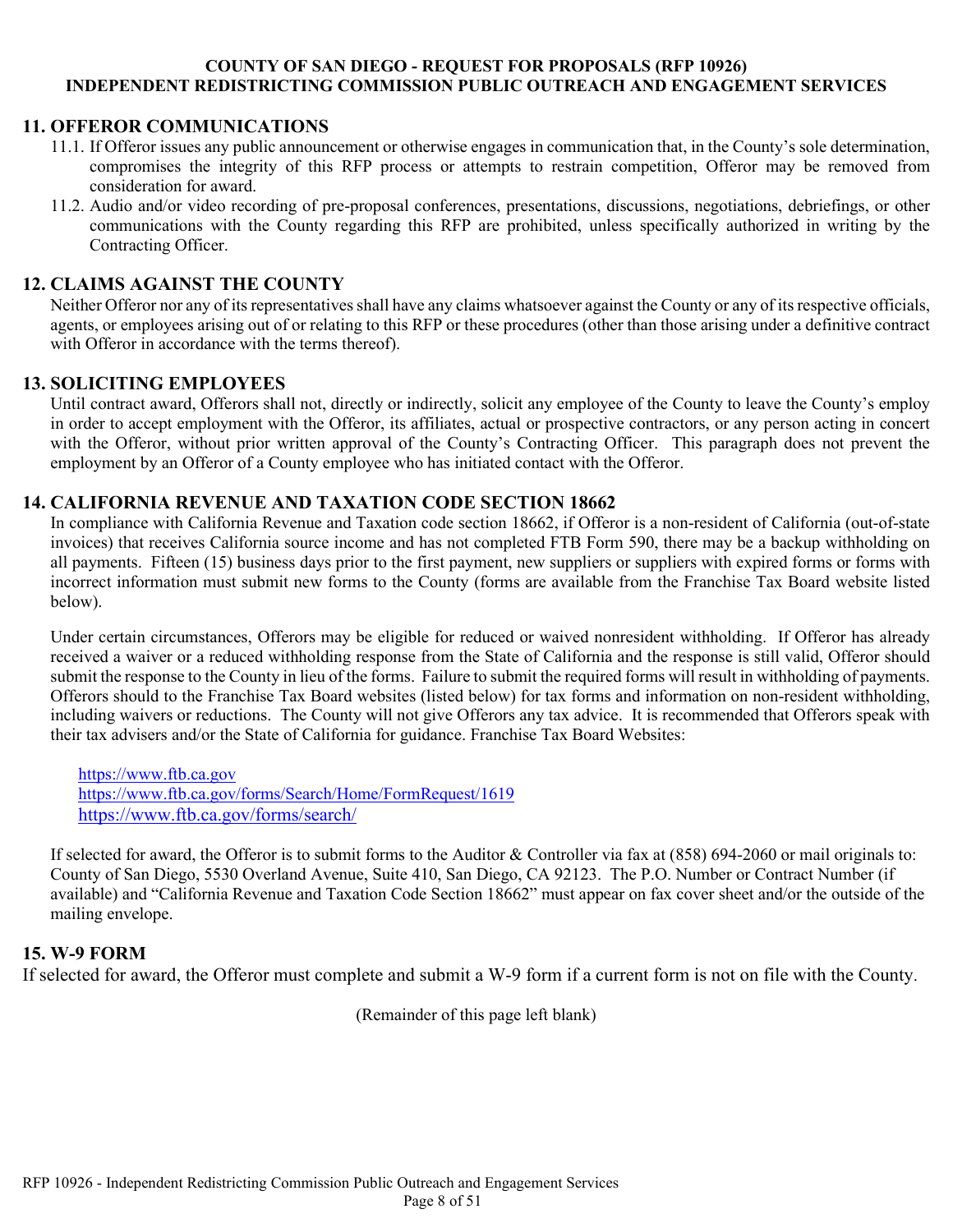# **EVALUATION CRITERIA**

The evaluation criteria listed below are in descending order of importance by paragraph, not subparagraphs, and will be considered in the evaluation of the Offeror's written and oral proposals accordingly. Proposals should give clear, concise information in sufficient detail to allow an evaluation based on these criteria.

Mandatory minimum requirements for eligibility are included in the evaluation criteria. Failure to satisfy these mandatory minimum requirements will be considered disqualifying, and the proposal will not be considered for award.

### **1. MINIMUM REQUIREMENTS (PASS/FAIL)**

- 1.1. Confirmation that the personnel of the Offeror assigned to this project and the personnel of any subcontractor assigned to this project meet the requirements of Elections Code 21551(d) and 21550(c)(4).
- 1.2. Acceptance of County of San Diego (COSD)'s terms and conditions (Draft Agreement) and insurance requirements as stated in this RFP, or acceptance with exceptions that are acceptable to the County.

#### **2. OFFEROR AND OFFEROR'S PERSONNEL EXPERIENCE AND QUALIFICATIONS**

- 2.1. The nature and depth of Offeror's (and sub-contractors) experience providing services of a similar scope to that of the County of San Diego Independent Redistricting Commission ("IRC")'s requirements in the Statement of Work with an emphasis on providing outreach and engagement to California Counties/Cities/Political subdivisions and Redistricting commissions.
- 2.2. The extent of personnel experience relevant to providing services of a similar scope to that of the IRC's requirements for tasks assigned.
- 2.3. The extent to which Offeror's experience demonstrates knowledge of relevant redistricting requirements pertaining to California Counties and San Diego County in particular, Cities, and other political subdivisions.
- 2.4. The provision of favorable references that support stated experience relevant to providing high-quality outreach and engagement services similar in scope to the IRC's requirements.

# **3. TECHNICAL APPROACH**

- 3.1. The extent to which the Offeror will deliver comprehensive, high quality, innovative, low risk, efficient, and effective public outreach and engagement services pertaining to redistricting.
- 3.2. The extent to which Offeror's approach on outreach and engagement in San Diego County will facilitate engagement and participation of the public in the redistricting process.
- 3.3. The extent to which the Offeror has the capacity to both accomplish the tasks assigned in the required time frame, and adapt to unforeseen changes to the project schedule, timeline and workload demands.

#### **4. PRICE**

- 4.1. Price reasonableness of the fixed price proposal.
- 4.2. The extent to which the offer provides reasonable, stable, comprehensive, and predictable pricing that limits pricing risk or variance to the County.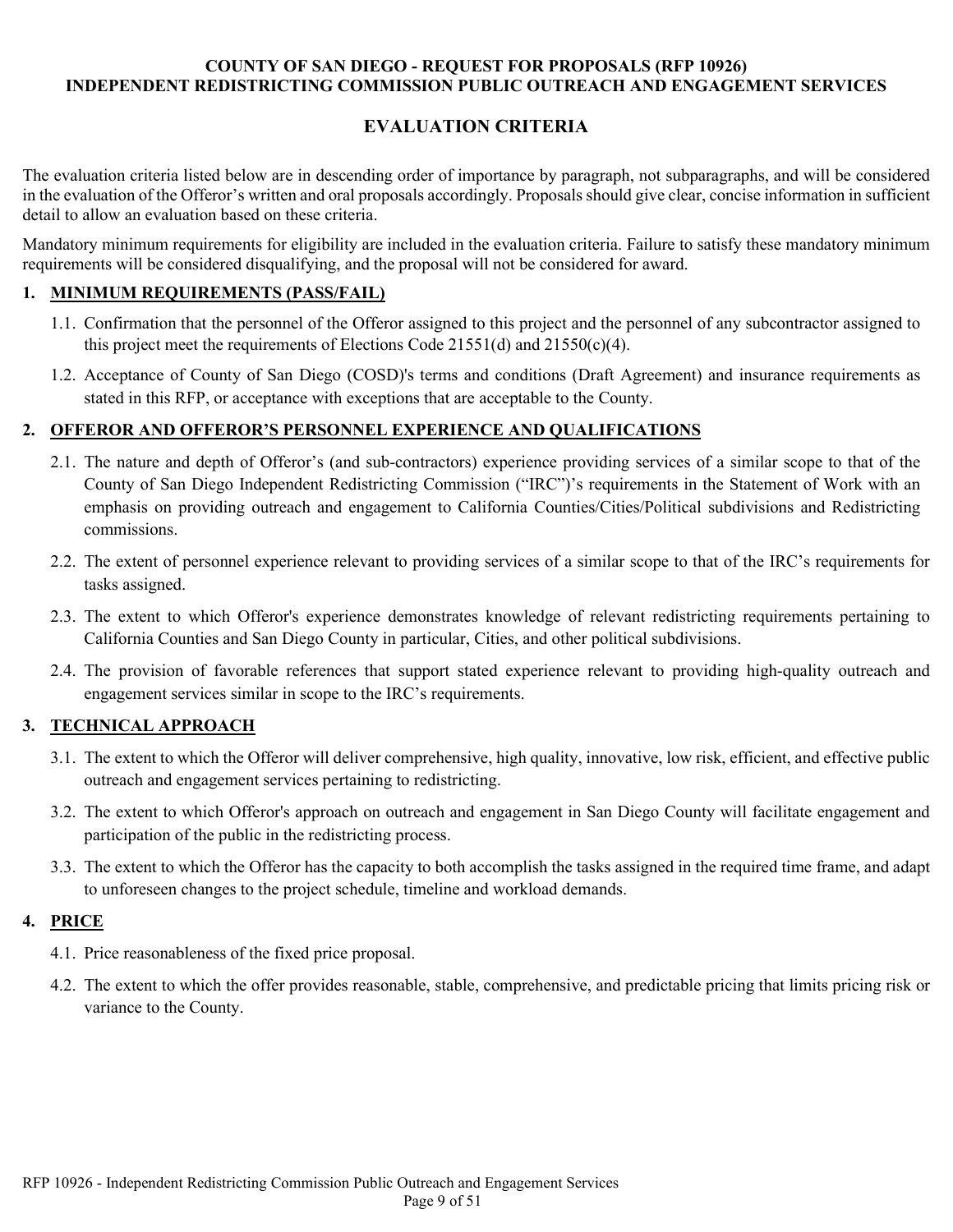#### **SUBMITTAL ITEMS**

Proposals should give clear, concise information in sufficient detail and in the order presented below to allow for a comprehensive evaluation. Any submission may be construed as non-conforming and ineligible for consideration if it does not conform to the Submittal Requirements described by these Submittal Items. The County, at its sole discretion, may waive any variances from these Submittal Items and/or seek Clarification.

# **1. MINIMUM REQUIREMENTS (PASS/FAIL)**

- 1.1. Confirm that all personnel of the Offeror assigned to this project and the personnel of any subcontractor assigned to this project meets the requirements of Elections Code section 21551(d) and 21550(c)(4). Section 21551(d) provides: "The commission shall not retain a consultant who would not be qualified as an applicant pursuant to paragraph (4) of subdivision (c) of Section 21550." Section 21550(c)(4) provides: "Within the 10 years immediately preceding the date of application to the commission, neither the applicant, nor an immediate family member of the applicant, has done any of the following:
	- 1.1.1. Been appointed to, elected to, or have been a candidate for office at the local, state, or federal level representing the County of San Diego, including as a member of the board.
	- 1.1.2. Served as an employee of, or paid consultant for, an elected representative at the local, state, or federal level representing the County of San Diego.
	- 1.1.3. Served as an employee of, or paid consultant for, a candidate for office at the local, state, or federal level representing the County of San Diego.
	- 1.1.4. Served as an officer, employee, or paid consultant of a political party or as an appointed member of a political party central committee.
	- 1.1.5. Been a registered federal, state, or local lobbyist.

 $Yes \Box No \Box$ 

- 1.2. The County's terms and conditions (Draft Agreement) have been provided as part of this document. The offeror should respond to these documents in accordance with the procedures and format set forth below.
	- 1.2.1. Confirm your organization's acceptance of the Draft Agreement and insurance requirements as presented in the RFP.

 $Yes \Box No \Box$ 

1.2.2. If NO, provide a detailed paragraph-by-paragraph, contract clause-by-contract clause description of any issues or concerns that Offeror may have with the documents listed. If Offeror objects to a particular paragraph or clause, then Offeror will need to further describe, in business terms and not in proposed language, the nature of its concern and what terms Offeror is willing to accept. The Exception List shall provide the reason or rationale supporting the item of concern and/or counter-response. Simply stating that a paragraph or clause is "Not Acceptable" or proposing alternative contract terms without describing in business language the reason or rationale may be considered acceptance of that paragraph or clause. If Offeror does not identify specific concerns with a particular paragraph or clause, the County will consider the paragraph and/or clause acceptable. The Offeror shall also provide a description of the business benefit to the County for the proposed language changes. The Offeror shall provide a Redlined (track changes) copy of Terms and Conditions reflecting the proposed revisions.

Should you take exception(s) to the Draft Agreement, you understand that the County may, as part of its evaluation process, conclude that exceptions are so numerous and/or material that the proposal does not meet minimum requirements.

No Standard Offeror Form Contracts – Do not provide a copy of the Offeror's standard contract to the County. The County will be using the enclosed Draft Agreement in negotiations with the Offeror.

The Offeror will be deemed to have accepted any terms and conditions of the Draft Agreement to which it does not take exception in its proposal, and such accepted terms and conditions will not be subject to further negotiation except at the County's sole discretion.

RFP 10926 - Independent Redistricting Commission Public Outreach and Engagement Services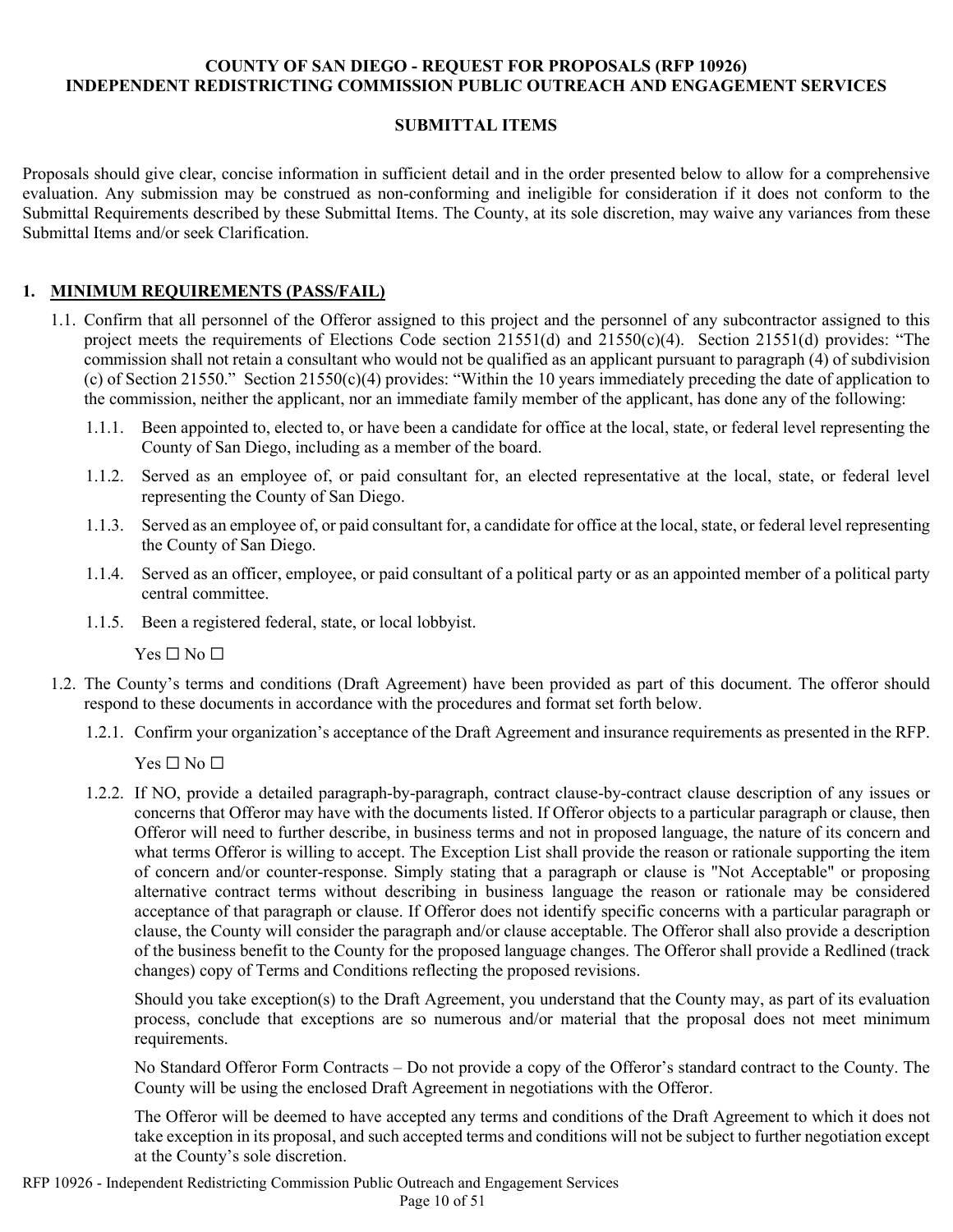#### **2. OFFEROR AND OFFEROR'S PERSONNEL EXPERIENCE AND QUALIFICATIONS**

- 2.1. Provide a list of relevant projects of similar scope to that of the IRC's requirements undertaken by your firm within the past ten (10) years. Note any projects undertaken for independent or hybrid redistricting commissions. For each project example listed include:
	- 2.1.1. Client name.
	- 2.1.2. A summary description of the work that your firm performed and similarities to the County's scope.
	- 2.1.3. Identify role in contract: prime or subcontractor.
	- 2.1.4. For work conducted in the County of San Diego, the name of the jurisdiction for which the work was performed and the percentage that work represents compared to all of your work in San Diego County.
	- 2.1.5. Percentage of work conducted in rural and urban areas.
	- 2.1.6. List subcontractors if applicable and their tasks.
	- 2.1.7. A description of your experience working with community groups and a list of those groups.
	- 2.1.8. A description of your experience working with hard-to-reach rural areas, communities historically disengaged from the governmental process, and non-English speaking communities.
	- 2.1.9. Provide success metrics, such as number of people engaged, number of communities contacted, number of meetings held, survey statistics if available.
	- 2.1.10.Project start date/end date.
- 2.2. Provide up to five (5) references for customers for whom your firm has provided services of similar scope to that of the IRC's requirements. For each reference detail:
	- 2.2.1. Customer name.
	- 2.2.2. Contact details (address, phone number and email address).
	- 2.2.3. A summary of the services provided and a description of similarities to the IRC's scope.
	- 2.2.4. Provide any community group references or support letters, if available.

The County will make reasonable attempts to contact references. The County's inability to reach a reference after reasonable attempts may be treated as an unfavorable reference for evaluation purposes. An unfavorable response is a response from a listed reference stating that they would not enlist the company to perform services again in the future, or comments provided that the County deems to be substantially negative or reflective of substandard service.

- 2.3. Provide a list of all sub-contractors who are being utilized to perform services related to this agreement. For each proposed sub-contractor:
	- 2.3.1. Describe the role/tasks to be performed.
	- 2.3.2. Provide a list of relevant projects of similar scope to the work being performed by sub-contractors within the past ten (10) years. Note any projects undertaken for independent or hybrid redistricting commissions. For each project example listed include:
		- 2.3.2.1. Client name.
		- 2.3.2.2. A summary description of the work performed by the sub-contractor and similarities to the County's scope.
		- 2.3.2.3. Identification of role in contract: prime or subcontractor.
		- 2.3.2.4. For work conducted in the County of San Diego, list the name of the jurisdiction for which the work was performed and the percentage that work represents compared to all of your work in San Diego County.
		- 2.3.2.5. Percentage of work conducted in rural and urban areas.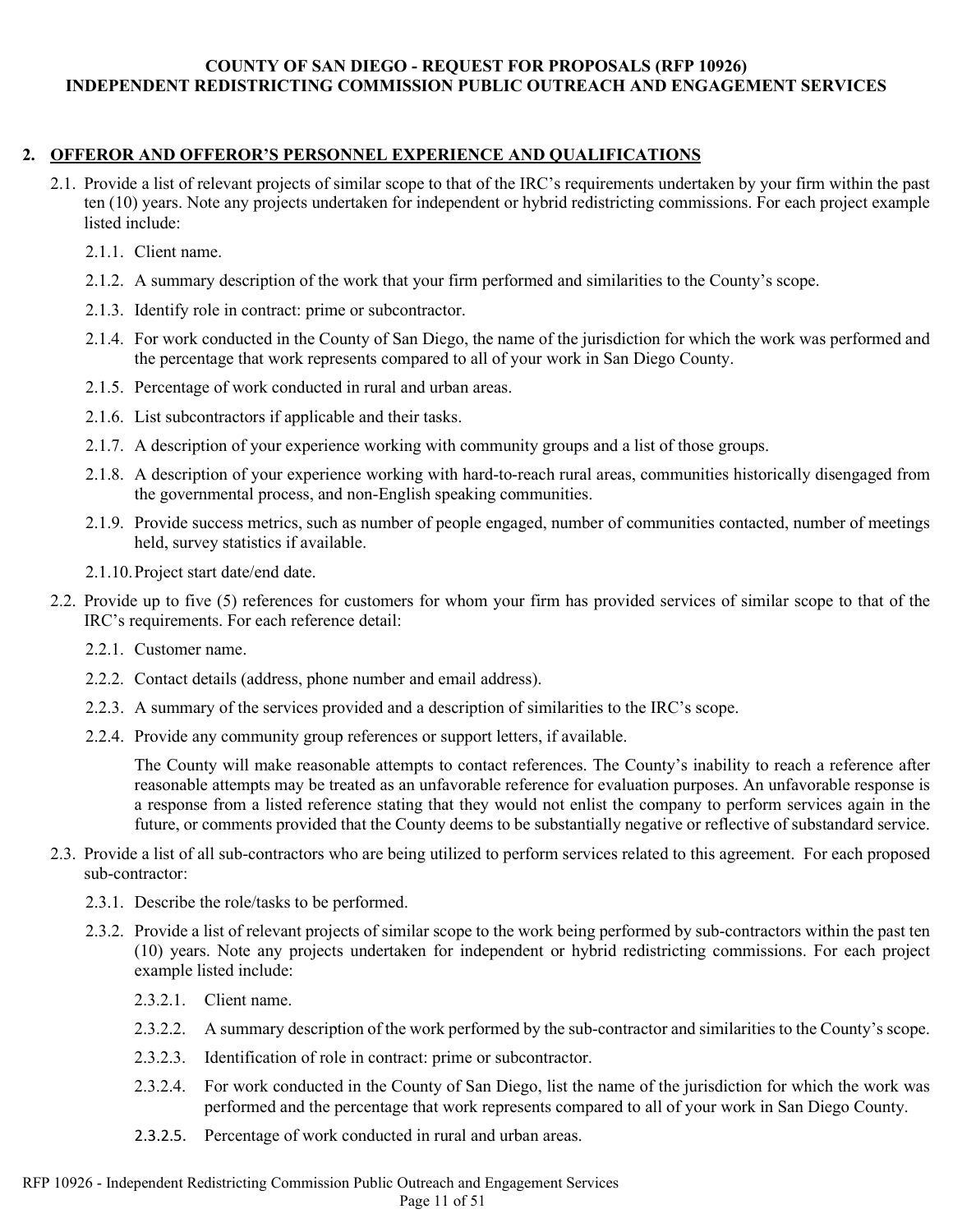- 2.3.2.6. List subcontractors used, if applicable and their tasks.
- 2.3.2.7. A description of their experience working with community groups and list those groups.
- 2.3.2.8. A description of their experience working with hard-to-reach rural areas, communities historically disengaged from the governmental process, and non-English speaking communities.
- 2.3.2.9. Provide success metrics, such as number of people engaged, number of communities contacted, number of meetings held, survey statistics if available.
- 2.3.2.10. Project start date/end date.
- 2.4. Provide resumes for all key personnel who will be assigned to this project (Offeror personnel and any applicable subcontractor personnel). Include:
	- 2.4.1. Pertinent past project experience relevant to the role assigned in the project.
	- 2.4.2. Years of experience in field.
	- 2.4.3. Education (degree(s) and specialization).
	- 2.4.4. Current Professional Registration.
	- 2.4.5. Other professional qualifications (certifications, publications, organizations, trainings, awards, etc.).
- 2.5. Complete the chart below detailing key personnel participation in select projects from Section 2.1. Include the names of key personnel, their roles in this project and their connection to projects listed in Section 2.1.

| Name of Key Personnel                                                                     | Role in Project               | P <sub>1</sub> | <b>P2</b> | P <sub>3</sub> | <b>P4</b> | P <sub>5</sub> |
|-------------------------------------------------------------------------------------------|-------------------------------|----------------|-----------|----------------|-----------|----------------|
| <b>Staff A Name</b>                                                                       | Title and description of work |                |           |                |           |                |
| <b>Staff B Name</b>                                                                       | Title and description of work |                |           |                |           |                |
| Staff C Name                                                                              | Title and description of work |                |           |                |           |                |
| Staff D Name                                                                              | Title and description of work |                |           |                |           |                |
| List projects as described in Section 2.1 and use this table to complete the table above. |                               |                |           |                |           |                |
| Project Title 1 (P1)                                                                      | Brief description of project  |                |           |                |           |                |
| Project Title 2 (P2)                                                                      | Brief description of project  |                |           |                |           |                |
| Project Title 3 (P3)                                                                      | Brief description of project  |                |           |                |           |                |
| Project Title 4 (P4)                                                                      | Brief description of project  |                |           |                |           |                |
| Project Title 5 (P5)                                                                      | Brief description of project  |                |           |                |           |                |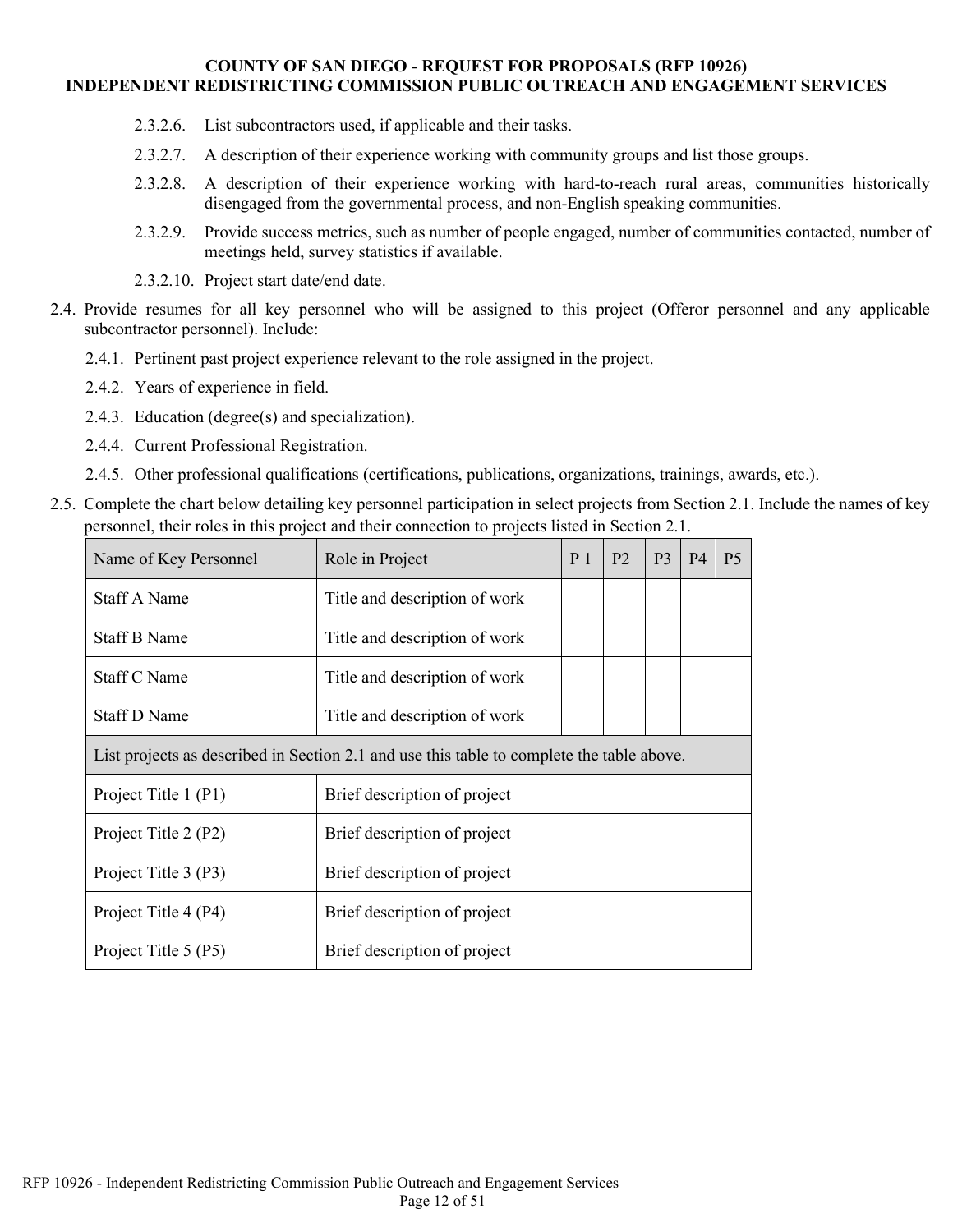# **3. TECHNICAL APPROACH**

3.1. Compliance to "Exhibit A – Statement of Work (SOW)" requirements. Confirm your agreement with the requirements as stated.

 $Yes \Box No \Box$ 

- 3.1.1.If your organization has exceptions to any requirements, provide a marked up redlined version of the Statement of Work that provides applicable alternative language along with a supporting explanation to support any alternative standards/language being proposed. Failure to specifically reject a proposed requirement will be deemed an acceptance of such requirement.
- 3.2. With specific reference to Exhibit A Statement of Work, provide a detailed description of how you will provide services for this project. Include in your description:
	- 3.2.1. Tasks/Activities to be performed, provide timeline.
	- 3.2.2. Who will be assigned to complete each task/activity.
	- 3.2.3. The estimated hours expended on each task including personnel specific expended hours.
	- 3.2.4. Methodologies and best practices to be deployed.
	- 3.2.5. The issues/risks related to system implementation, including proposed effective risk mitigation strategies.
	- 3.2.6. Due to the uncertainties created by the COVID 19 pandemic, it is unknown at this point in time the extent to which in-person meetings will be permissible and/or recommended on the grounds of public safety. If your organization is proposing in person activities as part of your technical proposal, for each activity proposed you should propose an alternative remote activity option in the event that in person activities are not permissible and/or recommended at that time. Note, Elections Code  $\S$  21552(c)(2) provides:
		- 3.2.6.1. (B) In the event any state or local health order prohibits large gatherings, the commission may modify the location of the hearings, including use of virtual hearings that use technology to permit remote viewing and participation, to the extent required to comply with public health requirements. If the commission modifies the location of a hearing, it shall provide opportunities to view and listen to proceedings by video, to listen to proceedings by phone, and to provide public comment by phone and in writing with no limitation on the number of commenters. The commission shall, to the greatest extent practicable, provide an opportunity for in-person participation for at least one hearing in each supervisorial district. Methods for providing in-person participation may include but are not limited to, setting up multiple rooms with audiovisual connections to the hearing, allowing community members to make appointments to make public comment, providing personal protective equipment, or holding hearings in outdoor spaces.
- 3.3. Describe in detail your communications strategy for this effort. Responses may include examples of past work (literature, video clips, etc.) to support your proficiency in communicating effectively.
	- 3.3.1. Propose a specific plan designed to reflect your unique approach on how to engage citizens in rural communities and unincorporated areas with limited computer/internet access.
	- 3.3.2. Propose a specific plan designed to reflect your unique approach on how to engage citizens in urban communities with limited computer/internet access.
- 3.4. Describe how the methodologies and best practices proposed as part of your outreach and engagement strategy are anticipated to facilitate the effective engagement and participation of the public in the redistricting process. Include in your description any applicable research, past experiences, case study examples, etc., that provide evidence to support the probability of success as it pertains maximizing engagement and participation.
- 3.5. Describe the extent to which your organization (and sub-contractor) has the capacity to accomplish the tasks assigned in the required timeframe.
- 3.6. Describe your present and future known workload and how the provision of these services can be seamlessly integrated alongside existing workload commitments.
- 3.7. Describe how personnel will be efficiently located to provide services as part of this agreement. Include in the description:

RFP 10926 - Independent Redistricting Commission Public Outreach and Engagement Services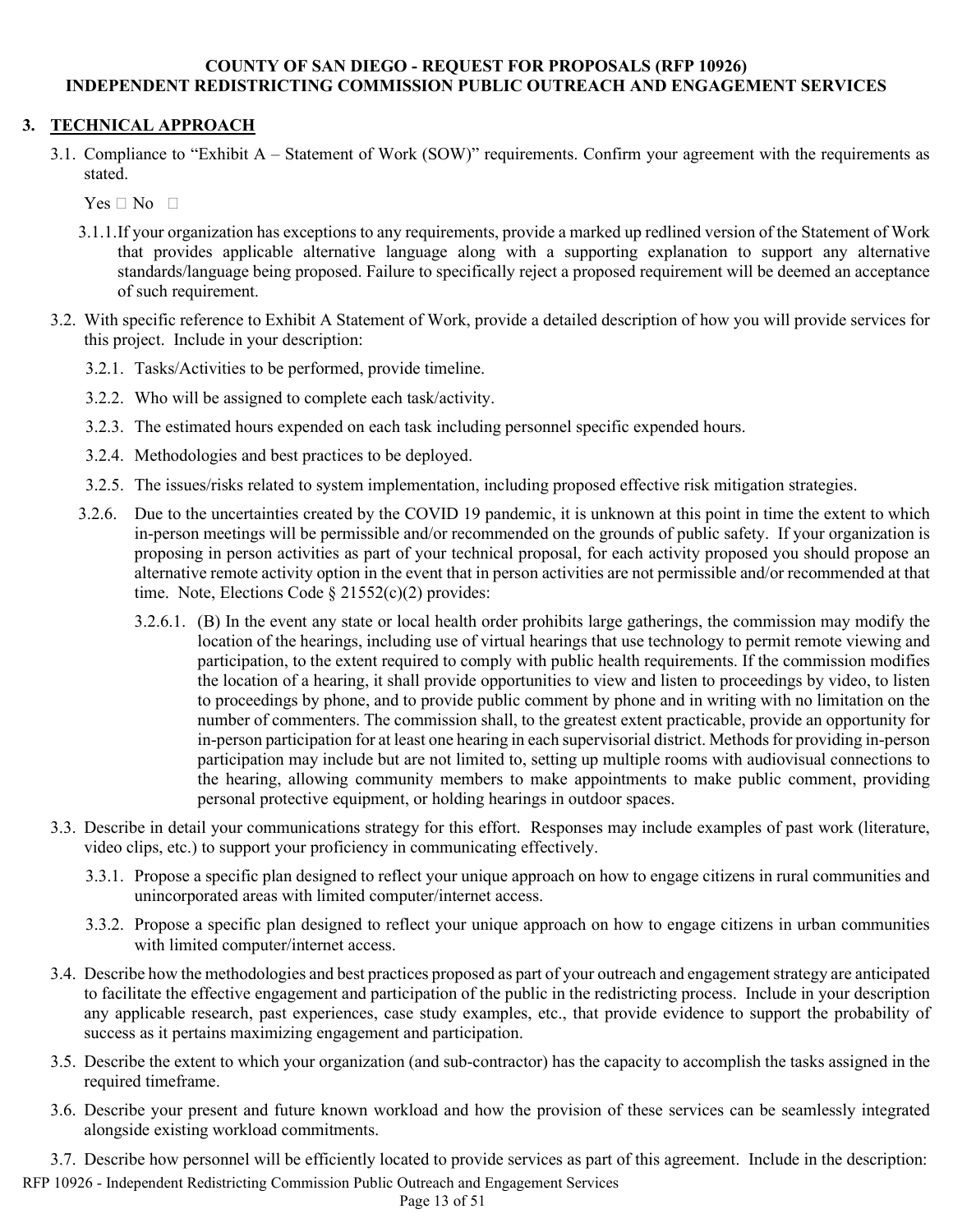- 3.7.1. Detail the office location of all personnel assigned to this agreement and identify personnel working remotely.
- 3.7.2. For each person assigned to the agreement, detail the staff hours and the percentage of staff time being allocated to support this project.
- 3.8. Describe how your organization (and subcontractors) will be able to handle an unexpected change in workload demand. For example, describe additional reserve support resources available to support this effort, or additional flexibility in assigned staff availability, etc.

# **4. PRICE**

Complete Exhibit C Pricing Schedule as instructed.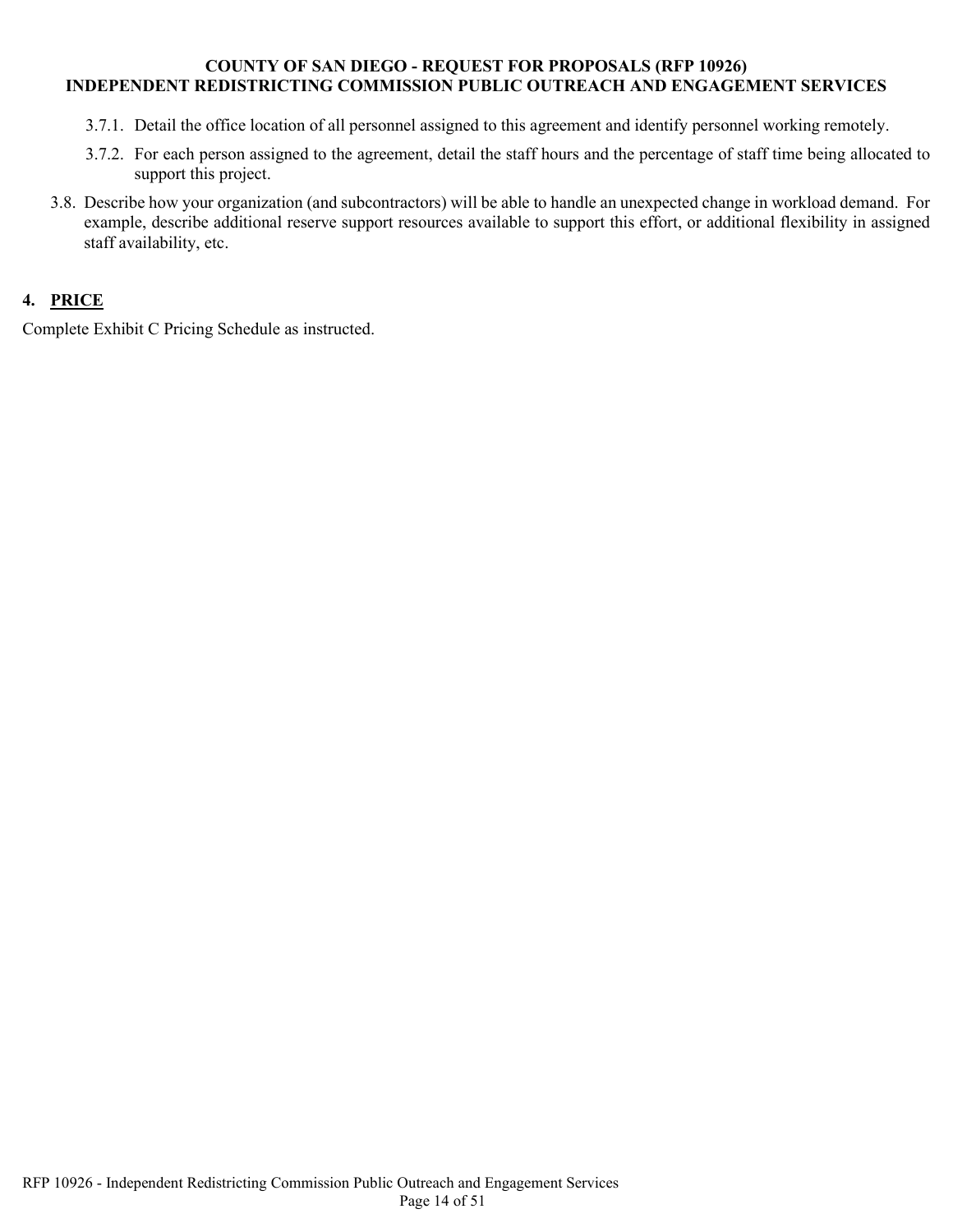# **PROPOSAL COVER PAGE (PC-600)**

| <b>SUBMITTAL INFORMATION</b>                                                                                                                                                                                                                                                                                                                                                                                                                                                                                                               |                                                                                           |  |
|--------------------------------------------------------------------------------------------------------------------------------------------------------------------------------------------------------------------------------------------------------------------------------------------------------------------------------------------------------------------------------------------------------------------------------------------------------------------------------------------------------------------------------------------|-------------------------------------------------------------------------------------------|--|
| Submit this Completed Form as the Cover Page of Your Proposal                                                                                                                                                                                                                                                                                                                                                                                                                                                                              |                                                                                           |  |
|                                                                                                                                                                                                                                                                                                                                                                                                                                                                                                                                            | <b>DESCRIPTION</b>                                                                        |  |
| Request for Proposals (RFP) 10926                                                                                                                                                                                                                                                                                                                                                                                                                                                                                                          | Independent Redistricting Commission Public Outreach and<br><b>Engagement Services</b>    |  |
|                                                                                                                                                                                                                                                                                                                                                                                                                                                                                                                                            | <b>OFFEROR INFORMATION (TO BE COMPLETED BY OFFEROR)</b>                                   |  |
|                                                                                                                                                                                                                                                                                                                                                                                                                                                                                                                                            | Please Type or Print Clearly                                                              |  |
| <b>BUSINESS INFORMATION</b>                                                                                                                                                                                                                                                                                                                                                                                                                                                                                                                | REPRESENTATIVE AUTHORIZED TO SIGN OFFER                                                   |  |
| Company/Organization Name                                                                                                                                                                                                                                                                                                                                                                                                                                                                                                                  | Authorized Representative Name                                                            |  |
|                                                                                                                                                                                                                                                                                                                                                                                                                                                                                                                                            | Authorized Representative Title                                                           |  |
| Address                                                                                                                                                                                                                                                                                                                                                                                                                                                                                                                                    | Authorized Representative Email Address                                                   |  |
|                                                                                                                                                                                                                                                                                                                                                                                                                                                                                                                                            |                                                                                           |  |
| Telephone Number                                                                                                                                                                                                                                                                                                                                                                                                                                                                                                                           | Authorized Representative Telephone Number                                                |  |
| Website Address                                                                                                                                                                                                                                                                                                                                                                                                                                                                                                                            |                                                                                           |  |
|                                                                                                                                                                                                                                                                                                                                                                                                                                                                                                                                            |                                                                                           |  |
| Fax Number (optional)                                                                                                                                                                                                                                                                                                                                                                                                                                                                                                                      | Mailing Address                                                                           |  |
|                                                                                                                                                                                                                                                                                                                                                                                                                                                                                                                                            | <b>AUTHORIZED POINT OF CONTACT (POC)</b><br>(if different from Authorized Representative) |  |
|                                                                                                                                                                                                                                                                                                                                                                                                                                                                                                                                            |                                                                                           |  |
|                                                                                                                                                                                                                                                                                                                                                                                                                                                                                                                                            | POC Name                                                                                  |  |
|                                                                                                                                                                                                                                                                                                                                                                                                                                                                                                                                            |                                                                                           |  |
|                                                                                                                                                                                                                                                                                                                                                                                                                                                                                                                                            | POC Title                                                                                 |  |
|                                                                                                                                                                                                                                                                                                                                                                                                                                                                                                                                            | POC Email Address                                                                         |  |
|                                                                                                                                                                                                                                                                                                                                                                                                                                                                                                                                            |                                                                                           |  |
|                                                                                                                                                                                                                                                                                                                                                                                                                                                                                                                                            | POC Telephone Number                                                                      |  |
|                                                                                                                                                                                                                                                                                                                                                                                                                                                                                                                                            |                                                                                           |  |
| County communications to Offeror regarding this RFP will be sent<br>to the POC. If no POC is provided, such communications will be<br>sent to the Authorized Representative.                                                                                                                                                                                                                                                                                                                                                               |                                                                                           |  |
|                                                                                                                                                                                                                                                                                                                                                                                                                                                                                                                                            | <b>POC Mailing Address</b>                                                                |  |
|                                                                                                                                                                                                                                                                                                                                                                                                                                                                                                                                            | <b>SIGNATURE</b>                                                                          |  |
| I certify under penalty of perjury under the laws of the State of California, that I am authorized to execute and submit this<br>proposal on behalf of the Offeror listed above; that all of the RFP instructions and rules, exhibits, addenda, explanations, and<br>any other information provided by the County, including but not limited to, the diligence material, has been reviewed,<br>understood and complied with; and that all information in this submission is true, correct, and in compliance with the terms of<br>the RFP. |                                                                                           |  |
| Authorized Representative Signature                                                                                                                                                                                                                                                                                                                                                                                                                                                                                                        | Date                                                                                      |  |
|                                                                                                                                                                                                                                                                                                                                                                                                                                                                                                                                            |                                                                                           |  |

PC 600 Form (PC-600p) Rev. 02-02-2021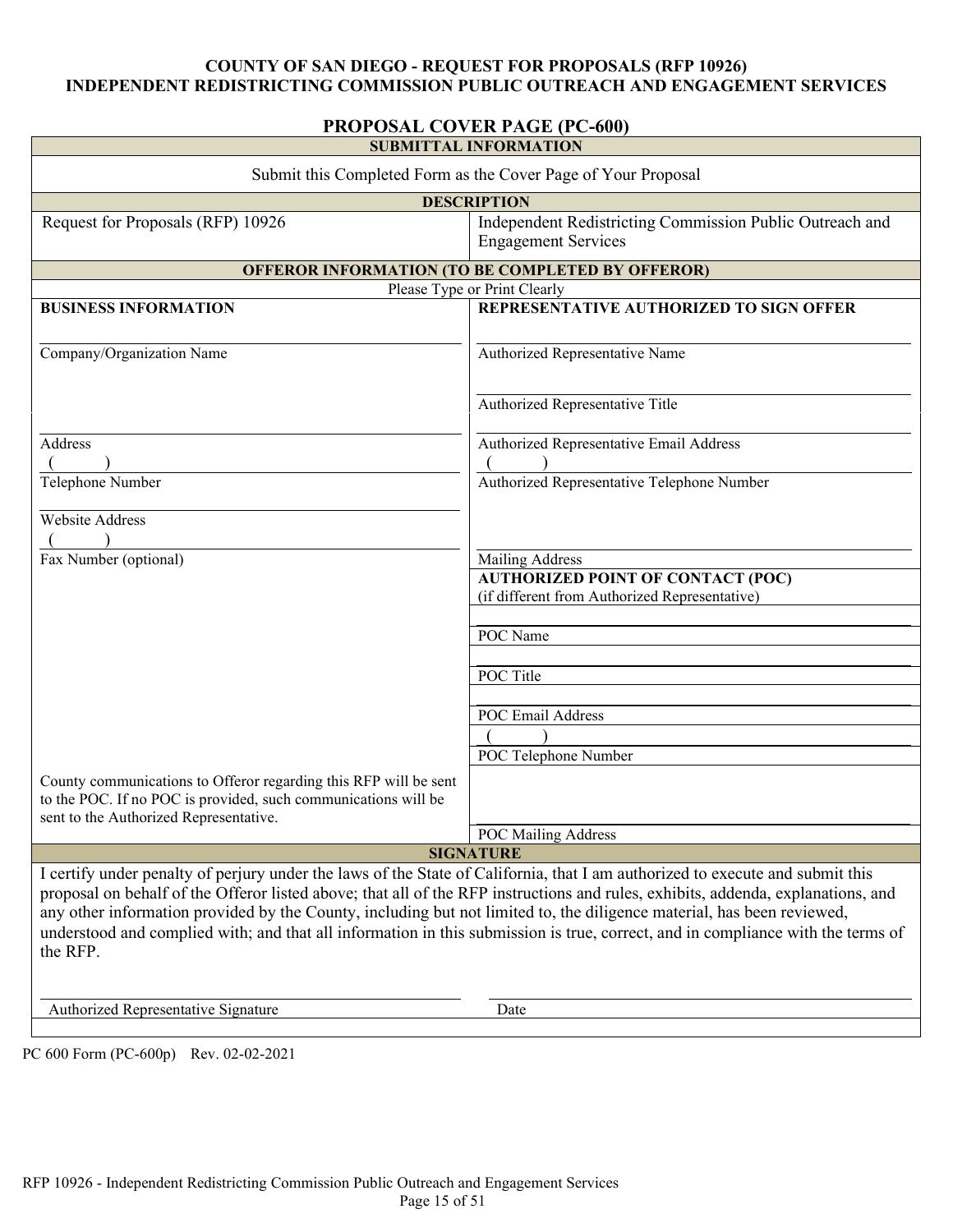Department of Purchasing and **Contracting** 

#### **REPRESENTATIONS AND CERTIFICATIONS**

#### **The following representations and certifications are to be completed, signed and returned with the offer (the term "offer" includes bids, proposals, quotes or any other submission to provide goods and/or services).**

- **1. BUSINESS TYPE**
	- □ For-profit □ Non-profit □ Government
- Attach proof of status for Non-profit.
- **2. INTERLOCKING DIRECTORATE**

In accordance with Board of Supervisors Policy A-79, if Offeror is a non-profit as indicated in paragraph 1 above, Offeror is required to identify any related for-profit subcontractors in which an interlocking directorate, management or ownership relationship exists. If Offeror is a non-profit and will be subcontracting with a related for-profit entity, Offeror must list all such entity(ies) on an attached separate sheet, and authorization must be sought from Board of Supervisors. If Offeror is a non-profit and does not submit such a list, Offeror certifies it has no and will not enter into a subcontract relationship with a related for-profit entity.

#### **3. BUSINESS REPRESENTATION**

Offeror represents as a part of this offer the following information regarding the ownership, operation, and control of its business:

- **3.1.** Are you a local business with a physical address within the County of San Diego?  $\Box$  Yes  $\Box$  No
- **3.2.** Are you certified by the State of California as a: □ Disabled Veteran Business Enterprise (DVBE) Certification #:
	- Small Business Enterprise (SBE)
	- Certification #:
- **3.3.** Are you certified by the U.S. Dept Of Veterans' Affairs as: □ Veteran Owned Small Business (VOSB) Certification # □ Service Disabled Veteran Owned Small Business (SDVOSB)
	- Certification #
- **3.4.** Estimated percentage of work in this offer to be performed or fulfilled locally (within the geographic boundaries of the County of San Diego): \_\_\_\_\_\_\_\_\_\_%

#### **4. DEBARMENT, SUSPENSION AND RELATED MATTERS**

- **4.1.** Offeror hereby certifies to the best of its knowledge that neither it nor any of its officers:<br>**41.1.** Are presently
	- **4.1.1.** Are presently debarred, suspended, proposed for debarment, declared ineligible, or voluntarily excluded from covered transactions by any federal department or agency.
	- **4.1.2.** Have within a three (3) year period preceding this agreement been convicted of or had a civil judgment rendered against them for commission of fraud or criminal offense in connection with obtaining, attempting to obtain, or performing a public (federal, state, or local) transaction or contract under a public transaction; violation of federal or state antitrust statutes or commission of embezzlement, theft, forgery, bribery, falsification or destruction of records, making false statements, or receiving stolen property;
- **4.2.** Except as allowed for in Section 4.2.4, Offeror hereby certifies to the best of its knowledge that neither it nor any of its officers:
	- **4.2.1** Are presently indicted for or otherwise criminally or civilly charged by a government entity (federal, state, or local) with the commission of any of the offenses enumerated in paragraph 4.1.2 of this certification;
- **4.2.2** Have within a three (3) year period preceding this agreement had one or more public transactions (federal, state or local) terminated for cause or default;
- **4.2.3** Are presently the target or subject of any investigation, accusation or charges by any federal, state or local law enforcement, licensing or certification body.
- **4.2.4** If Offeror is unable to certify any of the facts set forth in Sections 4.2.1, 4.2.2 or 4.2.3, it certifies that is has listed on a separate sheet(s) attached to this Representations and Certifications each fact that it cannot certify and the reason it cannot do so. That information must include the specific relevant facts (date(s), contract(s) and individual(s) involved, status of action(s), and any other relevant information) that prevent it from making the requested certifications. The County reserves the right to disqualify an Offeror based upon information disclosed.
- 4.3 Offeror has a continuing duty to disclose information until contract award/execution and shall report in writing to the County Department of Purchasing and Contracting within five business days of knowing or have any reason to know any change in status as certified in the preceding paragraphs 4.1 and 4.2.
- 4.4 If Offeror or any of its subcontractors, agents or consultants, have previously contracted with the County to perform related work on this project (e.g. preparing components of the statement of work or plans and specifications for this project), Offeror shall identify those previous agreement(s) and submit that list along with the proposal. Other than as may be submitted on said list, Offeror certifies to the best of its knowledge that it and its proposed subcontractors, agents and consultants have not previously contracted with the County to perform work on or related to this project.

#### **5. CURRENT COST OR PRICING**

Offeror certifies to the best of its knowledge that cost and/or pricing data submitted with this offer, or specifically identified by reference if actual submission of the data is impracticable, are accurate, complete, and current as of the date signed below.

#### **6. INDEPENDENT PRICING**

Offeror certifies that in relation to this procurement:

- **6.1.** The prices in this offer have been arrived at independently, without consultation, communication, or agreement, for the purpose of restricting competition, as to any matter relating to such prices with other offerors, with any competitors, or with any County employee(s) or consultant(s) involved in this or related procurements;
- **6.2.** Unless otherwise required by law, the prices that have been quoted in this offer have not been knowingly disclosed by the Offeror and will not knowingly be disclosed by the Offeror prior to opening, in the case of a bid, or prior to award, in the case of a proposal, directly or indirectly to any other Offeror or to any competitor; and
- **6.3.** No attempt has been made or will be made by the Offeror to induce any other person or firm to submit or not to submit an offer for the purpose of restricting competition.
- **7. TAX INFORMATION**

The Offeror understands that prior to receiving a contract award from the County, the Offeror must submit a completed IRS W-9 form to provide a Federal Tax ID number, or if not available, to provide a Social Security Number (SSN).

#### **CERTIFICATION**

| The information furnished in Paragraphs 1 through 7 and in the accompanying offer is certified to be factual and correct as of the date submitted<br>and this certification is made under penalty of perjury under the laws of the State of California. |                                       |  |
|---------------------------------------------------------------------------------------------------------------------------------------------------------------------------------------------------------------------------------------------------------|---------------------------------------|--|
| Name:                                                                                                                                                                                                                                                   | Signature: <u>___________________</u> |  |
| Title:                                                                                                                                                                                                                                                  | Date:                                 |  |
| Company/Organization: example of the company of the company of the company of the company of the company of the company of the company of the company of the company of the company of the company of the company of the compa                          |                                       |  |
| SUBMIT THIS FORM AS DIRECTED IN THE REQUEST FOR SOLICITATION DOCUMENTS OR WITH THE OFFER                                                                                                                                                                |                                       |  |

RFP 10926 - Independent Redistricting Commission Public Outreach and Engagement Services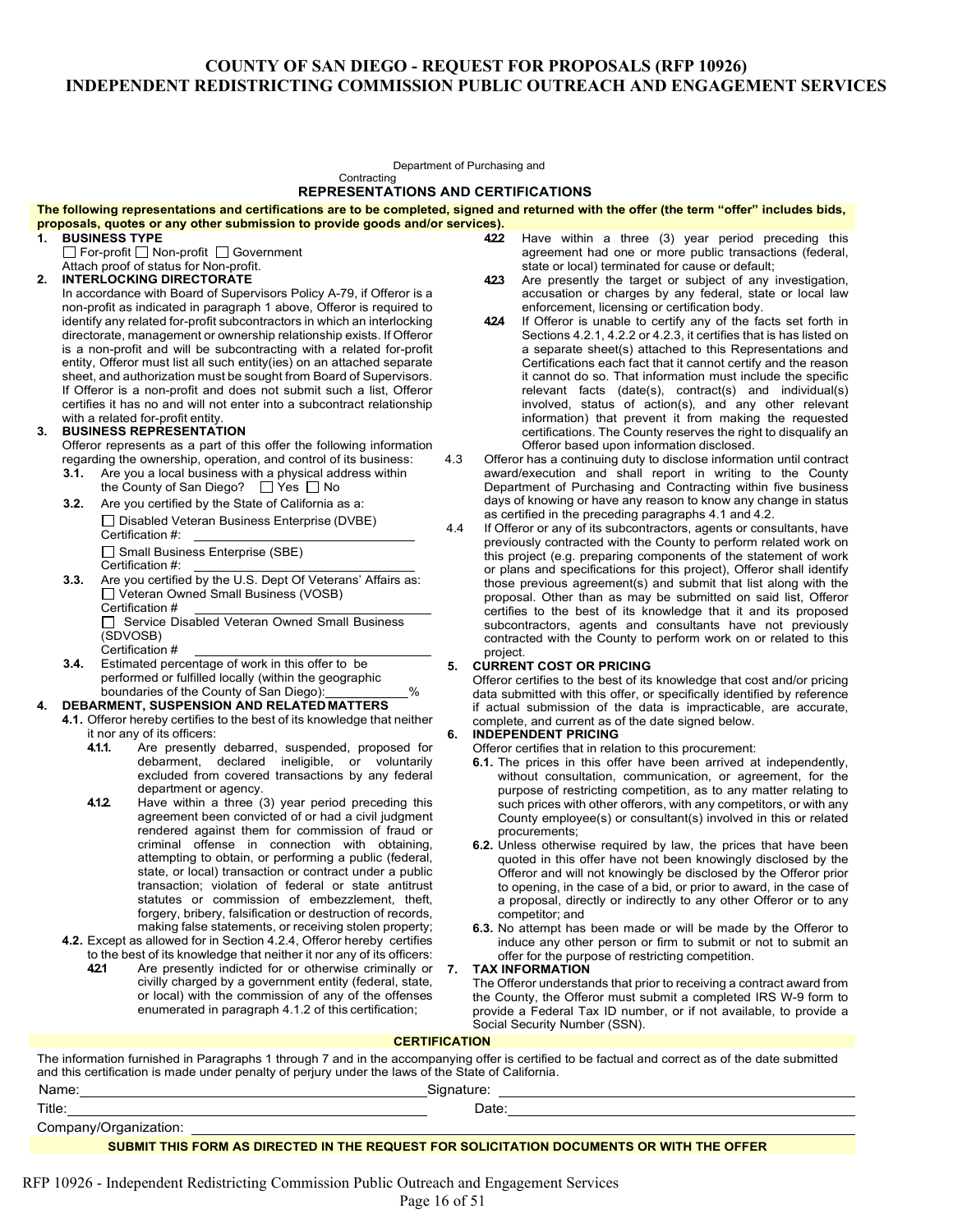# **NONDISCLOSURE INDEMNIFICATION AGREEMENT**

IF OFFEROR SUBMITS EXHIBIT CONFIDENTIAL/PROPRIETARY, THE FOLLOWING NONDISCLOSURE INDEMNIFICATION AGREEMENT MUST BE COMPLETED, SIGNED AND RETURNED WITH THE OFFER

This indemnification agreement ("Agreement") is made and entered into by and between the County of San Diego

("County") and Offeror Company/Organization Name:

("Offeror") with reference to the following facts:

WHEREAS the County may receive a request for disclosure of Offeror's submission under the California Public Records Act, Government Code Section 6250, et seq.; and

WHEREAS, Offeror has included in its submission an exhibit entitled "*EXHIBIT – CONFIDENTIAL/PROPRIETARY*" containing records that Offeror has determined to constitute trade secrets or other proprietary information exempt from disclosure under the California Public Records Act; and

WHEREAS the County requires defense and indemnity from Offeror for the County's ongoing non-disclosure of Offeror's *EXHIBIT-CONFIDENTIAL/PROPRIETARY*;

NOW, THEREFORE, for good and valuable consideration and the mutual promises contained herein, the parties agree to the following:

- 1. The above recitals are incorporated herein by this reference.
- 2. Except as otherwise provided herein, the County will not release Offeror's *EXHIBIT-CONFIDENTIAL/PROPRIETARY* based on Offeror's representation that the records contained therein are proprietary and exempt from disclosure under the California Public Records Act and/or are trade secrets as that term is defined in Government Code Section 6250, et seq. Notwithstanding the foregoing, however, the County may release Offeror's *EXHIBIT-CONFIDENTIAL/PROPRIETARY* in the event of any of the following:
	- a. Offeror fails to comply with the terms and conditions of this Agreement; or
	- b. Offeror provides the County with written notice that some or all of the records may be released; or
	- c. A court of competent jurisdiction orders the County to release the records and the County has exhausted or waived its appeal rights.
- 3. To the fullest extent allowed by law, the County shall not be liable for, and Offeror shall defend and indemnify County and its Board of Supervisors, officers, directors, employees and agents of County (collectively "County Parties"), against any and all claims, demands, liability, judgments, awards, fines, mechanics' liens or other liens, labor disputes, losses, damages, expenses, charges or costs of any kind or character, including attorneys' fees (whether incurred by County attorneys or attorneys employed by County) and court costs (hereinafter collectively referred to as "Claims"), related to Offeror's *EXHIBIT-CONFIDENTIAL/PROPRIETARY.*
- 4. Offeror waives any and all claims in law or equity and hereby releases the County Parties from any and all claims, deductibles, self-insured retentions, demands, liability, judgments, awards, fines, mechanics' liens or other liens, labor disputes, losses, damages, expenses, charges or costs of any kind or character, including attorneys' fees and court costs, which arise out of or are in any way connected to Offeror's *EXHIBIT-CONFIDENTIAL/PROPRIETARY*.

#### TO BE COMPLETED BY AN AUTHORIZED REPRESENTATIVE OF THE OFFEROR

| Offeror Company/Organization Name:      |       |
|-----------------------------------------|-------|
| <b>Authorized Representative Name:</b>  |       |
| <b>Authorized Representative Title:</b> |       |
| Signature:                              | Date: |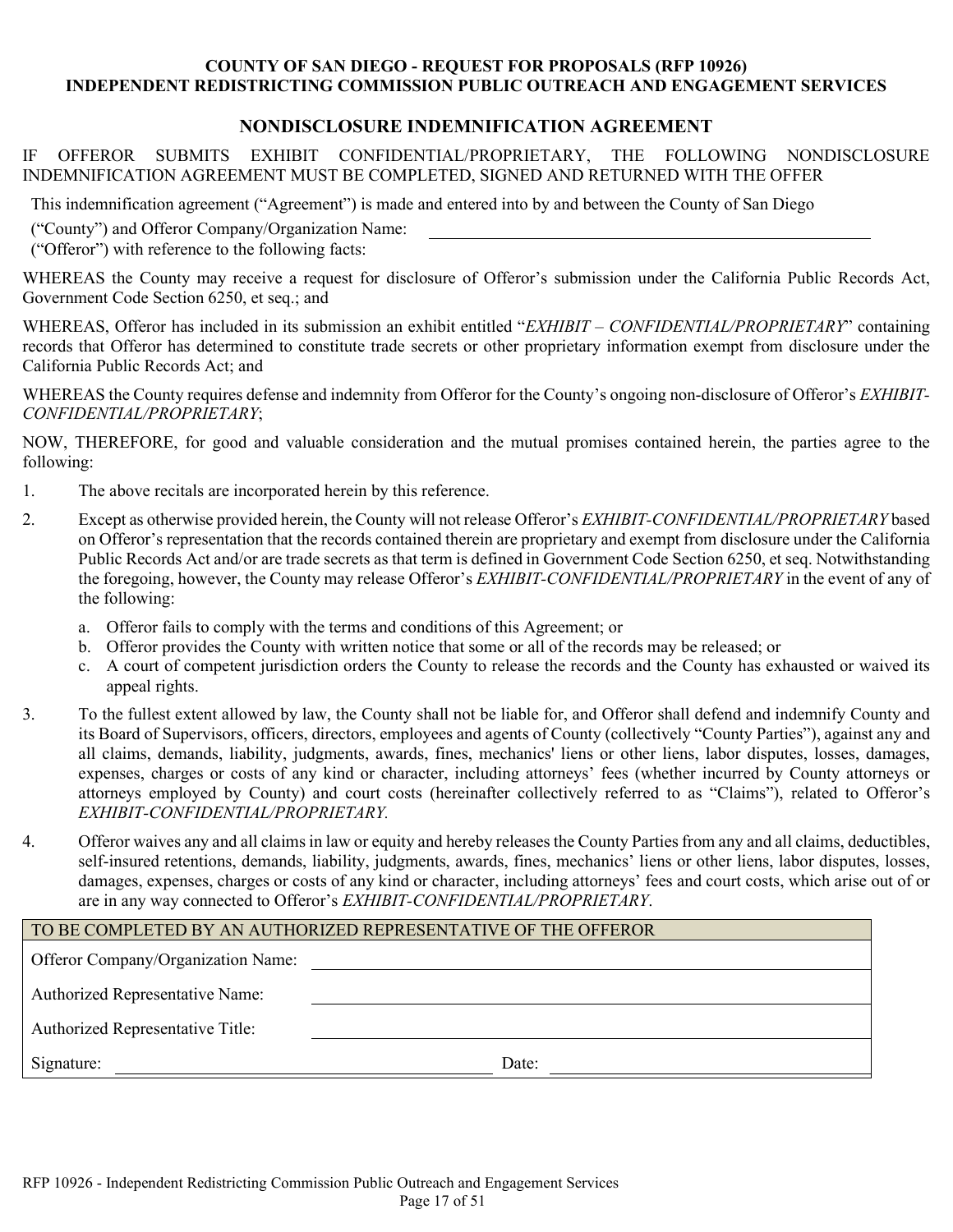# **DVB REQUIREMENTS AND FORMS**

The County, as a matter of policy, encourages the participation of Disabled Veterans Businesses (DVB) through DVB Subcontractor Participation goals. County of San Diego, Board of Supervisors Policy B-39a Veteran Owned Business (VOB) and Disabled Veterans Business Enterprise (DVBE) Program is found at [http://www.sdcounty.ca.gov/cob/policy/index.html#.](http://www.sdcounty.ca.gov/cob/policy/index.html) The County DVB program recognizes the State of California DVBE certification, which may be found at<http://www.dgs.ca.gov/PD> and the federal SDVOSB certification, which may be found at<https://www.va.gov/osdbu/verification/> .

For this solicitation:

DVB Subcontractor Participation Requirements are not applicable. Bidder/Offeror (Offeror) does not need to submit DVB documentation with its submittal.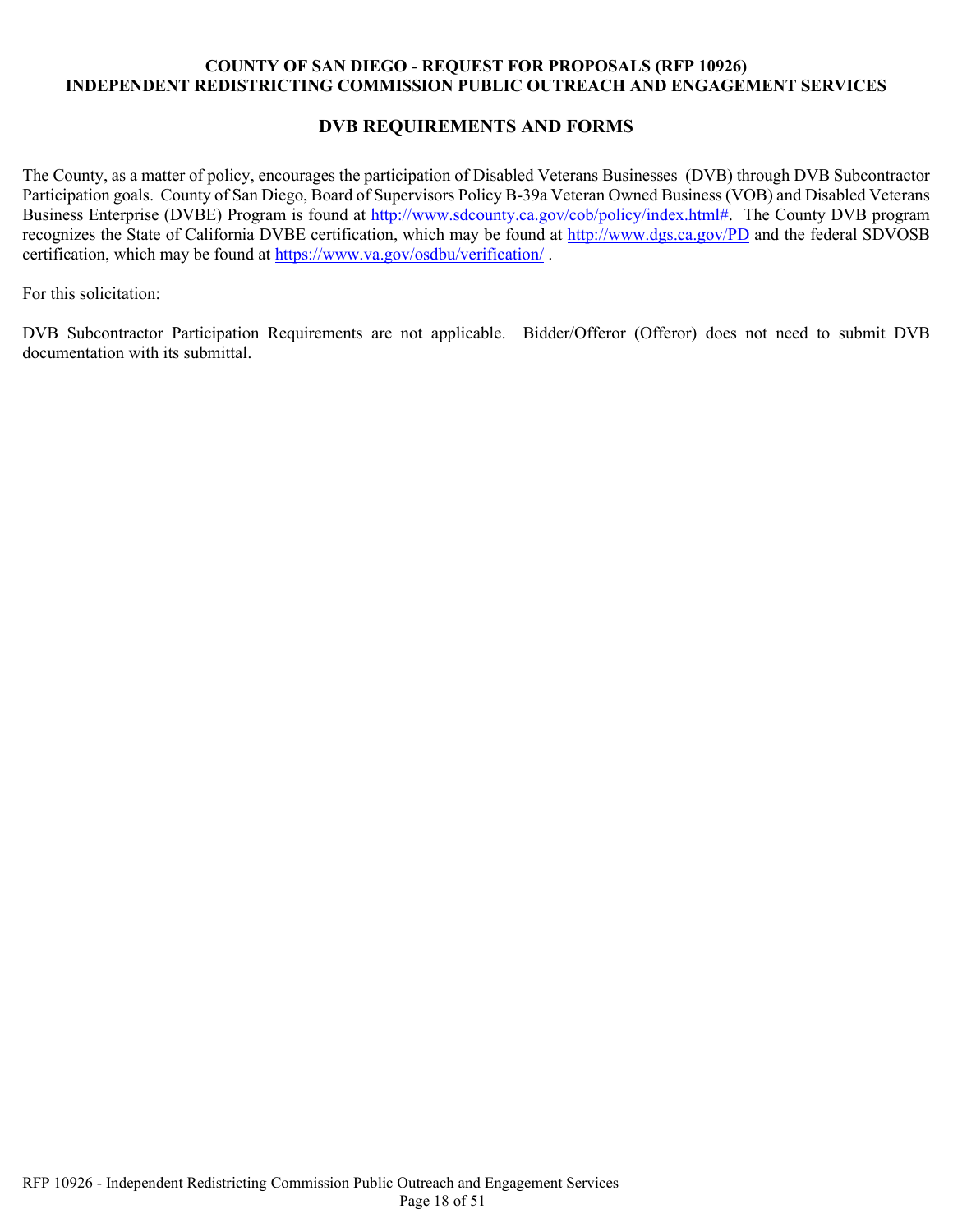**DRAFT AGREEMENT**

# RFP 10926

# INDEPENDENT REDISTRICTING COMMISSION PUBLIC OUTREACH AND ENGAGEMENT SERVICES DRAFT AGREEMENT

# INCLUDES:

Exhibit A – Statement of Work

Exhibit B – Insurance and Bonding

Exhibit C – Pricing/Payment Schedule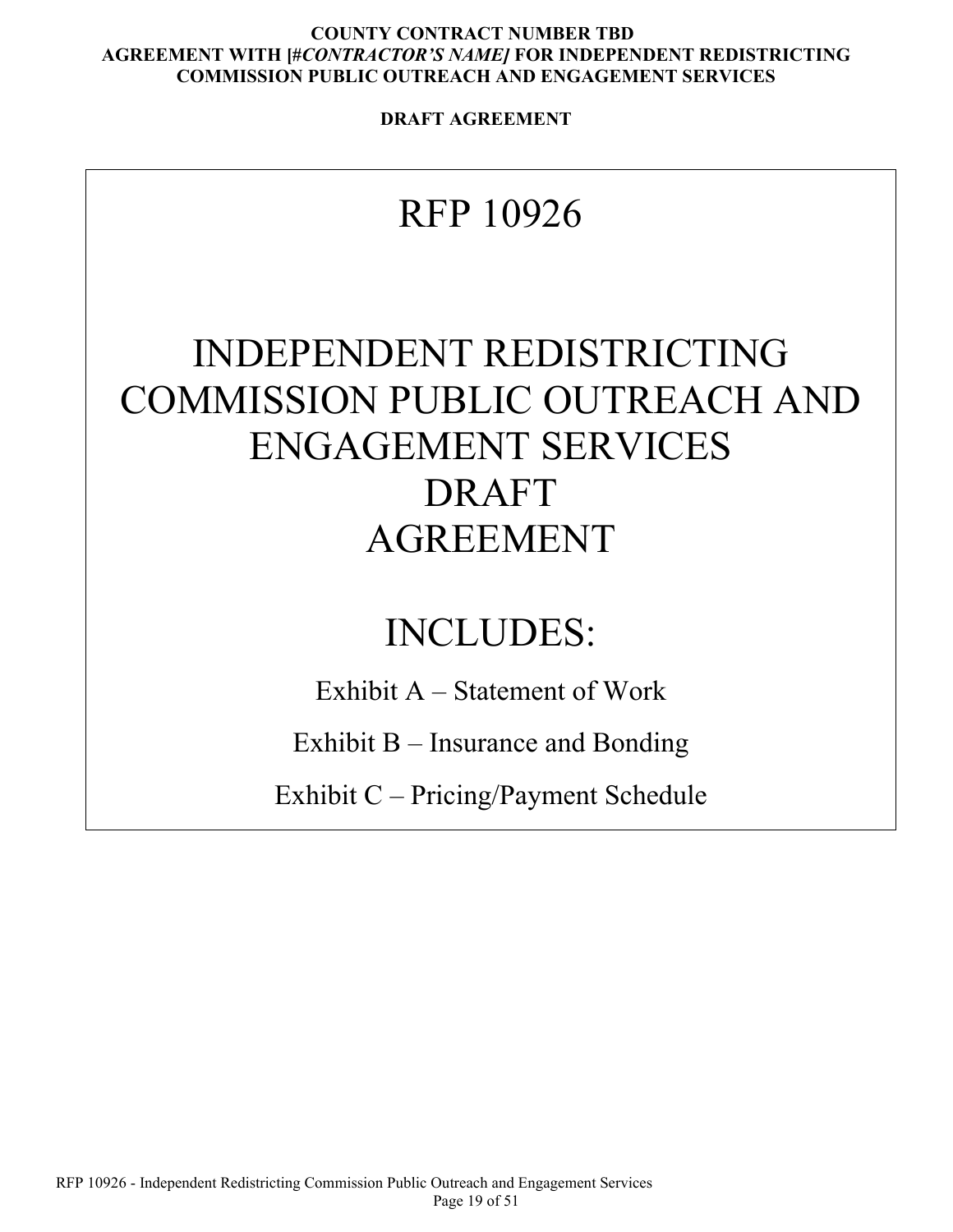# **DRAFT AGREEMENT**

This agreement ("Agreement") is made and entered into effective as of the date of the last signature on the signature page by and between the County of San Diego, a political subdivision of the State of California ("County") and **[#** *enter full corporate title, describe company, located at (complete address)] ("*Contractor"), with reference to the following facts:

# **RECITALS**

- A. Pursuant to Administrative Code section 401, the County's Director of the Department of Purchasing and Contracting is authorized to award a contract for Independent Redistricting Commission Demographer Services.
- B. Contractor is specially trained and possesses certain skills, experience, education and competency to perform these services.
- C. The Chief Administrative Officer made a determination that Contractor can perform the services more economically and efficiently than the County, pursuant to Section 703.10 of the County Charter*.*
- D. The Agreement shall consist of this document, Exhibit A Statement of Work, Exhibit A-1 (Contractors Proposal), Exhibit B Insurance Requirements and Exhibit C, Payment Schedule. In the event that any provision of the Agreement or its Exhibits, A, A-1, B or C, conflicts with any other term or condition, precedence shall be: First (1st) the Agreement; Second (2nd) Exhibit B; Third (3rd) Exhibit A; Fourth (4th) Exhibit C; and Fifth (5<sup>th</sup>) Exhibit A-1

NOW THEREFORE, for valuable consideration, the receipt and sufficiency of which is hereby acknowledged, the parties agree as follows:

#### **ARTICLE 1 PERFORMANCE OF WORK**

- 1.1 Standard of Performance. Contractor shall, in good and workmanlike manner and in accordance with the highest professional standards, at its own cost and expense, furnish all of the labor, technical, administrative, professional and all other personnel, all supplies and materials, equipment, printing, transportation, training, facilities, and all other means whatsoever, except as herein otherwise expressly specified to be furnished by County, necessary or proper to perform and complete the work and provide the services required of Contractor by this Agreement.
- 1.2 Contractor's Representative. The person identified on the signature page ("Contractor's Representative") shall ensure that Contractor's duties under this Agreement shall be performed on behalf of the Contractor by qualified personnel; Contractor represents and warrants that (1) Contractor has fulfilled all applicable requirements of the laws of the State of California to perform the services under this Agreement and (2) Contractor's Representative has full authority to act for Contractor hereunder. Contractor and County recognize that the services to be provided by Contractor's Representative pursuant to this Agreement are unique: accordingly, Contractor's Representative shall not be changed during the Term of the Agreement without County's written consent. County reserves the right to terminate this Agreement pursuant to Clause 7.1 "Termination for Default", if Contractor's Representative should leave Contractor's employ, or if, in County's judgment, the work hereunder is not being performed by Contractor's Representative.
- 1.3 Contractor as Independent Contractor. Contractor is, for all purposes of this Agreement, an independent contractor, and neither Contractor nor Contractor's employees or subcontractors shall be deemed to be employees of the County. Contractor shall perform its obligations under this Agreement according to the Contractor's own means and methods of work, which shall be in the exclusive charge and under the control of the Contractor, and which shall not be subject to control or supervision by County except as to the results of the work. County hereby delegates to Contractor any and all responsibility for the safety of Contractor's employees, which shall include inspection of property to identify potential hazards. Neither Contractor nor Contractor's employees or subcontractors shall be entitled to any benefits to which County employees are entitled, including without limitation, overtime, retirement benefits, workers' compensation benefits and injury leave.
- 1.4 Contractor's Agents and Employees or Subcontractors. Contractor shall obtain, at Contractor's expense, all agents, employees and subcontractors required for Contractor to perform its duties under this Agreement, and all such services shall be performed by Contractor's Representative, or under Contractor's Representatives' supervision, by persons authorized by law to perform such services. Retention by Contractor of any agent, employee or subcontractor shall be at Contractor's sole cost and expense, and County shall have no obligation to pay Contractor's agents, employees or

RFP 10926 - Independent Redistricting Commission Public Outreach and Engagement Services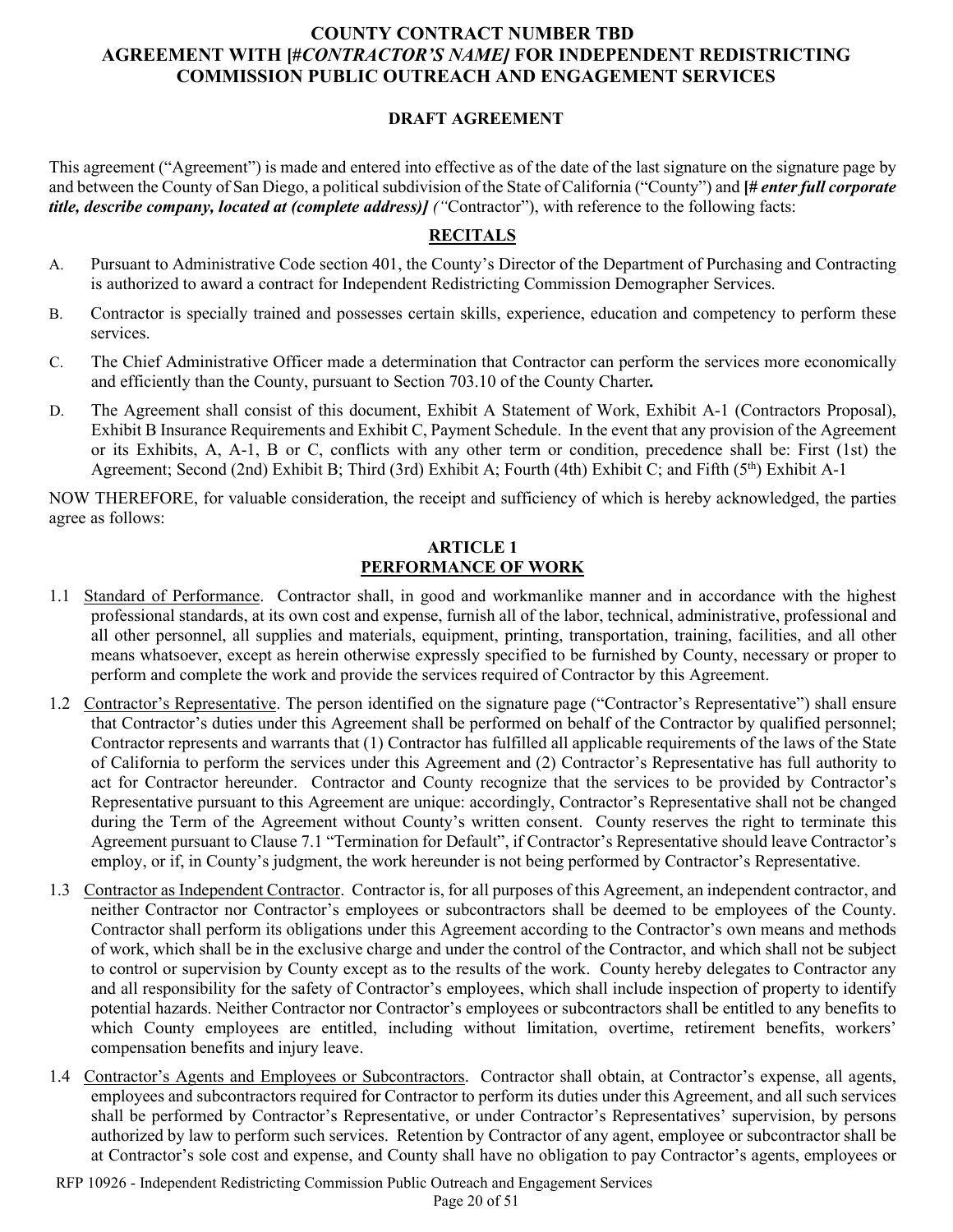subcontractors; to support any such person's or entity's claim against the Contractor; or to defend Contractor against any such claim.

Any subcontract or consultant agreement that is in excess of fifty thousand dollars (\$50,000) or twenty five percent (25%) of the value of the contract, whichever is less, or a combination of subcontracts or consultant agreements to the same individual or firm for the agreement period, or any subcontract or consultant agreement for professional medical or mental health services, regardless of value, must have prior concurrence of the Contracting Officer's Representative ("COR"). Contractor shall provide Contracting Officer Representative with copies of all other subcontracts relating to this Agreement entered into by Contractor within 30 days after the effective date of the subcontract. Such subcontractors of Contractor shall be notified of Contractor's relationship to County. "Subcontractor" means any entity, other than County, that furnishes to Contractor services or supplies relevant to this Agreement other than standard commercial supplies, office space, and printing services.

- 1.4.1 Contractor Responsibility. In the event any subcontractor is utilized by Contractor for any portion of the project, Contractor retains the prime responsibility for carrying out all the terms of this Agreement, including the responsibility for performance and insuring the availability and retention of records of subcontractors in accordance with this Agreement. No subcontract utilizing funds from this Agreement shall be entered into if it has a term extending beyond the ending date of this Agreement.
- 1.4.2 Mandated Clause. All subcontracts shall include the Standard Terms and Conditions required of Contractor Articles 3, 7, 8, 9, 10, 11, 12, 13, 14 and 16 herein.
- 1.4.3 County Approval. As identified above, all subcontracts under this Agreement shall have prior written approval of the Contracting Officer Representative.
- 1.5 Off Shore Prohibition. Except where Contractor obtains the County's prior written approval, Contractor shall perform the work of this Agreement only from or at locations within the United States. Any County approval for the performance of work outside of the United States shall be limited to the specific instance and scope of such written approval, including the types of work and locations involved. Notwithstanding the foregoing, this Section shall not restrict the country or countries of origin of any assets purchased to provide the work hereunder; provided that when such assets are used to provide the work, such assets shall be used only from or at locations within the geographic boundaries of the United States.

#### **ARTICLE 2 SCOPE OF WORK**

- 2.1 Statement of Work. Contractor shall perform the work described in the "Statement of Work" attached as Exhibit "A" to this Agreement, and by this reference incorporated herein, except for any work therein designated to be performed by County.
- 2.2 Right to Acquire Equipment and Services. Nothing in this Agreement shall prohibit the County from acquiring the same type or equivalent equipment and/or service from other sources, when deemed by the County to be in its best interest.
- 2.3 Responsibility for Equipment. For cost reimbursement agreements, County shall not be responsible nor be held liable for any damage to persons or property consequent upon the use, misuse, or failure of any equipment used by Contractor or any of Contractor's employees, even though such equipment may be furnished, rented, or loaned to Contractor by County. The acceptance or use of any such equipment by Contractor or Contractor's employees shall be construed to mean that Contractor accepts full responsibility for and agrees to exonerate, indemnify and hold harmless County from and against any and all claims for any damage whatsoever resulting from the use, misuse, or failure of such equipment, whether such damage be to the employee or property of Contractor, other Contractors, County, or other persons. Equipment includes, but is not limited to material, computer hardware and software, tools, or other things.
	- 2.3.1 Contractor shall repair or replace, at Contractor's expense, all County equipment or fixed assets that are damaged or lost as a result of Contractor negligence.
- <span id="page-20-0"></span>2.4 Non-Expendable Property Acquisition. County retains title to all non-expendable property provided to Contractor by County, or which Contractor may acquire with funds from this Agreement if payment is on a cost reimbursement basis, including property acquired by lease purchase Agreement. Contractor may not expend funds under this Agreement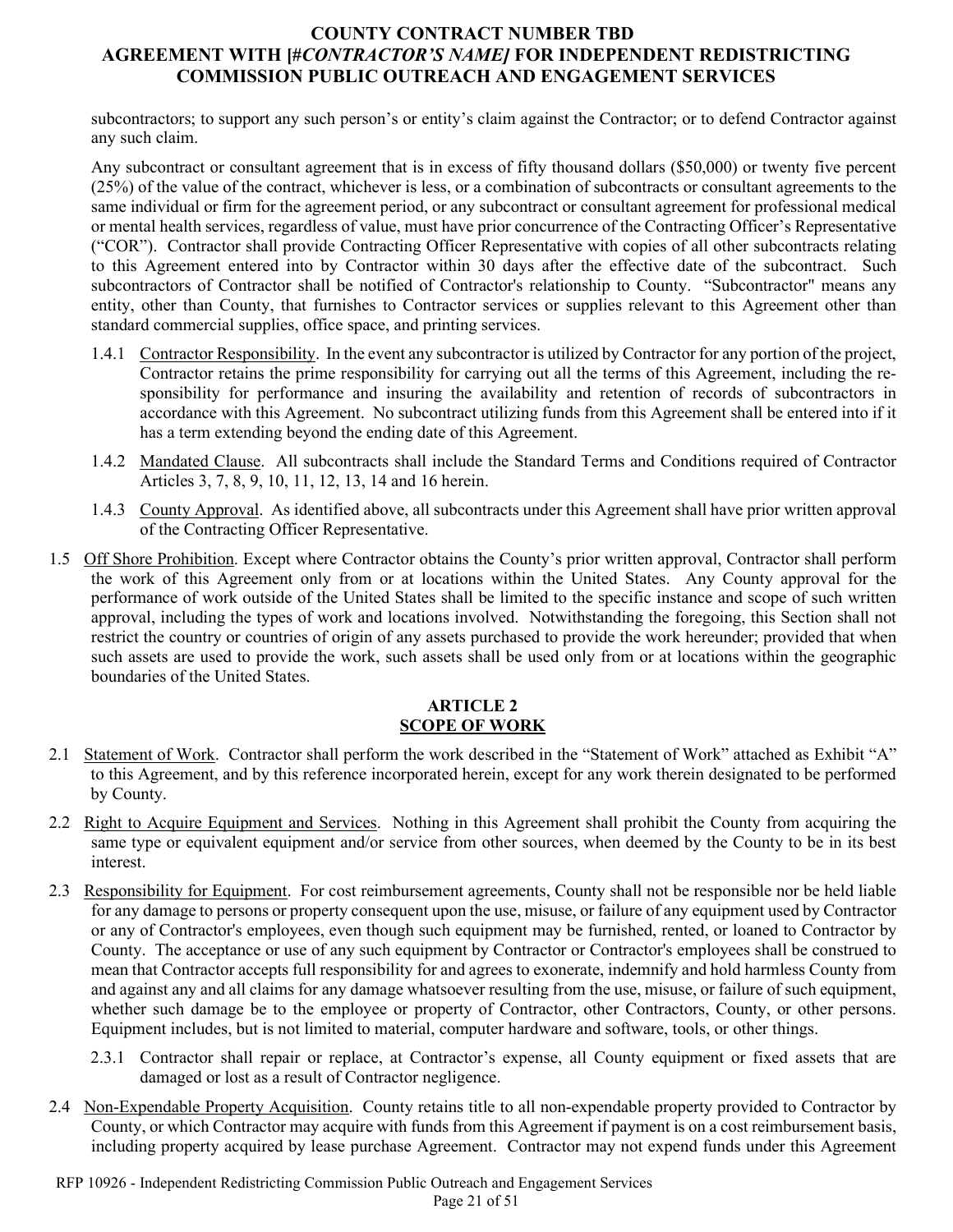for the acquisition of non-expendable property having a unit cost of \$5,000 or more and a normal life expectancy of more than one year without the prior written approval of Contracting Officer Representative. Contractor shall maintain an inventory of non-expendable equipment, including dates of purchase and disposition of the property. Inventory records on non-expendable equipment shall be retained, and shall be made available to the County upon request, for at least three years following date of disposition. Non-expendable property that has value at the end of the Agreement (e.g. has not been depreciated so that its value is zero), and to which the County may retain title under this paragraph, shall be disposed of at the end of the Agreement as follows: At County's option, it may: 1) have Contractor deliver to another County contractor or have another County contractor pick up the non-expendable property; 2) allow the contractor to retain the non-expendable property provided that the contractor submits to the County a written statement in the format directed by the County of how the non-expendable property will be used for the public good; or 3) direct the Contractor to return to the County the non-expendable property.

#### **ARTICLE 3 DISENTANGLEMENT**

#### 3.1 General Obligations.

At County's discretion, Contractor shall accomplish a complete transition of the services as set forth in Exhibit A to this Agreement (for purposes of this Article 3.1, these shall be referred to as the "Disentangled Services") being terminated from Contractor and the Subcontractors to County, or to any replacement provider designated by County, without any interruption of or adverse impact on the Disentangled Services or any other services provided by third parties. This process shall be referred to as the Disentanglement. Contractor shall fully cooperate with County and any new service provider and otherwise promptly take all steps, including, but not limited to providing to County or any new service provider all requested information or documentation, required to assist County in effecting a complete Disentanglement. Contractor shall provide all information or documentation regarding the Disentangled Services or as otherwise needed for Disentanglement, including, but not limited to, data conversion, client files, interface specifications, training staff assuming responsibility, and related professional services. Contractor shall provide for the prompt and orderly conclusion of all work required under the Agreement, as County may direct, including completion or partial completion of projects, documentation of work in process, and other measures to assure an orderly transition to County or the County's designee of the Disentangled Services. All Contractor work done as part of the Disentanglement shall be performed by Contractor and will be reimbursed by the County at no more than Contractor's costs, up to the total amount of this Agreement. Contractor shall not receive any additional or different compensation for the work otherwise required by the Agreement. Contractor's obligation to provide the Services shall not cease until the earlier of the following: 1) The Disentanglement is satisfactory to County, including the performance by Contractor of all asset-transfers and other obligations of Contractor provided in this Paragraph, has been completed to the County's reasonable satisfaction or 2) twelve (12) months after the Expiration Date of the Agreement.

#### 3.2 Disentanglement Process.

The Disentanglement process shall begin on any of the following dates: (i) the date County notifies Contractor that no funds or insufficient funds have been appropriated so that the Term shall be terminated pursuant to the Agreement, Article 7; (ii) the date designated by County not earlier than sixty (60) days prior to the end of any initial or extended term that County has not elected to extend pursuant to the Agreement's, Signature Page, Agreement Term; or (iii) the date any Termination Notice is delivered, if County elects to terminate any or all of the Services pursuant to the Agreement, Article 7. Subject to Exhibit A Contractor's obligation to perform Disentangled Services, and County's obligation to pay for Disentangled Services, shall expire: (A) when funds appropriated for payment under this Agreement are exhausted, as provided in this Agreement, Article 7; (B) at the end of the initial or extended term set forth in this Agreement's, Signature Page, Agreement Term; or (C) on the Termination Date, pursuant to this Agreement, Article 7 (with the applicable date on which Contractor's obligation to perform the Services expires being referred to herein as the "Expiration Date"). Contractor and County shall discuss in good faith a plan for determining the nature and extent of Contractor's Disentanglement obligations and for the transfer of the Disentangled Services in process provided, however, that Contractor's obligation under this Agreement to provide all Disentangled Services shall not be lessened in any respect.

#### 3.3 Specific Obligations.

The Disentanglement shall include the performance of the following specific obligations: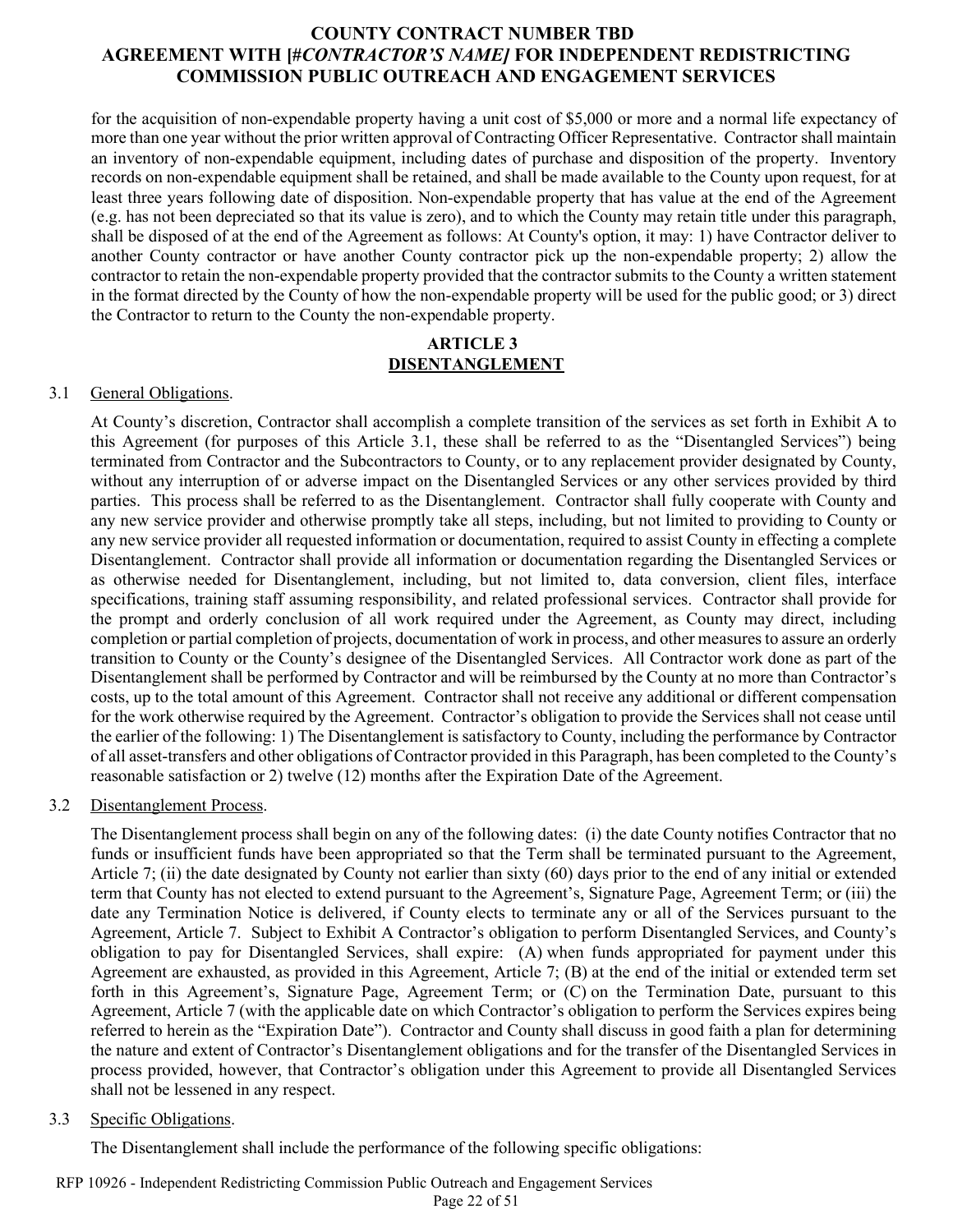#### 3.3.1 No Interruption or Adverse Impact

Contractor shall cooperate with County and all of the County's other service providers to ensure a smooth transition at the time of Disentanglement, with no interruption of Disentangled Services or other work required under the Agreement, no adverse impact on the provision of Disentangled Services or other work required under the Agreement or County's activities, no interruption of any services provided by third parties, and no adverse impact on the provision of services provided by third parties.

### 3.3.2 Third-Party Authorizations.

Without limiting the obligations of Contractor pursuant to any other clause in Exhibit A herein, Contractor shall, subject to the terms of any third-party agreements, procure at no charge to County any third-party authorizations necessary to grant County the use and benefit of any third-party agreements between Contractor and third-party contractors used to provide the Disentangled Services, pending their assignment to County. Similarly, at County's direction, Contractor shall obtain all legally necessary client consents or authorizations legally necessary to transfer client data to County or any new service provider.

#### 3.3.3 Licenses to Proprietary Software.

For any software programs developed for use under this Agreement, Contractor shall provide a nonexclusive, nontransferable, fully-paid, perpetual, irrevocable, royalty-free worldwide license to the County (or other service provider, as the case may be), at no charge to County, to use, copy, and modify, all Contractor Underlying Works and Contractor Derivatives that would be needed in order to allow County to continue to perform for itself, or obtain from other providers, the Services as the same might exist at the time of Disentanglement. Contractor shall also provide County with a copy of each such program, in such media as requested by County, together with object code, source code, and appropriate documentation. Contractor shall also offer to County the right to receive maintenance (including all enhancements and upgrades) and support with respect to such Contractor Underlying Works and Contractor Derivatives for so long as County requires, at the best rates Contractor is offering to other major customers for services of a similar nature and scope.

#### 3.3.4 Return, Transfer and Removal of Assets.

- 3.3.4.1 Contractor shall return to County all County assets in Contractor's possession, pursuant to Paragraph [2.4](#page-20-0) of the Agreement.
- 3.3.4.2 County shall be entitled to purchase at net book value those Contractor assets used for the provision of Disentangled Services to or for County, other than those assets expressly identified by the Parties as not being subject to this provision. Contractor shall promptly remove from County's premises, or the site of the work being performed by Contractor for County, any Contractor assets that County, or its designee, chooses not to purchase under this provision.

#### 3.3.5 Transfer of Leases, Licenses, and Agreements.

Contractor, at its expense, shall convey or assign to County or its designee such fully-paid leases, licenses, and other agreements used by Contractor, County, or any other Person in connection with the Disentangled Services, as County may select**,** when such leases, licenses, and other agreements have no other use by Contractor**.** Contractor's obligation described herein, shall include Contractor's performance of all obligations under such leases, licenses, and other agreements to be performed by it with respect to periods prior to the date of conveyance or assignment and Contractor shall reimburse County for any losses resulting from any claim that Contractor did not perform any such obligations.

#### 3.3.6 Delivery of Documentation.

Contractor shall deliver to County or its designee, at County's request, all documentation and data related to County, including, but not limited to, the County Data and client files, held by Contractor, and Contractor shall destroy all copies thereof not turned over to County, all at no charge to County. Notwithstanding the foregoing, Contractor may retain one (1) copy of the documentation and data, excluding County Data, for archival purposes or warranty support.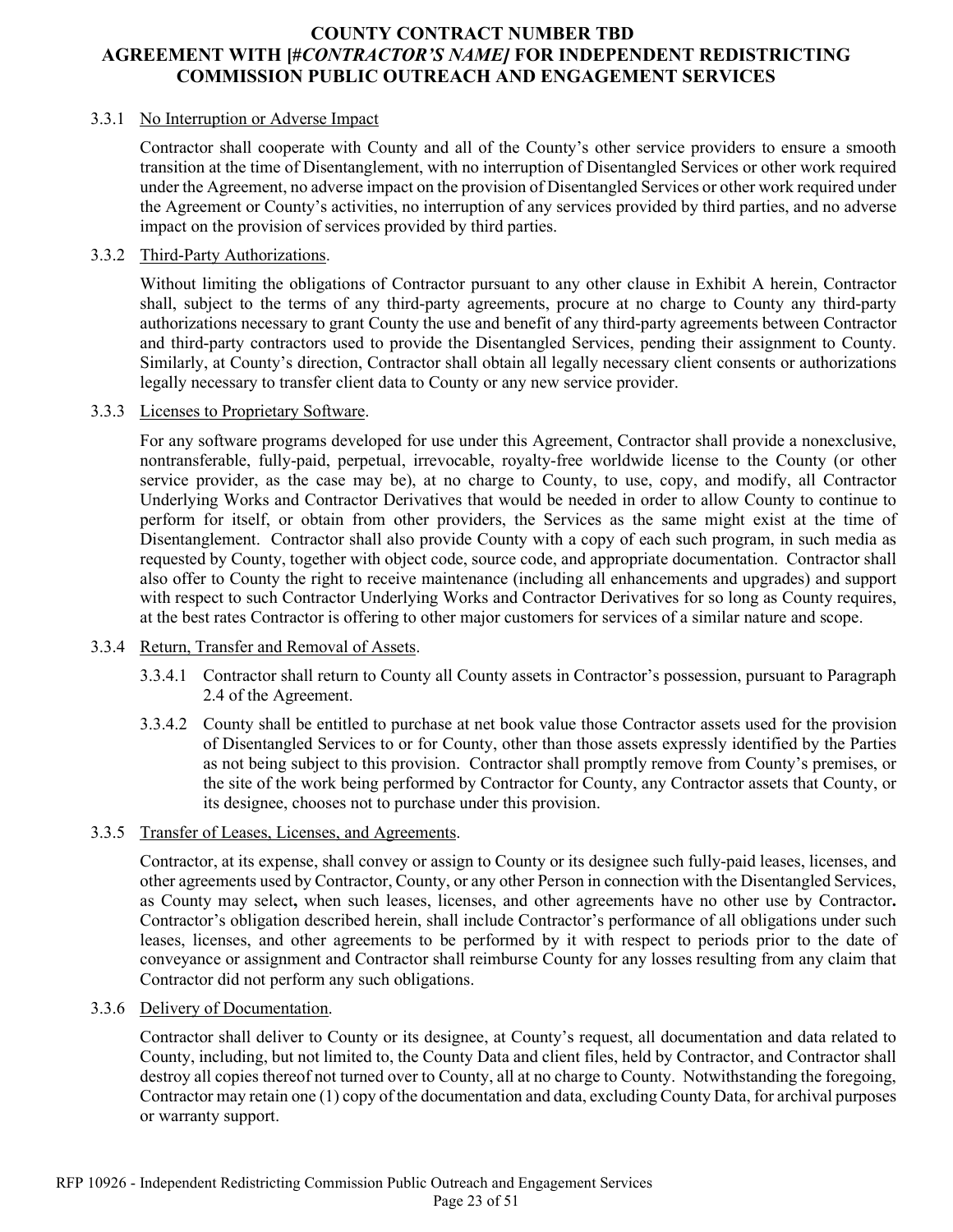- 3.4 Findings Confidential. Any reports, information, data, etc., given to or prepared or assembled by Contractor under this Agreement that the County requests to be kept as confidential shall not be made available to any individual or organization by the Contractor without the prior written approval of the County.
- 3.5 Publication, Reproduction or Use of Materials. No material produced, in whole or in part, under this Agreement shall be subject to copyright in the United States or in any other country. The County shall have unrestricted authority to publish, disclose, distribute and otherwise use, in whole or in part, any reports, data or other materials prepared under this Agreement. All reports, data and other materials prepared under this Agreement shall be the property of the County upon completion of this Agreement.

# **ARTICLE 4 COMPENSATION**

The Payment Schedule, and/or budget are in Exhibit C and the compensation is on the Signature page.County will pay Contractor the agreed upon price(s), pursuant to Exhibit C for the work specified in Exhibit A, Statement of Work. The County is precluded from making payments prior to receipt of services (advance payments). Contractor shall provide and maintain an accounting and financial support system to monitor and control costs to assure the Agreements completion. Invoices are subject to the requirements below.

# 4.1 Fiscal for Fixed Pricing. (Rev. 7/1/17)

- 4.1.1 General Principles. Contractor shall, comply with generally accepted accounting principles and good business practices, including all applicable cost principles published by th[e Federal Office of Management](http://www.whitehouse.gov/omb/)  [and Budget \(OMB\),](http://www.whitehouse.gov/omb/) including 2 CFR 200 - UNIFORM ADMINISTRATIVE REQUIREMENTS, COST PRINCIPLES, AND AUDIT REQUIREMENTS FOR FEDERAL AWARDS "The Uniform Guidance", which can be viewed at [https://www.ecfr.gov/cgi-bin/text-idx?tpl=/ecfrbrowse/Title02/2cfr200\\_main\\_02.tpl.](https://www.ecfr.gov/cgi-bin/text-idx?tpl=/ecfrbrowse/Title02/2cfr200_main_02.tpl) Contractor shall comply with all federal, State and other funding source requirements. Contractor shall, at its own expense, furnish all cost items associated with this Agreement except as herein otherwise specified in the budget or elsewhere to be furnished by County. Contractor shall submit annually to the County a cost allocation plan in accordance with The Uniform Guidance.
- 4.1.2 Invoices. Payment for the services performed under this Agreement shall be in accordance with Exhibit C, unless other payment methodologies are negotiated and agreed to by both Contractor and County. Contractor shall submit approved invoices monthly to the Contracting Officer's Representative ("COR") for work performed in the monthly period, accordingly. Contractor's monthly invoices shall be completed and submitted in accordance with written COR instructions and shall include a statement certifying whether it is in compliance with Paragraph 8.16 of this Agreement
- 4.1.3 Payments. County agrees to pay Contractor in arrears only after receipt and approval by COR of properly submitted, detailed and itemized original invoice referencing the Agreement number. Payment shall be NET 30 days from receipt and approval of invoice unless otherwise stated.
- 4.1.4 Full Compensation. Pending any adjustments by the COR, each invoice approved and paid shall constitute full and complete compensation to the Contractor for all work completed during the billing period pursuant to Exhibit A and Exhibit C. Contractor shall be entitled only to compensation, benefits, reimbursements or ancillary services specified in this Agreement. Payment shall be NET 30 days from receipt and approval of invoice unless otherwise stated.
- 4.1.5 Prompt Payment for Vendors and Subcontractors
	- 4.1.5.1 Prompt payment for vendors and subcontractors.
		- 4.1.5.1.1. Unless otherwise set forth in this paragraph, Contractor shall promptly pay its vendors and subcontractor(s) for satisfactory performance under its subcontract(s) to this Agreement. Such prompt payment shall be no later than thirty (30) days after Contractor receives payment for such services from County and shall be paid out of such amounts as are paid to Contractor under this Agreement.
		- 4.1.5.1.2 Contractor shall include a payment clause conforming to the standards set forth in Paragraph [4.1.5.1.1](#page-24-0) of this Agreement in each of its subcontracts, and shall require each of its subcontractors to include such a clause in their subcontracts with each lower-tier subcontractor or supplier.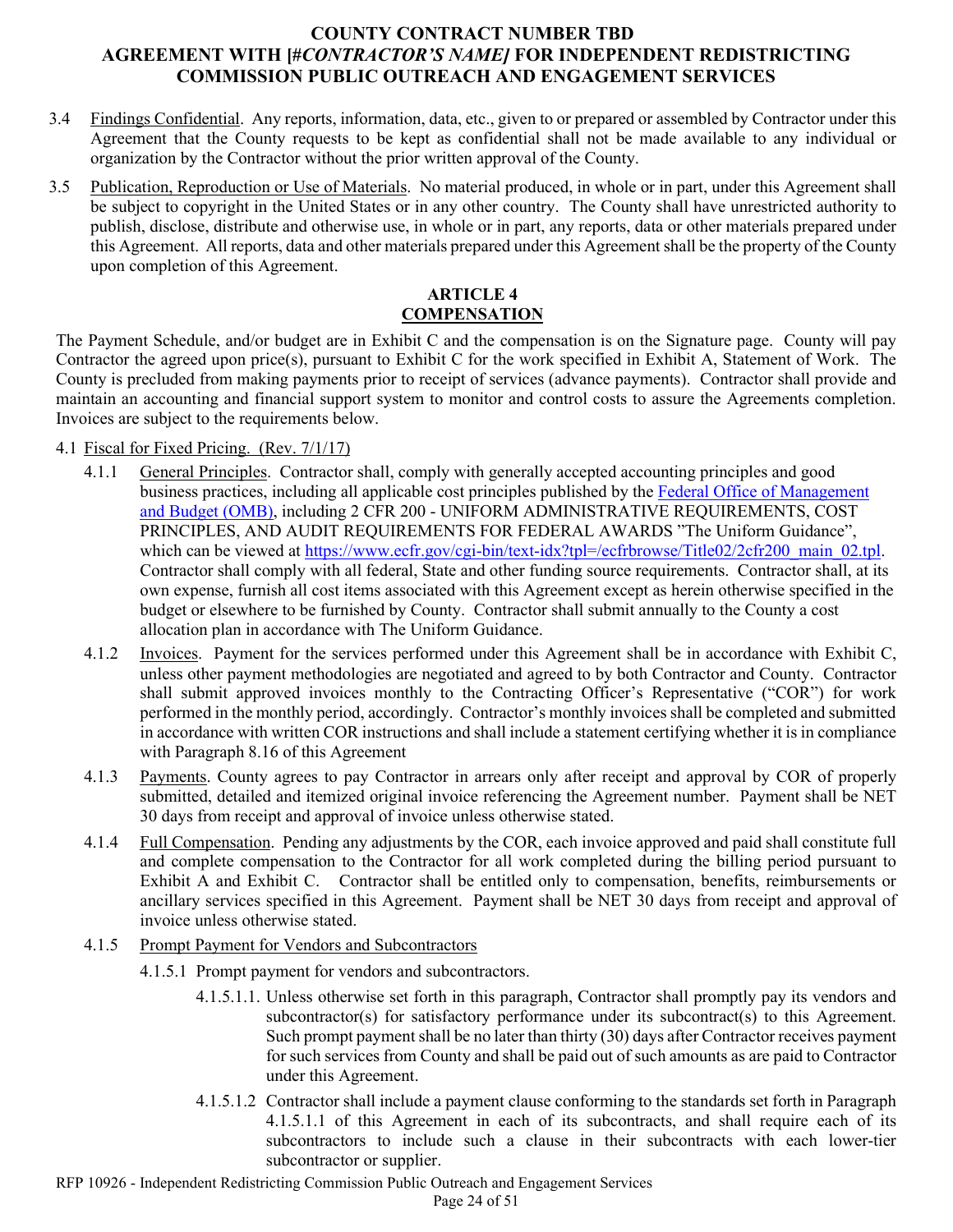- <span id="page-24-1"></span>4.1.5.2 If Contractor, after submitting a claim for payment to County but before making a payment to a vendor or subcontractor for the goods or performance covered by the claim, discovers that all or a portion of the payment otherwise due such vendor or subcontractor is subject to withholding from the vendor or subcontractor in accordance with the vendor or subcontract agreement, then the Contractor shall:
	- 4.1.5.2.1 Furnish to the vendor or subcontractor and the COR within three (3) business days of withholding funds from its vendor or subcontractor a notice stating the amount to be withheld, the specific causes for the withholding under the terms of the subcontract or vendor agreement; and the remedial actions to be taken by the vendor or subcontractor in order to receive payment of the amounts withheld.
	- 4.1.5.2.2 Contractor shall reduce the subcontractor's progress payment by an amount not to exceed the amount specified in the notice of withholding furnished under paragraph [4.1.5.2.1](#page-24-1) of this Agreement and Contractor may not claim from the County this amount until its subcontractor has cured the cause of Contractor withholding funds;
	- 4.1.5.2.3 Upon the vendor's or subcontractor's cure of the cause of withholding funds, Contractor shall pay the vendor or subcontractor as soon as practicable, and in no circumstances later than ten (10) days after the Contractor claims and receives such funds from County.
- <span id="page-24-0"></span>4.1.5.3 Contractor shall not claim from County all of or that portion of a payment otherwise due to a vendor or subcontractor that Contractor is withholding from the vendor or subcontractor in accordance with the subcontract agreement where Contractor withholds the money before submitting a claim to County. Contractor shall provide its vendor or subcontractor and the COR with the notice set forth in Paragraph [4.1.5.2.1](#page-24-1) of this Agreement and shall follow Paragraph [4.1.5.2.3](#page-24-0) of this Agreement when vendor or subcontractor cures the cause of Contractor withholding its vendors or subcontractor's funds.
- 4.1.5.4 Overpayments. If Contractor becomes aware of a duplicate contract financing or invoice payment or that County has otherwise overpaid on a contract financing or invoice payment, Contractor shall immediately notify the COR and request instructions for disposition of the overpayment.
- 4.1.6 Conditions Prerequisite To Payments. County may elect not to make a particular payment if any of the following exists:
	- 4.1.6.1 Misrepresentation. Contractor, with or without knowledge, made any misrepresentation of substantial and material nature with respect to any information furnished to County.
	- 4.1.6.2 Unauthorized Actions by Contractor. Contractor took any action pertaining to this Agreement, which required County approval, without having first received said County approval.
	- 4.1.6.3 Default. Contractor was in default under any terms and conditions of this Agreement.
- 4.1.7 Withholding Of Payment. County may withhold payment until reports, data, audits or other information required for Agreement administration or to meet County or State reporting or auditing requirements are received and approved by COR or designee. The County may also withhold payment if, in the County's opinion, Contractor is in non-compliance with this Agreement.
- 4.1.8 Availability of Funding. The County's obligation for payment of any Agreement beyond the current fiscal year is contingent upon the availability of funding from which payment can be made. No legal liability on the part of the County shall arise for payment beyond June 30 of the calendar year unless funds are designated by the County and are made available for such performance.

County shall, in its sole discretion, have the right to terminate or suspend Agreement or reduce compensation and service levels proportionately upon thirty (30) days' written notice to Contractor in the event that Federal, State or County funding for this Agreement ceases or is reduced prior to the ordinary expiration of the term of this Agreement. In the event of reduction of funding for the Agreement, County and Contractor shall meet within ten (10) days of written notice to renegotiate this Agreement based upon the modified level of funding. In this case if no agreement is reached between County and Contractor within 10 days of the first meeting, either party shall have the right to terminate this Agreement within ten (10) days written notice of termination.

In the event of termination of this Agreement in accordance with the terms of this Section, Contractor shall be entitled to retain all sums paid as of the effective date of such termination, subject to any payment offset to which County may be entitled, for damages or otherwise, under the terms of this Agreement. In the event of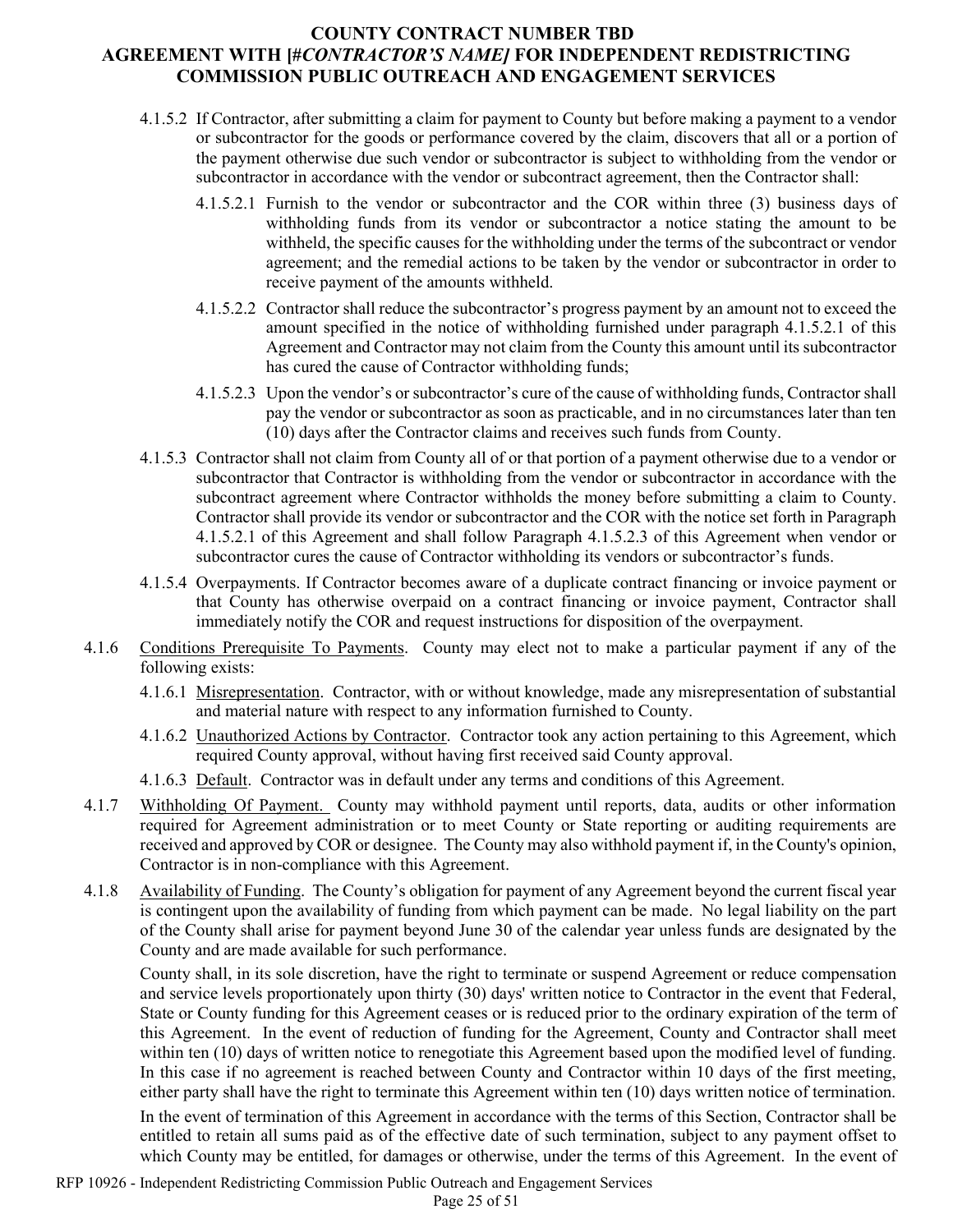termination of this Agreement pursuant to this Section, in no event shall Contractor be entitled to any loss of profits on the portion of this Agreement so terminated, or to other compensation, benefits, reimbursements or ancillary services other than as herein expressly provided.

- 4.1.9 Disallowance. In the event the Contractor receives payment for services under this Agreement which is later disallowed by the County, Contractor shall promptly refund the disallowed amount to County on request, or at its option, County may offset the amount disallowed from any payment due or to become due to Contractor under any Agreement with the County.
- 4.1.10 Maximum Price. During the performance period of this Agreement, the maximum price for the same or similar items and/or services shall not exceed the lowest price at which Contractor then offers the items and/or services to its most favored customer.

#### **ARTICLE 5 AGREEMENT ADMINISTRATION**

- 5.1 County's Agreement Administrator. The Director of Purchasing and Contracting is designated as the Contracting officer ("Contracting Officer") and is the only County official authorized to make any Changes to this Agreement. The County has designated the individual identified on the signature page as the Contracting Officer's Representative ("COR")
	- 5.1.1 County's COR will chair Contractor progress meetings and will coordinate County's Agreement administrative functions. The COR is designated to receive and approve Contractor invoices for payment, audit and inspect records, inspect Contractor services, and provide other technical guidance as required. The COR is not authorized to change any terms and conditions of this Agreement. Only the Contracting Officer, by issuing a properly executed amendment to this Agreement, may make changes to the scope of work or total price.
	- 5.1.2 Notwithstanding any provision of this Agreement to the contrary, County's COR may make Administrative Adjustments ("AA") to the Agreement, such as line item budget changes or adjustments to the service requirements that do not change the purpose or intent of the Statement of Work, the Terms and Conditions, the Agreement Term or the total Agreement price. Each AA shall be in writing and signed by COR and Contractor. All inquiries about such AA will be referred directly to the COR.
- 5.2 Agreement Progress Meeting. The COR and other County personnel, as appropriate, will meet periodically with the Contractor to review the Agreement performance. At these meetings the COR will apprise the Contractor of how the County views the Contractor's performance and the Contractor will apprise the County of problems, if any, being experienced. The Contractor shall also notify the Contracting Officer (in writing) of any work being performed, if any, that the Contractor considers being over and above the requirements of the Agreement. Appropriate action shall be taken to resolve outstanding issues. The minutes of these meetings will be reduced to writing and signed by the COR and the Contractor. Should the Contractor not concur with the minutes, the Contractor shall set out in writing any area of disagreement. Appropriate action will be taken to resolve any areas of disagreement.

# **ARTICLE 6 CHANGES**

- 6.1 Contracting Officer. The Contracting Officer may at any time, by a written order, make changes ("Changes"), within the general scope of this Agreement, in the definition of services to be performed, and the time (i.e.) hours of the day, days of the week, etc. and place of performance thereof. If any such Change causes an increase or decrease in the cost of, or the time required for, the performance of any part of the work under this Agreement, whether changed or not changed by such an order, an equitable adjustment shall be made in the Agreement price or delivery schedule, or both, and the Agreement shall be modified in writing accordingly. Such changes may require Board of Supervisors approval.
- 6.2 Claims. Contractor must assert any claim for adjustment under this clause within thirty (30) days from the date of receipt by the Contractor of the notification of Change; provided, however, that the Contracting Officer, if he decides that the facts justify such action, may receive and act upon any such claim asserted at any time prior to final payment under this Agreement. Where the cost of property made obsolete or excess as a result of a change is included in the Contractor's claim for adjustment, the Contracting Officer shall have the right to prescribe the manner of disposition of such property. Failure to agree to any adjustment shall be a dispute concerning a question of fact within the meaning of the clause of this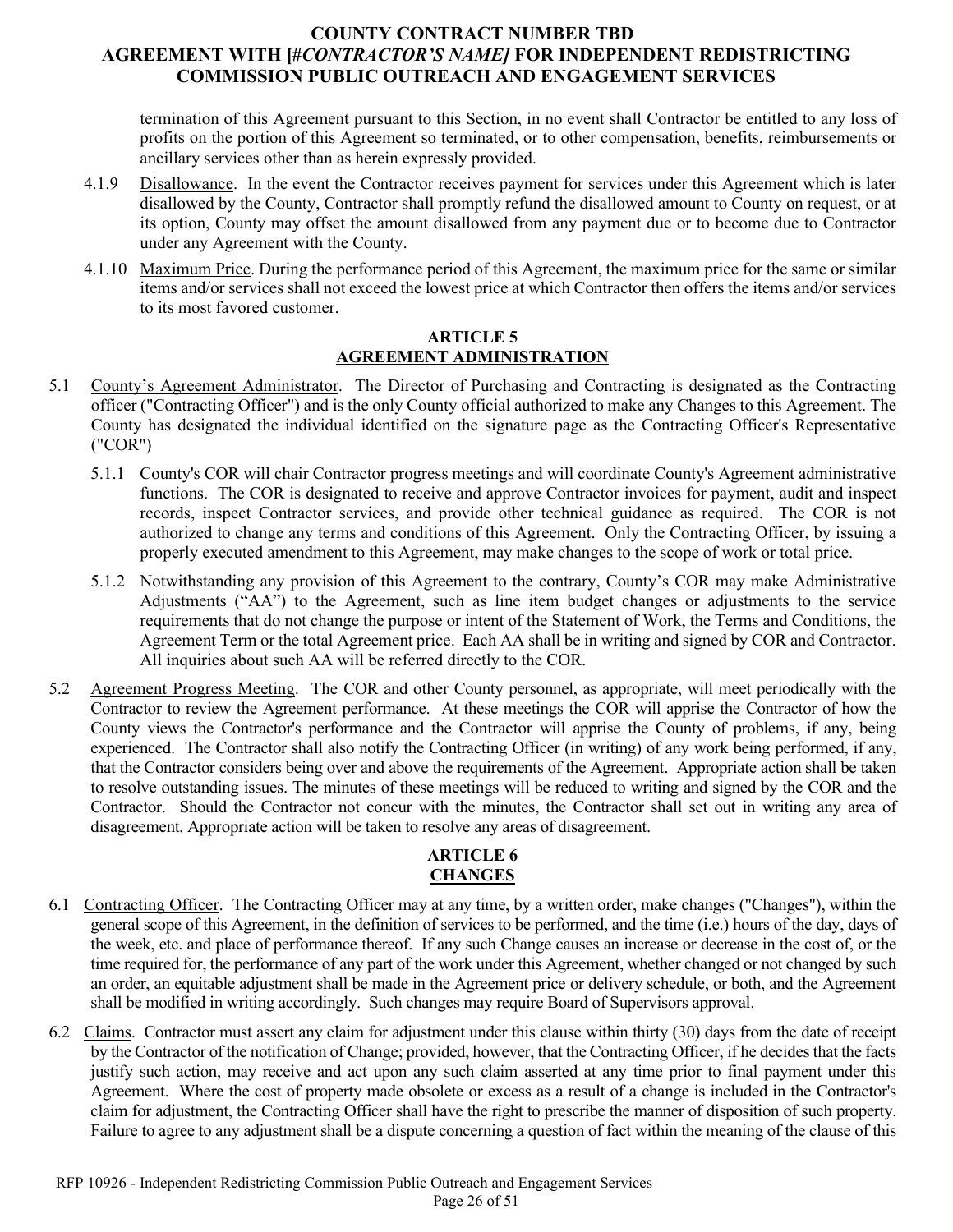Agreement entitled "Disputes" (Article 15). However, nothing in this clause shall excuse the Contractor from proceeding with this Agreement as changed.

### **ARTICLE 7 SUSPENSION, DELAY AND TERMINATION**

7.1 Termination for Default. Upon Contractor's breach of this Agreement, County shall have the right to terminate this Agreement, in whole or part. Prior to termination for default, County will send Contractor written notice specifying the cause. The notice will give Contractor ten (10) days from the date the notice is issued to cure the default or make progress satisfactory to County in curing the default, unless a different time is given in the notice. If County determines that the default contributes to the curtailment of an essential service or poses an immediate threat to life, health or property, County may terminate this Agreement immediately upon issuing oral or written notice to the Contractor without any prior notice or opportunity to cure. In the event of termination under this Article, all finished or unfinished documents, and other materials, prepared by Contractor under this Agreement shall become the sole and exclusive property of County.

In the event of such termination, the County may purchase or obtain the supplies or services elsewhere, and Contractor shall be liable for the difference between the prices set forth in the terminated order and the actual cost thereof to the County. The prevailing market price shall be considered the fair repurchase price. Notwithstanding the above, Contractor shall not be relieved of liability to County for damages sustained by County by virtue of any breach of this Agreement by Contractor, and County may withhold any reimbursement to Contractor for the purpose of off-setting until such time as the exact amount of damages due County from Contractor is determined.

If, after notice of termination of this Agreement under the provisions of this clause, it is determined for any reason that the Contractor was not in default under the provisions of this clause, the rights and obligations of the parties shall, if this Agreement contains a clause providing for termination for convenience of the County, be the same as if the notice of termination had been issued pursuant to such clause.

- 7.2 Damages for Delay. If Contractor refuses or fails to prosecute the work, or any separable part thereof, with such diligence as shall ensure its completion within the time specified in this Agreement, or any extension thereof, or fails to complete said work within such time, County will be entitled to the resulting damages caused by the delay. Damages will be the cost to County incurred as a result of continuing the current level and type of service over that cost that would be incurred had the Agreement segments been completed by the time frame stipulated and any other damages suffered by County.
- 7.3 County Exemption from Liability. In the event there is a reduction of funds made available by County to Contractor under this or subsequent agreements, the County of San Diego and its Departments, officers and employees shall incur no liability to Contractor and shall be held harmless from any and all claims, demands, losses, damages, injuries, or liabilities arising directly or from such action.
- 7.4 Full Cost Recovery Of Investigation And Audit Costs. Contractor shall reimburse County of San Diego for all direct and indirect expenditures incurred in conducting an audit/investigation when Contractor is found in violation (material breach) of the terms of the Agreement.

At the sole discretion of the County, and subject to funding source restrictions and federal and State law, County may (1) withhold reimbursement for such costs from any amounts due to Contractor pursuant to the payment terms of the Agreement, (2) withhold reimbursement for such costs from any other amounts due to Contractor from County, and/or (3) require Contractor to remit a check for the total amount due (or a lesser amount specified by the County) to County within thirty (30) days of request by County. Alternatively, at the County's sole discretion, County and Contractor may enter into a written repayment plan for the reimbursement of the audit/investigation costs.

- 7.5 Termination for Convenience. The County may, by written notice stating the extent and effective date terminate this Agreement for convenience in whole or in part, at any time. The County shall pay the Contractor as full compensation for work performed in accordance with the terms of this Agreement until such termination:
	- 7.5.1 The unit or pro rata price for any delivered and accepted portion of the work.
	- 7.5.2 A reasonable amount, as costs of termination, not otherwise recoverable from other sources by the Contractor as approved by the County, with respect to the undelivered or unaccepted portion of the order, provided compensation hereunder shall in no event exceed the total price.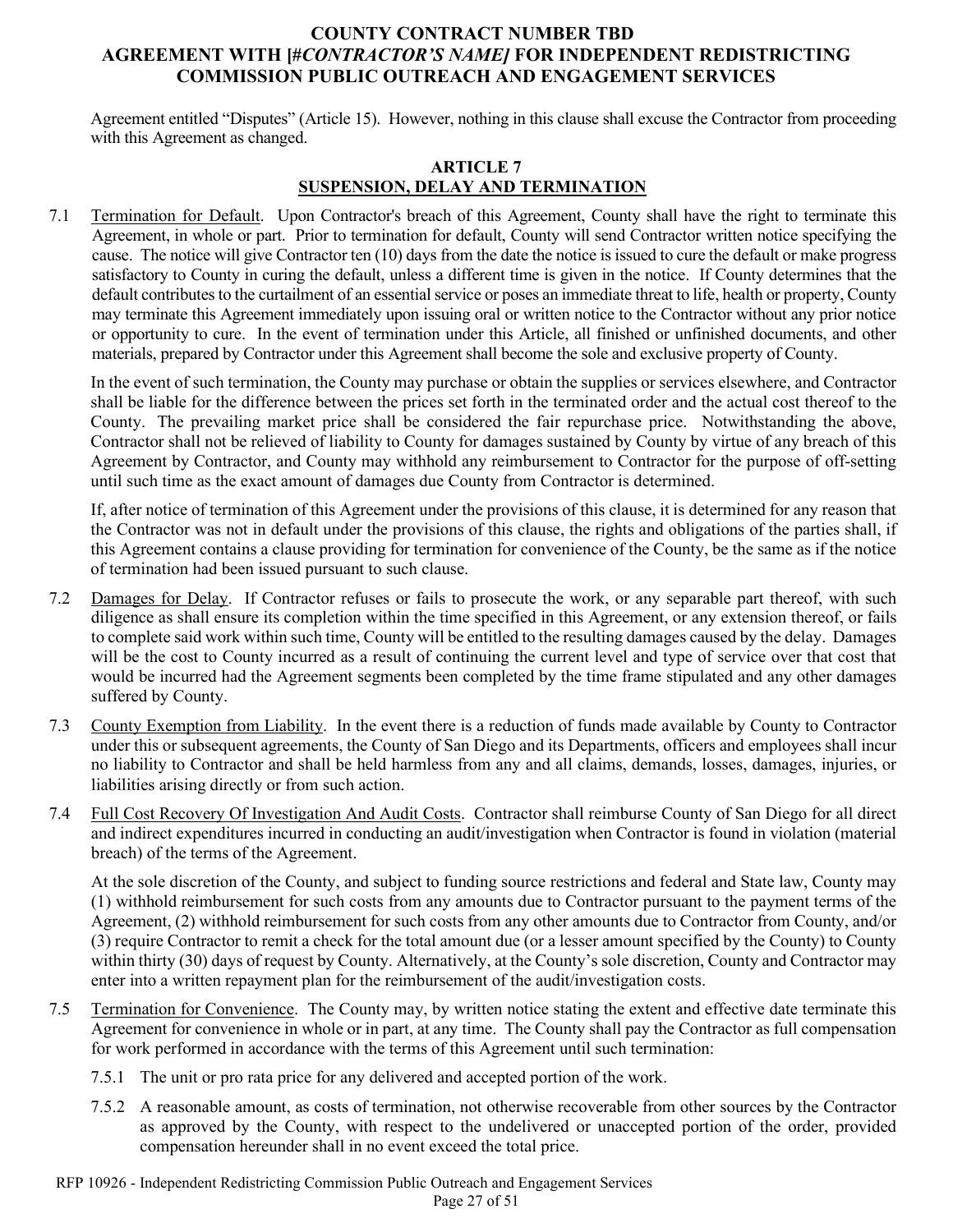- 7.5.3 In no event shall the County be liable for any loss of profits on the resulting order or portion thereof so terminated.
- 7.5.4 County's termination of this Agreement for convenience shall not preclude County from taking any action in law or equity against Contractor for:
	- 7.5.4.1 Fraud, waste or abuse of Agreement funds, or
	- 7.5.4.2 Improperly submitted claims, or
	- 7.5.4.3 Any failure to perform the work in accordance with the Statement of Work, or
	- 7.5.4.4 Any breach of any term or condition of the Agreement, or
	- 7.5.4.5 Any actions under any warranty, express or implied, or
	- 7.5.4.6 Any claim of professional negligence, or
	- 7.5.4.7 Any other matter arising from or related to this Agreement, whether known, knowable or unknown before, during or after the date of termination.
- 7.6 Suspension of Work. The Contracting Officer may order the Contractor, in writing, to suspend, delay, or interrupt all or any part of the work of this Agreement for the period of time that the Contracting Officer determines appropriate for the convenience of the Government. County reserves the right to prohibit, without prior notice, contractor or contractor's employees, directors, officers, agents, subcontractors, vendors, consultants or volunteers from 1) accessing County data systems and County owned software applications, including websites, domain names, platforms, physical files, 2) treating County's patients, clients, or facility residents, or 3) providing any other services under this Agreement.
- 7.7 Remedies Not Exclusive. The rights and remedies of County provided in this article shall not be exclusive and are in addition to any other rights and remedies provided by law, equity, or under resulting order.

#### **ARTICLE 8 COMPLIANCE WITH LAWS AND REGULATIONS**

- 8.1 Compliance with Laws and Regulations. Contractor shall at all times perform its obligations hereunder in compliance with all applicable federal, State, County, and local laws, rules, and regulations, current and hereinafter enacted, including facility and professional licensing and/or certification laws and keep in effect any and all licenses, permits, notices and certificates as are required. Contractor shall further comply with all laws applicable to wages and hours of employment, occupational safety, and to fire safety, health and sanitation.
- 8.2 Contractor Permits and License. Contractor certifies that it possesses and shall continue to maintain or shall cause to be obtained and maintained, at no cost to the County, all approvals, permissions, permits, licenses, and other forms of documentation required for it and its employees to comply with all existing foreign or domestic statutes, ordinances, and regulations, or other laws, that may be applicable to performance of services hereunder. The County reserves the right to reasonably request and review all such applications, permits, and licenses prior to the commencement of any services hereunder.
- 8.3 Equal Opportunity. Contractor shall comply with the provisions of Title VII of the Civil Rights Act of 1964 in that it will not discriminate against any individual with respect to his or her compensation, terms, conditions, or privileges of employment nor shall Contractor discriminate in any way that would deprive or intend to deprive any individual of employment opportunities or otherwise adversely affect his or her status as an employee because of such individual's race, color, religion, sex, national origin, age, handicap, medical condition, sexual orientation or marital status.
- 8.4 Affirmative Action. Each Contractor of services and supplies employing fifteen (15) or more full-time permanent employees, shall comply with the Affirmative Action Program for Vendors as set forth in Article IIIk (commencing at Section 84) of the San Diego County Administrative Code, which program is incorporated herein by reference. A copy of this Affirmative Action Program will be furnished upon request by COR or from the County of San Diego Internet web-site [\(www.co.san-diego.ca.us\)](http://www.co.san-diego.ca.us/).
- 8.5 Non Discrimination. Contractor shall ensure that services and facilities are provided without regard to ethnic group identification, race, color, nation origin, creed, religion, age, sex, physical or mental disability, political affiliation or

RFP 10926 - Independent Redistricting Commission Public Outreach and Engagement Services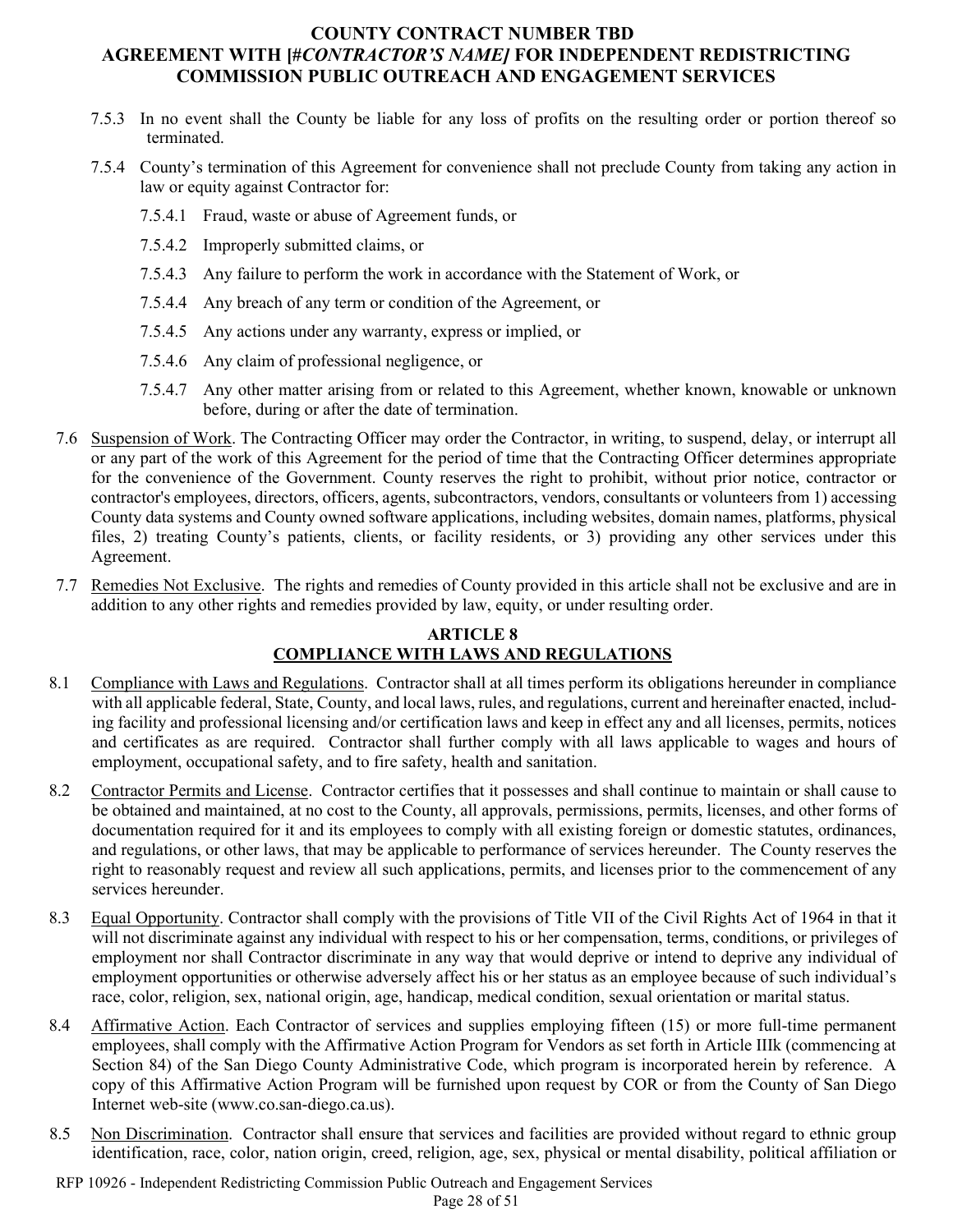marital status in accordance with applicable laws, including, but not limited to, Title VI of the Civil Rights Act of 1964 (42 U.S.C 200-d), Section 162 (a) of the Federal-Aid Highway Act of 1973 (23 U.S.C 324), Section 504 of the Rehabilitation Act of 1973, The Civil Rights Restoration Act of 1987 (P.L. 100-209), Executive Order 12898 (February 11, 1994), Executive Order 13166 (August 16, 2000), Title VII of the Civil Rights Act of 1964 (42 U.S.C. 2000-d), the Age Discrimination of 1975 (42 U.S.C. 6101), Article 9.5, Chapter 1, Part 1, Division 2, Title 2 (Section 11135, et seq) of the California Government Code, Title 9, Chapter 4, Subchapter 6 (Section 10800, et seq) of the CCR and California Dept of Social Services Manual of Policies and Procedures (CDSS MPP) Division 21.

- 8.6 AIDS Discrimination. Contractor shall not deny any person the full and equal enjoyment of, or impose less advantageous terms, or restrict the availability of, the use of any County facility or participation in any County funded or supported service or program on the grounds that such person has Human Immunodeficiency Virus (HIV) or Acquired Immune Deficiency Syndrome (AIDS) as those terms are defined in Title 3, Division 2, Chapter 8, Section 32.803, of the San Diego County Code of Regulatory Ordinances.
- 8.7 American with Disabilities Act (ADA) 1990. Contractor shall not discriminate against qualified people with disabilities in employment, public services, transportation, public accommodations and telecommunications services in compliance with the Americans with Disabilities Act (ADA) and California Administrative Code Title 24.
- 8.8 Political Activities Prohibited. None of the funds, provided directly or indirectly, under this Agreement shall be used for any political activities or to further the election or defeat of any candidate for public office. Contractor shall not utilize or allow its name to be utilized in any endorsement of any candidate for elected office. Neither this Agreement nor any funds provided hereunder shall be utilized in support of any partisan political activities, or activities for or against the election of a candidate for an elected office.
- 8.9 Lobbying. Contractor agrees to comply with the lobbying ordinances of the County and to assure that its officers and employees comply before any appearance before the County Board of Supervisors. Except as required by this Agreement, none of the funds provided under this Agreement shall be used for publicity or propaganda purposes designed to support or defeat any legislation pending before State and federal Legislatures, the Board of Supervisors of the County, or before any other local governmental entity. This provision shall not preclude Contractor from seeking necessary permits, licenses and the like necessary for it to comply with the terms of this Agreement.

8.9.1 *Reserved.*

- 8.10 Religious Activity Prohibited. There shall be no religious worship, instructions or proselytization as part of or in connection with the performance of this Agreement.
- 8.11 Drug and Alcohol-Free Workplace. The County of San Diego, in recognition of individual rights to work in a safe, healthful and productive work place, has adopted a requirement for a drug and alcohol free work place, County of San Diego Drug and Alcohol Use Policy C-25, available on the County of San Diego website. This policy provides that all County-employed Contractors and Contractor employees shall assist in meeting this requirement.
	- 8.11.1 As a material condition of this Agreement, the Contractor agrees that the Contractor and the Contractor employees, while performing service for the County, on County property, or while using County equipment:
		- 8.11.1.1 Shall not be in any way impaired because of being under the influence of alcohol or a drug.
		- 8.11.1.2 Shall not possess an open container of alcohol or consume alcohol or possess or be under the influence of an illegal drug.
		- 8.11.1.3 Shall not sell, offer, or provide alcohol or an illegal drug to another person; provided, however, that the foregoing restriction shall not be applicable to a Contractor or Contractor employee who as part of the performance of normal job duties and responsibilities prescribes or administers medically prescribed drugs.
	- 8.11.2 Contractor shall inform all employees who are performing service for the County on County property or using County equipment of the County objective of a safe, healthful and productive work place and the prohibition of drug or alcohol use or impairment from same while performing such service for the County.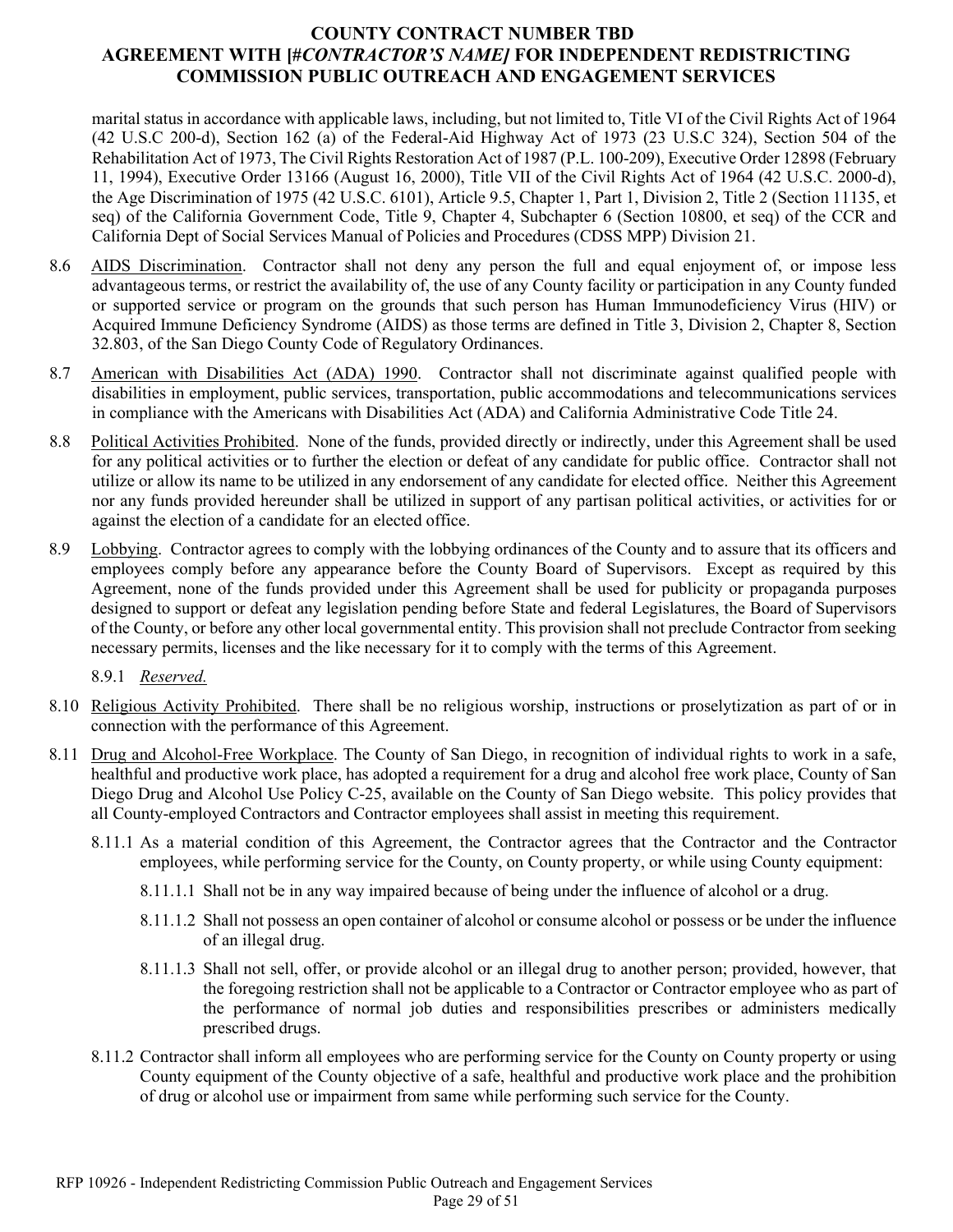- 8.11.3 The County may terminate for default or breach this Agreement, and any other agreement the Contractor has with the County, if the Contractor, or Contractor employees are determined by the Contracting Officer not to be in compliance with the conditions listed herein.
- **8.12** Board of Supervisors' Policies.Contractor represents that it is familiar, and shall use its best efforts to comply, with the following policies of the Board of Supervisors, available on the County of San Diego website:
	- 8.12.1 Board Policy B-67, which encourages the County's Contractors to offer products made with recycled materials, reusable products, and products designed to be recycled to the County in response to the County's requirements; and
	- 8.12.2 Board Policies B-53 and B-39a, which encourage the participation of small and disabled veterans' business enterprises in County procurements; and
	- 8.12.3 Zero Tolerance for Fraudulent Conduct in County Services. Contractor shall comply with County of San Diego Board of Supervisors Policy A-120 "Zero Tolerance for Fraudulent Conduct in County Services." There shall be "Zero Tolerance" for fraud committed by contractors in the administration of County programs and the provision of County services. Upon proven instances of fraud committed by independent contractors in connection with their performance under the Agreement, said contractor shall be subject to corrective action up to and including termination of the Agreement; and
	- 8.12.4 Interlocking Directorate. In recognition of Board Policy A-79, available on the County of San Diego Website, not-for-profit Contractors shall not subcontract with related for-profit subcontractors for which an interlocking relationship exist unless specifically authorized in writing by the Board of Supervisors; and
	- 8.12.5 Zero Tolerance in Coaching Medi-Cal or Welfare Clients (Including Undocumented Immigrants). The County of San Diego in recognition of its unique geographical location and the utilization of the Welfare and Medi-Cal systems by foreign nationals who are not legal residents of this county or country, has adopted a Zero Tolerance policy and shall aggressively prosecute employees and Contractors who coach Medi-Cal or Welfare clients (including undocumented immigrants), to obtain services for which they are not otherwise entitled.

As a material condition of this Agreement, Contractor agrees that the Contractor and Contractor's employees, while performing service for the County, on County property or while using County equipment shall not:

- (a) in any way coach, instruct, advise, or guide any Medi-Cal or Welfare clients or prospective clients who are undocumented immigrants on ways to obtain or qualify for Medi-Cal assistance, for which they are not otherwise entitled.
- (b) support or provide funds to any organization engaged directly or indirectly in advising undocumented immigrants on ways to obtain or qualify for Medi-Cal assistance, for which they are not otherwise entitled.

Contractor shall inform all employees that are performing service for the County on County property or using County equipment of County's Zero Tolerance Policy as referenced herein.

County may terminate for default or breach this Agreement and any other agreement Contractor has with County, if Contractor or Contractor employees are determined not to be in compliance with the conditions stated herein.

- 8.13 Cartwright Act. Following receipt of final payment under the Agreement, Contractor assigns to the County all rights, title and interest in and to all causes of action it may have under Section 4 of the Clayton Act (15 U.S.C. Sec. 15) or under the Cartwright act (Chapter 2) (commencing with Section 16700) of Part 2 of Division 7 of the Business and Professions Code), arising from purchases of goods, materials, or services by the Contractor for sale to the County under this Agreement.
- 8.14 Hazardous Materials. Contractor shall comply with all Environmental Laws and all other laws, rules, regulations, and requirements regarding Hazardous Materials, health and safety, notices, and training. Contractor agrees that it will not store any Hazardous Materials at any County facility for periods in excess of ninety (90) days or in violation of the applicable site storage limitations imposed by Environmental Law. Contractor agrees to take, at its expense, all actions necessary to protect third parties, including, without limitation, employees and agents of the County, from any exposure to Hazardous Materials generated or utilized in its performance under this Agreement. Contractor agrees to report to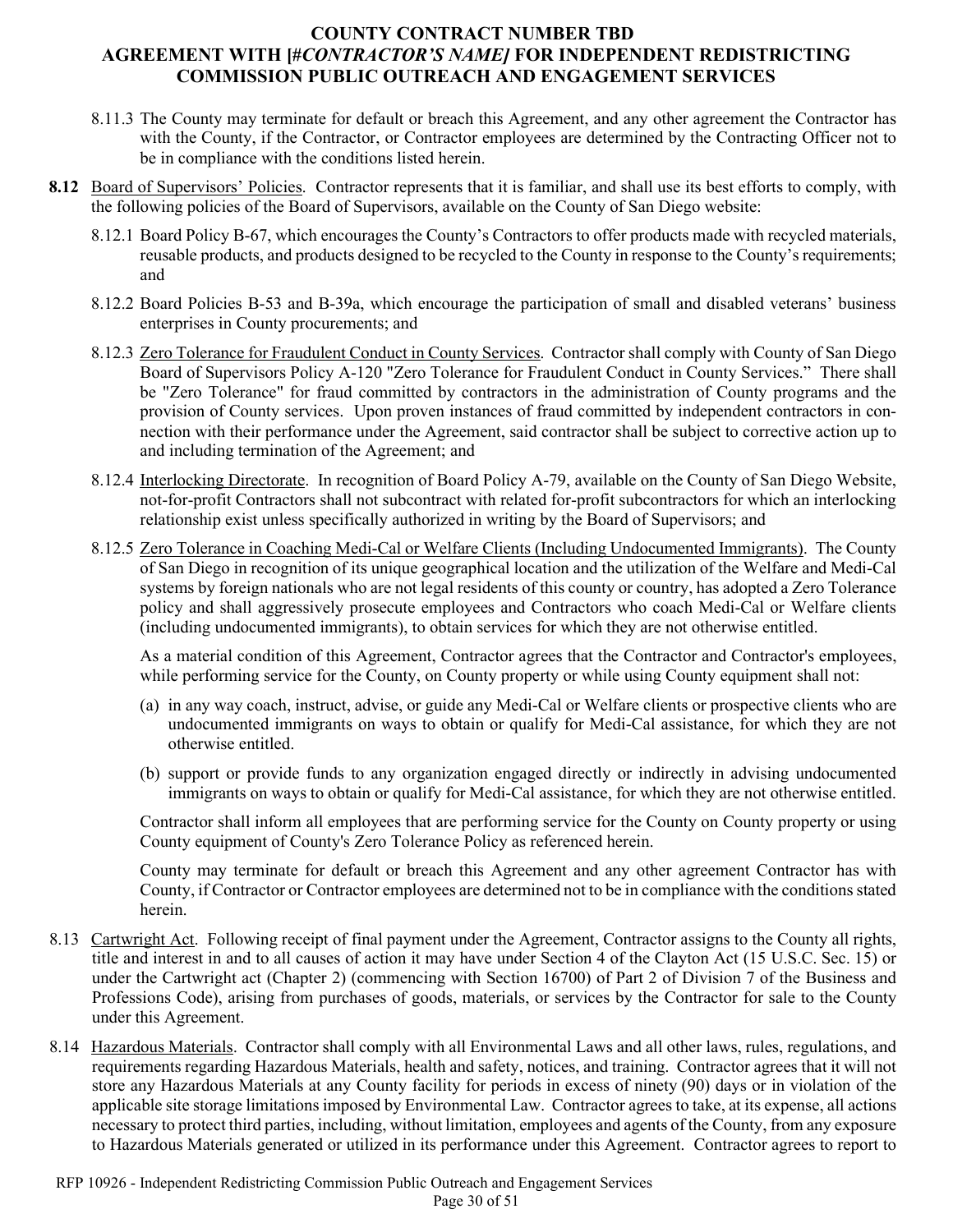the appropriate governmental agencies all discharges, releases, and spills of Hazardous Materials that are required to be reported by any Environmental Law and to immediately notify the County of it. Contractor shall not be liable to the County for the County's failure to comply with, or violation of, any Environmental Law. As used in this section, the term "Environmental Laws" means any and all federal, state or local laws or ordinances, rules, decrees, orders, regulations or court decisions (including the so-called "common law"), including, but not limited to, the Resource Conservation and Recovery Act, relating to hazardous substances, hazardous materials, hazardous waste, toxic substances, environmental conditions or other similar substances or conditions. As used in this section the term "Hazardous Materials" means any chemical, compound, material, substance or other matter that: (a) is a flammable, explosive, asbestos, radioactive nuclear medicine, vaccine, bacteria, virus, hazardous waste, toxic, overtly injurious or potentially injurious material, whether injurious or potentially injurious by itself or in combination with other materials; (b) is controlled, referred to, designated in or governed by any Environmental Laws; (c) gives rise to any reporting, notice or publication requirements under any Environmental Laws, or (d) is any other material or substance giving rise to any liability, responsibility or duty upon the County or Lessee with respect to any third person under any Environmental Laws.

- 8.15 Clean Air Act and Federal Water Pollution Control Act.
	- 8.15.1 Contractor agrees to comply with all applicable standards, orders or regulations issued pursuant to the Clean Air Act, as amended, 42 U.S.C. §§ 7401 et seq. Contractor agrees to report each violation to the USDA and the appropriate EPA Regional Office.
	- 8.15.2 Contractor agrees to comply with all applicable standards, orders or regulations issued pursuant to the Federal Water Pollution Control Act as amended (33 U.S.C. §§ 1251 et seq.). Contractor agrees to report each violation to the USDA and the appropriate EPA Regional Office.
- 8.16 Debarment, Exclusion, Suspension, and Ineligibility.
	- 8.16.1 Contractor certifies that, except as disclosed to County and acknowledged in writing by County prior to the execution of this Agreement, Contractor, its employees, directors, officers, agents, subcontractors, vendors, consultants, and volunteers:
		- 8.16.1.1 Are not presently debarred, excluded, suspended, declared ineligible, voluntarily excluded, or proposed for debarment, exclusion, suspension or ineligibility by any federal, state, or local department or agency; and
		- 8.16.1.2 Have not within a 3-year period preceding this Agreement been convicted of, or had a civil or administrative judgment rendered against them for, the commission of fraud or a criminal offense or civil action in connection with obtaining, attempting to obtain, or performing a public (federal, State, or local) transaction; violation of federal or State anti-trust statutes or commission of embezzlement, theft, forgery, bribery, falsification or destruction of records, making false statements, receiving stolen property; physical, financial or sexual abuse or misconduct with a patient or client, or medical negligence or malpractice;
		- 8.16.1.3 Are not presently indicted or otherwise criminally, civilly or administratively charged by a government entity (federal, State, or local) with commission of any of the offenses enumerated in the paragraph above; and
		- 8.16.1.4 Have not within a 3-year period preceding this Agreement had one or more public transaction (federal, State, or local) terminated for cause or default.
	- 8.16.2 Contractor shall have an ongoing duty during the term of this Agreement to disclose to the County any occurrence that would prevent Contractor from making the certifications contained in this Section 8.16 on an ongoing basis. Such disclosure shall be made in writing to the COR and the County Office of Ethics and Compliance within five (5) business days of when Contractor discovers or reasonably believes there is a likelihood of such occurrence.
	- 8.16.3 Contractor invoices shall include the following language:

I certify that the above deliverables and/or services were delivered and/or performed specifically for this Agreement in accordance with the terms and conditions set forth herein.

RFP 10926 - Independent Redistricting Commission Public Outreach and Engagement Services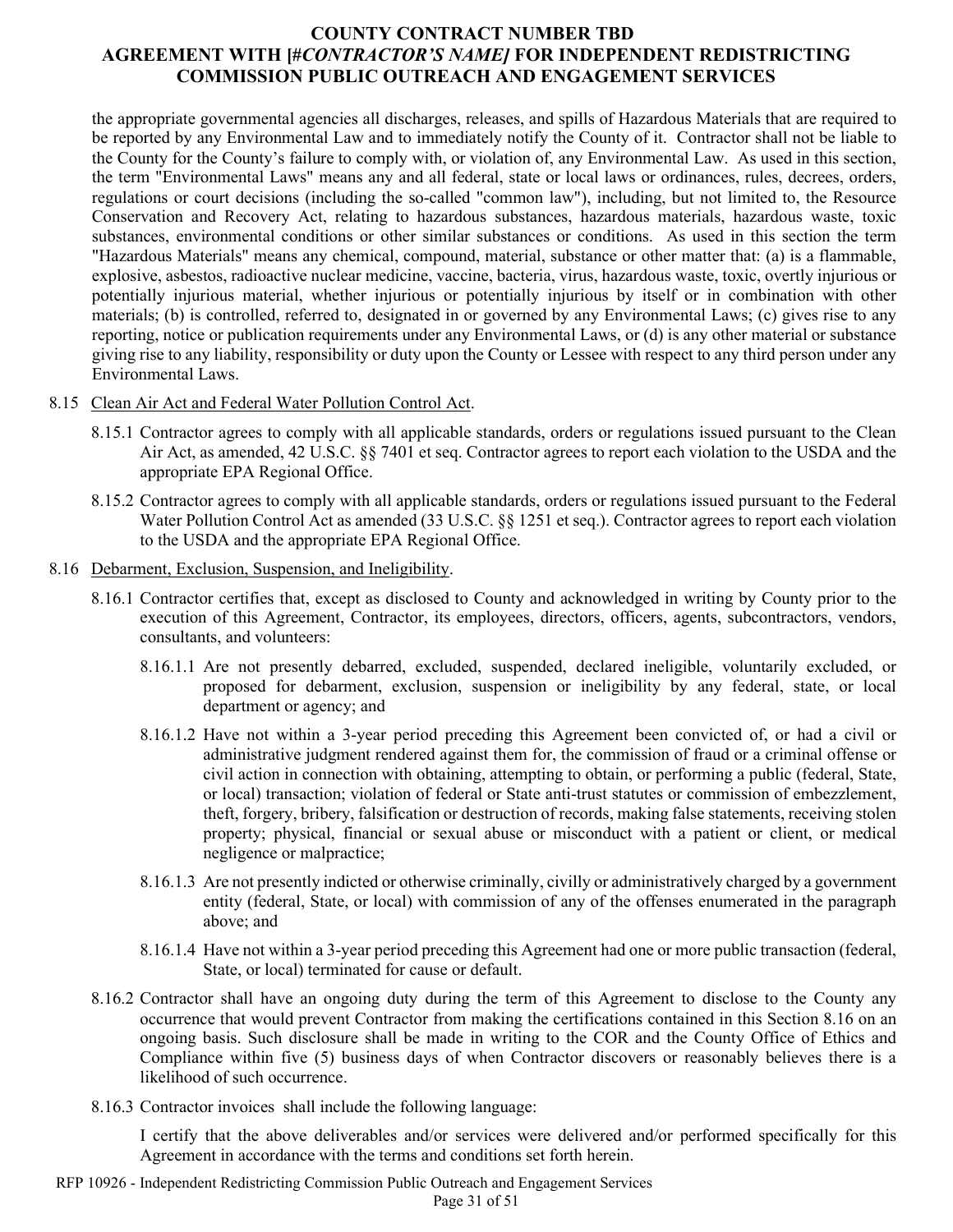- 8.17 Display of Fraud Hotline Poster(s). As a material term and condition of this Agreement, Contractor shall:
	- 8.17.1 Prominently display in common work areas within all business segments performing work under this Agreement County of San Diego Office of Ethics and Compliance Ethics Hotline posters;
	- 8.17.2 Posters may be downloaded from the County Office of Ethics and Compliance website at: [http://www.sandiegocounty.gov/content/sdc/cao/oec.html.](http://www.sandiegocounty.gov/content/sdc/cao/oec.html) Additionally, if Contractor maintains a company website as a method of providing information to employees, the Contractor shall display an electronic version of the poster(s) at the website;
	- 8.17.3 If Contractor has implemented a business ethics and conduct awareness program, including a reporting mechanism, the Contractor need not display the County poster;
	- 8.17.4 In the event Contractor subcontracts any of the work performed under this Agreement, Contractor include this clause in the subcontract(s) and shall take appropriate steps to ensure compliance by the subcontractor(s).
- 8.18 False Claims Act Training. Contractor shall, not less than annually, provide training on the Federal False Claims Act (31 USC 3729-3730) and State False Claims Act (California Government Code 12650-12653) to all employees, directors, officers, agents, subcontractors, consultants or volunteers providing services under this Agreement. Contractor shall maintain verification of this training. Contractor shall retain these forms, or an electronic version, in accordance with the Agreement requirement for retention of records. For the purposes of this section, "Subcontractor" shall include any entity, other than County, that furnishes to Contractor services or supplies relevant to this Agreement other than standard commercial supplies, office space, and printing services.
- 8.19 Code of Ethics. As a material term and condition of this Agreement, Contractor shall develop and implement a Code of Ethics or similar document and maintain it during the term of this Agreement. Additionally, Contractor shall train all employees and volunteers on the Code of Ethics, and all employees, volunteers, directors, officers, and agents shall certify that they have received training and have been provided an opportunity to ask questions of their employer regarding the Code of Ethics. Contractor shall retain these certifications in accordance with the Agreement's provision regarding retention of records. Contractor shall pass this requirement down to its subcontractors in its entirety. For purposes of this section, "Subcontractor" shall mean any entity, other than County, that furnishes to Contractor services or supplies relevant to this Agreement other than standard commercial supplies, office space, and printing services.
- 8.20 Compliance Program. Contractors with an agreement that exceeds more than \$250,000 in value annually shall establish, and maintain for the duration of this Agreement, a compliance program that meets the standards of Federal Sentencing Guidelines section 8B2.1 and 42 CFR 438.608 (b)(1) – (b) (7) regardless of funding source or services.
- 8.21 Investigations. Unless prohibited by an investigating government authority, Contractor shall cooperate and participate fully in any investigation initiated by County relative to this Agreement. Upon County's request, Contractor shall promptly provide to County any and all documents, including any and all communications or information stored digitally, and make available for interviews any employee(s) of Contractor identified by County. Contractor further agrees to immediately notify County if any employee, director, officer, agent, subcontractor, vendor, consultant or volunteer of Contractor comes under investigation by any federal, State or local government entity with law enforcement or oversight authority over the Agreement or its funding for conduct arising out of, or related to, performance under this Agreement.

Contractor shall promptly make available to County all internal investigative results, findings, conclusions, recommendations and corrective action plans pertaining to the investigation in its possession as requested by the County, unless otherwise protected by applicable law or privilege.

- 8.22 *Reserved.*
- 8.23 *Reserved.*
- *8.24 Reserved.*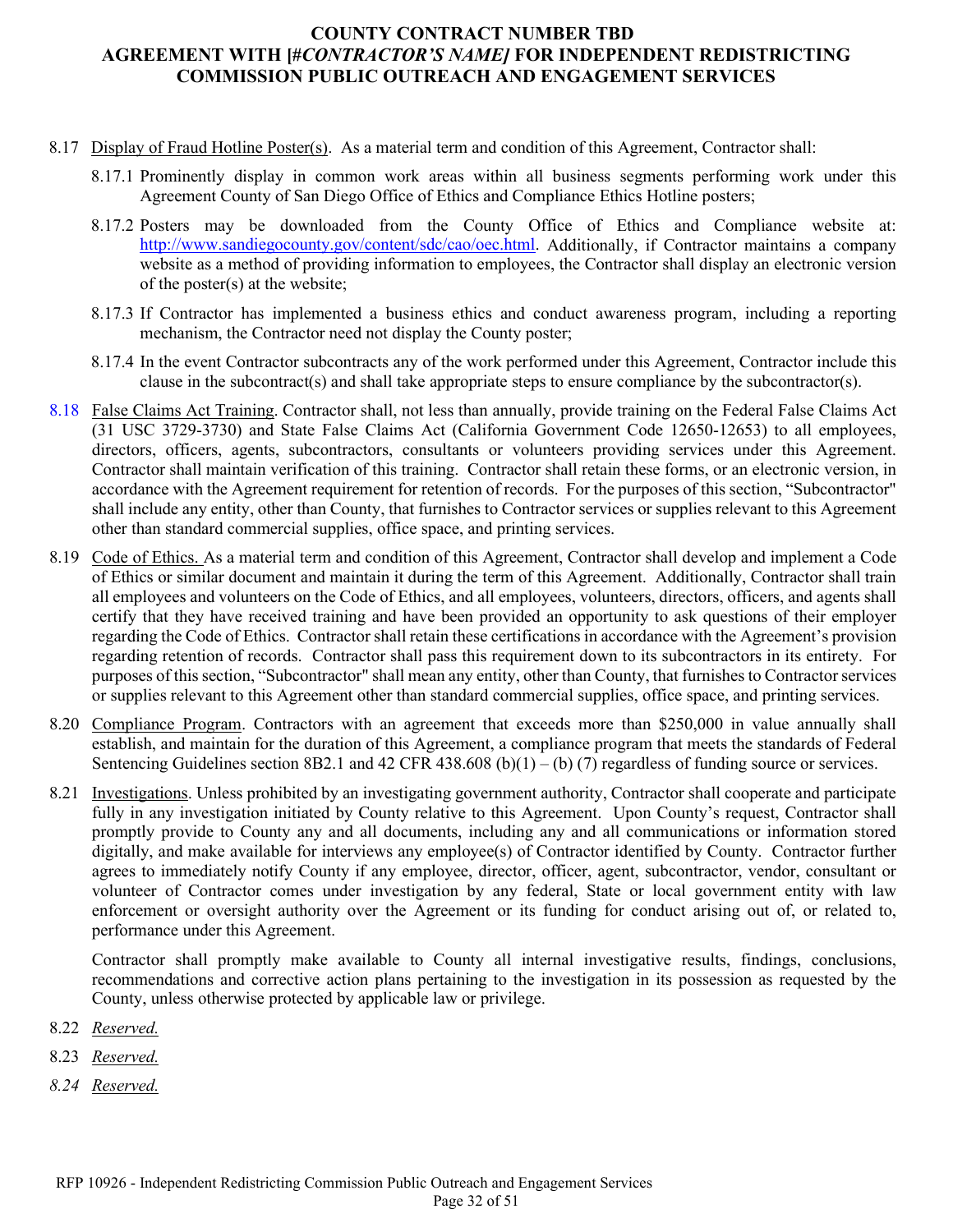# **ARTICLE 9 CONFLICTS OF INTEREST; CONTRACTOR'S CONDUCT**

- 9.1 Conflicts of Interest. Contractor presently has no interest, including but not limited to other projects or independent agreements, and shall not acquire any such interest, direct or indirect, which would conflict in any manner or degree with the performance of services required to be performed under this Agreement. The Contractor shall not employ any person having any such interest in the performance of this Agreement. Contractor shall not hire County's employees to perform any portion of the work or services provided for herein including secretarial, clerical and similar incidental services except upon the written approval of County. Without such written approval, performance of services under this Agreement by associates or employees of County shall not relieve Contractor from any responsibility under this Agreement.
	- 9.1.1 California Political Reform Act and Government Code Section 1090 Et Seq. Contractor acknowledges that the California Political Reform Act ("Act"), Government Code section 81000 et seq., provides that Contractors hired by a public agency, such as County, may be deemed to be a "public official" subject to the Act if the Contractor advises the agency on decisions or actions to be taken by the agency. The Act requires such public officials to disqualify themselves from participating in any way in such decisions if they have any one of several specified "conflicts of interest" relating to the decision. To the extent the Act applies to Contractor, Contractor shall abide by the Act. In addition, Contractor acknowledges and shall abide by the conflict of interest restrictions imposed on public officials by Government Code section 1090 et seq.
	- 9.1.2 California Elections Code Section 21551(d). Contractor's personnel assigned to this project and all subcontractors' personnel assigned to this project shall satisfy the requirements of Elections Code section 21551(d), which provides: "The commission shall not retain a consultant who would not be qualified as an applicant pursuant to paragraph (4) of subdivision (c) of Section 21550." Section 21550(c)(4) provides: "Within the 10 years immediately preceding the date of application to the commission, neither the applicant, nor an immediate family member of the applicant, has done any of the following:
		- 9.1.2.1 Been appointed to, elected to, or have been a candidate for office at the local, state, or federal level representing the County of San Diego, including as a member of the board.
		- 9.1.2.2 Served as an employee of, or paid consultant for, an elected representative at the local, state, or federal level representing the County of San Diego.
		- 9.1.2.3 Served as an employee of, or paid consultant for, a candidate for office at the local, state, or federal level representing the County of San Diego.
		- 9.1.2.4 Served as an officer, employee, or paid consultant of a political party or as an appointed member of a political party central committee.

#### 9.2 Conduct of Contractor.

- 9.2.1 Contractor shall inform the County of all Contractor's interests, if any, that are, or that Contractor believes to be, incompatible with any interests of the County.
- 9.2.2 Contractor shall not, under circumstances that might reasonably be interpreted as an attempt to influence the recipient in the conduct of his duties, accept any gratuity or special favor from individuals or organizations with whom the Contractor is doing business or proposing to do business, in accomplishing the work under this Agreement.
- 9.2.3 Contractor shall not use for personal gain or make other improper use of confidential information, which is acquired in connection with his employment. In this connection, the term "confidential information" includes, but is not limited to, unpublished information relating to technological and scientific development; medical, personnel, or security records of the individuals; anticipated materials requirements or pricing actions; and knowledge of selections of Contractors or subcontractors in advance of official announcement.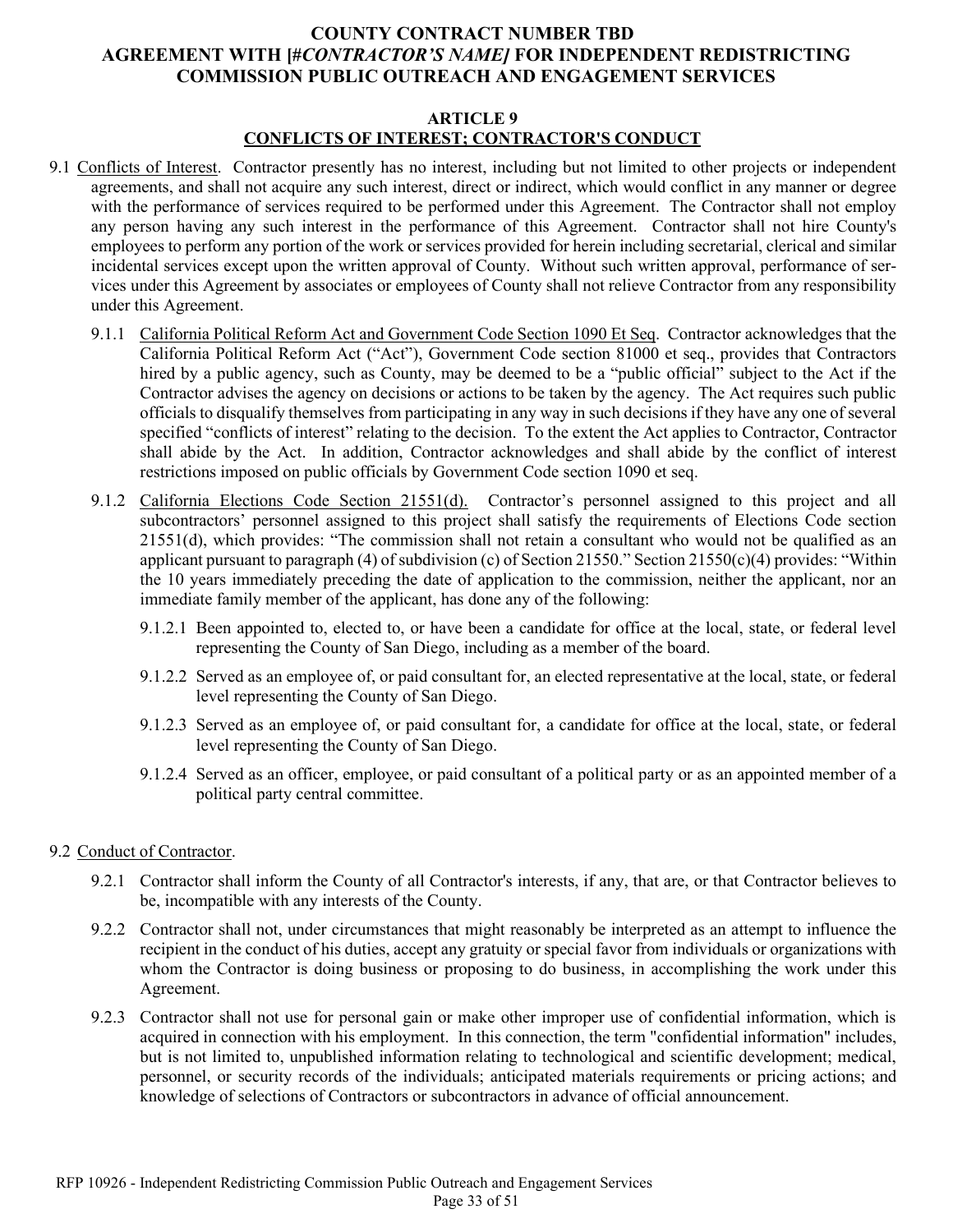- 9.2.4 Contractor, its employees, directors, officers, agents, subcontractors, vendors, consultants, and volunteers shall not offer, directly or indirectly, any unlawful gift, gratuity, favor, entertainment, or other item(s) of monetary value to an employee or official of the County.
- 9.2.5 Referrals. Contractor further covenants that no referrals of clients through Contractor's intake or referral process shall be made to the private practice of any person(s) employed by the Contractor.
- <span id="page-33-1"></span><span id="page-33-0"></span>9.3 Prohibited Agreements. As required by Section 67 of the San Diego County Administrative Code, Contractor certifies that it is not in violation of the provisions of Section 67, and that Contractor is not, and will not subcontract with, any of the following:
	- 9.3.1. Persons employed by County or of public agencies for which the Board of Supervisors is the governing body;
	- 9.3.2. Profit-making firms or businesses in which employees described in sub-section [9.3.1,](#page-33-0) above, serve as officers, principals, partners, or major shareholders;
	- 9.3.3. Persons who, within the immediately preceding twelve (12) months came within the provisions of the above sub-sections and who (1) were employed in positions of substantial responsibility in the area of service to be performed by the Agreement, or (2) participated in any way in developing the Agreement or its service specifications; and
	- 9.3.4. Profit-making firms or businesses, in which the former employees described in sub-section [9.3.3](#page-33-1) above, serve as officers, principals, partners, or major shareholders.
- 9.4 Limitation of Future Agreements or Grants. It is agreed by the parties to the Agreement that Contractor shall be restricted in its future contracting with the County to the manner described below. Except as specifically provided in this clause, Contractor shall be free to compete for business on an equal basis with other companies.
	- 9.4.1 If Contractor, under the terms of the Agreement, or through the performance of tasks pursuant to this Agreement, is required to develop specifications or statements of work and such specifications or statements of work are to be incorporated into a solicitation, Contractor shall be ineligible to perform the work described within that solicitation as a prime or subcontractor under an ensuing County agreement. It is further agreed, however, that County will not, as additional work, unilaterally require Contractor to prepare such specifications or statements of work under this Agreement.
	- 9.4.2 Contractor may not apply for nor accept additional payments for the same services contained in the Statement of Work.

#### **ARTICLE 10 INDEMNITY AND INSURANCE**

- 10.1 Indemnity. County shall not be liable for, and Contractor shall defend and indemnify County and the employees and agents of County (collectively "County Parties"), against any and all claims, demands, liability, judgments, awards, fines, mechanics' liens or other liens, labor disputes, losses, damages, expenses, charges or costs of any kind or character, including attorneys' fees and court costs (hereinafter collectively referred to as "Claims"), related to this Agreement or the work covered by this Agreement and arising either directly or indirectly from any act, error, omission or negligence of Contractor or its Contractors, licensees, agents, servants or employees, including, without limitation, Claims caused by the sole passive negligent act or the concurrent negligent act, error or omission, whether active or passive, of County Parties. Contractor shall have no obligation, however, to defend or indemnify County Parties from a Claim if it is determined by a court of competent jurisdiction that such Claim was caused by the sole negligence or willful misconduct of County Parties.
- 10.2 Insurance. Prior to execution of this Agreement, Contractor must obtain at its own cost and expense, and keep in force and effect during the term of this Agreement, including all extensions, the insurance specified in Exhibit "B," "Insurance Requirements," attached hereto.

#### **ARTICLE 11 AUDIT AND INSPECTION OF RECORDS**

The County shall have the audit and inspection rights described in this section.

RFP 10926 - Independent Redistricting Commission Public Outreach and Engagement Services Page 34 of 51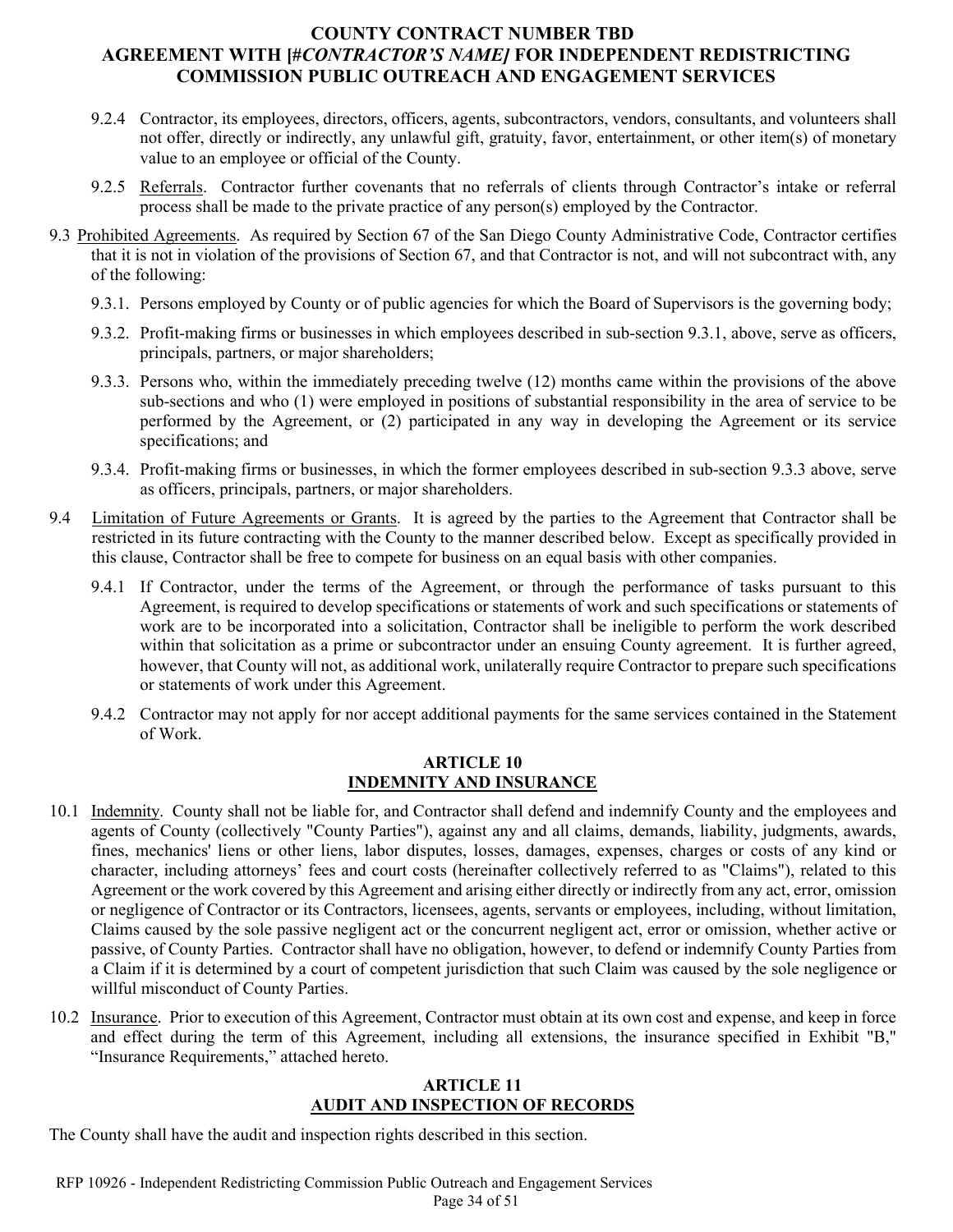11.1 Audit and Inspection. Contractor agrees to maintain and/or make available within San Diego County accurate books and accounting records relative to all its activities under this Agreement. Authorized federal, State or County representatives shall have the right to monitor, assess, or evaluate Contractor's performance pursuant to this Agreement, said monitoring, assessments, or evaluations to include but not limited to audits, inspection of premises, reports, and interviews of project staff and participants. Contractor assertions of confidentiality shall not be a bar to full access to the records.

At any time during normal business hours and as often as County may deem necessary, Contractor shall make available to County, State or federal officials for examination all of its records with respect to all matters covered by this Agreement and will permit County, State or federal officials to audit, examine and make excerpts or transcripts from such records, and to make audits of all invoices, materials, payrolls, records of personnel, information regarding clients receiving services, and other data relating to all matters covered by this Agreement. If an audit is conducted, it will be done in accordance with generally accepted government auditing standards as described in "Government Auditing Standards," published for the United States General Accountability Office or the institute of Internal Auditors International Standards for the Professional Practice of Internal Auditing.

If any services performed hereunder are not in conformity with the specifications and requirements of this Agreement, County shall have the right to require the Contractor to perform the services in conformity with said specifications and requirements at no additional increase in total Agreement amount. When the services to be performed are of such nature that the difference cannot be corrected, County shall have the right to (1) require Contractor immediately to take all necessary steps to ensure future performance of the services in conformity with requirements of the Agreement, and (2) reduce the Agreement price to reflect the reduced value of the services performed. In the event Contractor fails to perform the services promptly or to take necessary steps to ensure future performance of the service in conformity with the specifications and requirements of the Agreement, County shall have the right to either (1) by agreement or to otherwise have the services performed in conformity with the Agreement specifications and charge to Contractor any cost occasioned to County that is directly related to the performance of such services, or (2) terminate this Agreement for default as provided in the Termination clause.

- 11.2 External Audits. Contractors will provide the following to the COR:
	- 11.2.1 Contractor shall provide COR a copy of all notifications of audits or pending audits by federal or State representatives regarding contracted services identified in this Agreement no later than three (3) business days of Contractor receiving notice of the audit.
	- 11.2.2 Contractor shall provide COR with a copy of the draft and final State or federal audit reports within twenty four (24) hours of receiving them (Health and Human Services Agency (HHSA) Contractors shall also provide electronic copies to Agency Contract Support (ACS) at ACS.HHSA@sdcounty.ca.gov).
	- 11.2.3 Contractor shall provide COR a copy of the contractor's response to the draft and final State or federal audit reports at the same time as response provided to the State or federal representatives.
	- 11.2.4 Unless prohibited by the government agency conducting the audit, Contractor shall provide COR a copy of all responses made by the federal or State audit representative to the contractors' audit response no later than three (3) business days of receiving it. This will continue until the federal or State auditors have accepted and closed the audit.
- 11.3 Cost or Pricing Data. If the Contractor submitted cost or pricing data in connection with the pricing of this Agreement or any change or modification thereto, unless such pricing was based on adequate price competition, established catalog or market prices of commercial items sold in substantial quantities of the general public, or prices set by law or regulation, the Contracting Officer or his representatives who are employees of the County or its agent shall have the right to examine all books, records, documents and other data of the Contractor related to the negotiation pricing or performance of such Agreement, change or modification, for the purpose of evaluating the accuracy, completeness and currency of the cost or pricing data submitted.
- 11.4 Availability. The materials described above shall be made available at the office of the Contractor, at all reasonable times, for inspection, audit or reproduction, until the expiration of three (3) years from the date of final payment under this Agreement, or by section 11.4.1 and 11.4.2, below: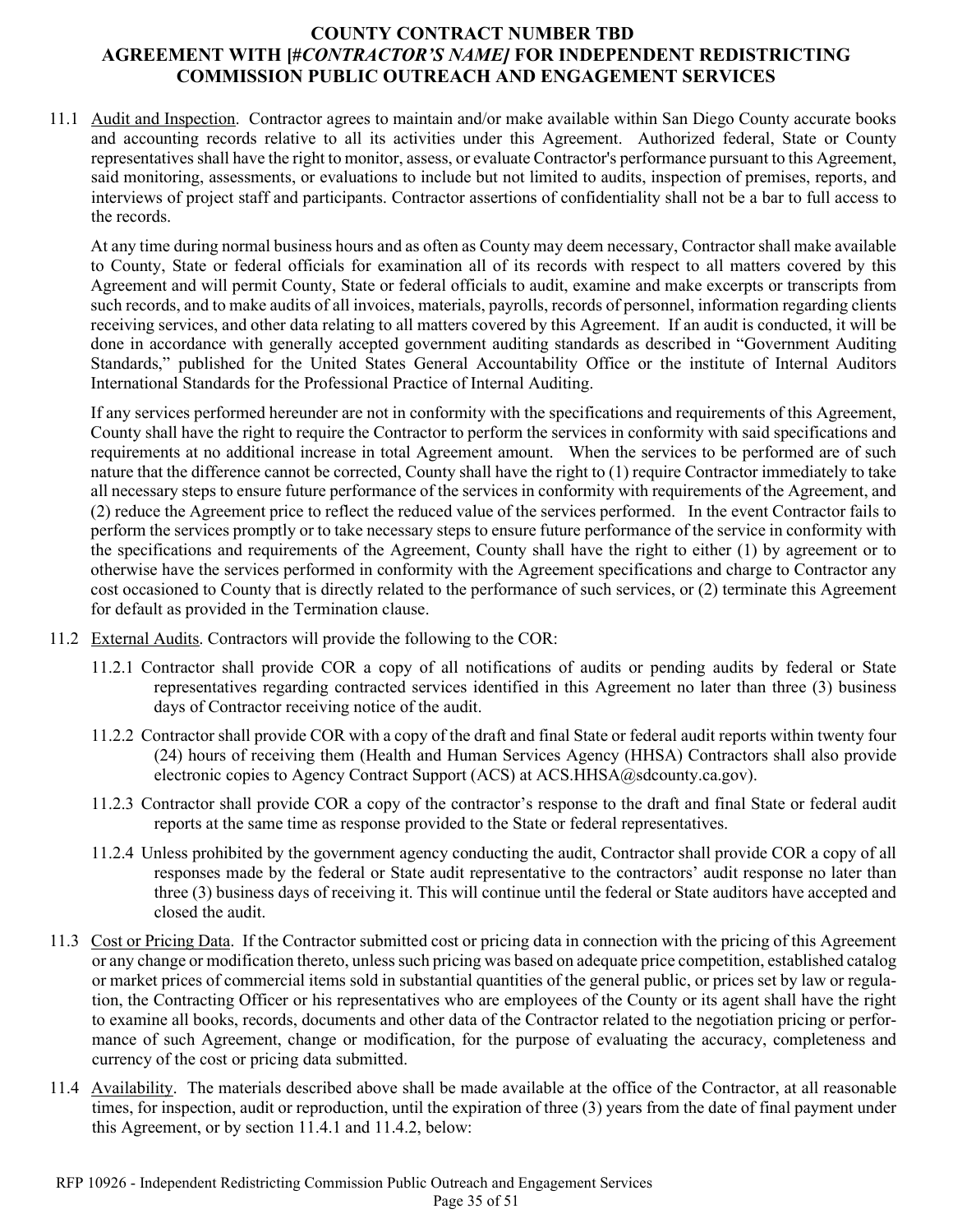- 11.4.1 If this Agreement is completely or partially terminated, the records relating to the work terminated shall be made available for a period of three (3) years from the date of any resulting final settlement.
- 11.4.2 Record that relate to appeals under the "Disputes" clause of this Agreement, or litigation or the settlement of claims arising out of the performance of this Agreement, shall be made available until such appeals, litigation, or claims have been disposed of, or three years after Agreement completion, whichever is longer. County shall keep the materials described above confidential unless otherwise required by law.
- 11.5 Subcontract. The Contractor shall insert a clause containing all the provisions of this Article 11 in all subcontracts hereunder except altered as necessary for proper identification of the contracting parties and the contracting officer.

#### **ARTICLE 12 INSPECTION OF SERVICE**

- 12.1 Subject to Inspection. All performance (including services, materials, supplies and equipment furnished or utilized in the performance of this Agreement, and workmanship in the performance of services) shall be subject to inspection and test by the County at all times during the term of this Agreement. Contractor shall cooperate with any inspector assigned by the County to permit the inspector to determine whether Contractor's performance conforms to the requirements of this Agreement. County shall perform such inspection in a manner as not to unduly interfere with Contractor's performance.
- 12.2 Specification and Requirements. If any services performed by Contractor do not conform to the specifications and requirements of this Agreement, County may require Contractor to re-perform the services until they conform to said specifications and requirements, at no additional cost, and County may withhold payment for such services until Contractor correctly performs them. When the services to be performed are of such a nature that Contractor's cannot correct its performance, the County shall have the right to (1) require the Contractor to immediately take all necessary steps to ensure future performance of services conforms to the requirements of this Agreement, and (2) reduce the Agreement price to reflect the reduced value of the services received by County. In the event Contractor fails to promptly re-perform the services or to take necessary steps to ensure that future performance of the service conforms to the specifications and requirements of this Agreement, the County shall have the right to either (1) without terminating this Agreement, have the services performed, by agreement or otherwise, in conformance with the specifications of this Agreement, and charge Contractor, and/or withhold from payments due to Contractor, any costs incurred by County that are directly related to the performance of such services, or (2) terminate this Agreement for default.

#### **ARTICLE 13 USE OF DOCUMENTS AND REPORTS**

- 13.1 Findings Confidential. Any reports, information, data, etc., given to or prepared or assembled by Contractor under this Agreement that the County requests to be kept as confidential shall not be made available to any individual or organization by the Contractor without the prior written approval of the County.
- 13.2 Ownership, Publication, Reproduction and Use of Material. All reports, studies, information, data, statistics, forms, designs, plans, procedures, systems, and any other material or properties produced under this Agreement shall be the sole and exclusive property of County. No such materials or properties produced in whole or in part under this Agreement shall be subject to private use, copyright or patent right by Contractor in the United States or in any other country without the express written consent of County. County shall have unrestricted authority to publish, disclose, distribute and otherwise use, copyright or patent, in whole or in part, any such reports, studies, data, statistics, forms or other materials or properties produced under this Agreement.
- 13.3 Confidentiality. Contractor agrees to maintain the confidentiality of and take industry appropriate and legally required measures to prevent the unlawful disclosure of any information that is legally required to be kept confidential. Except as otherwise allowed by local, State or federal law or regulation and pursuant to this Section 13.3, Contractor agrees to only disclose confidential records where the holder of the privilege, whether the County, or a third party, provides written permission authorizing the disclosure.
- 13.4 Public Records Act. The California Public Records Act ("CPRA") requires County to disclose "public records" in its actual or constructive possession unless a statutory exemption applies. This generally includes contracts and related documents. If County receives a CPRA request for records relating to the Agreement, County may, at its sole discretion,
- RFP 10926 Independent Redistricting Commission Public Outreach and Engagement Services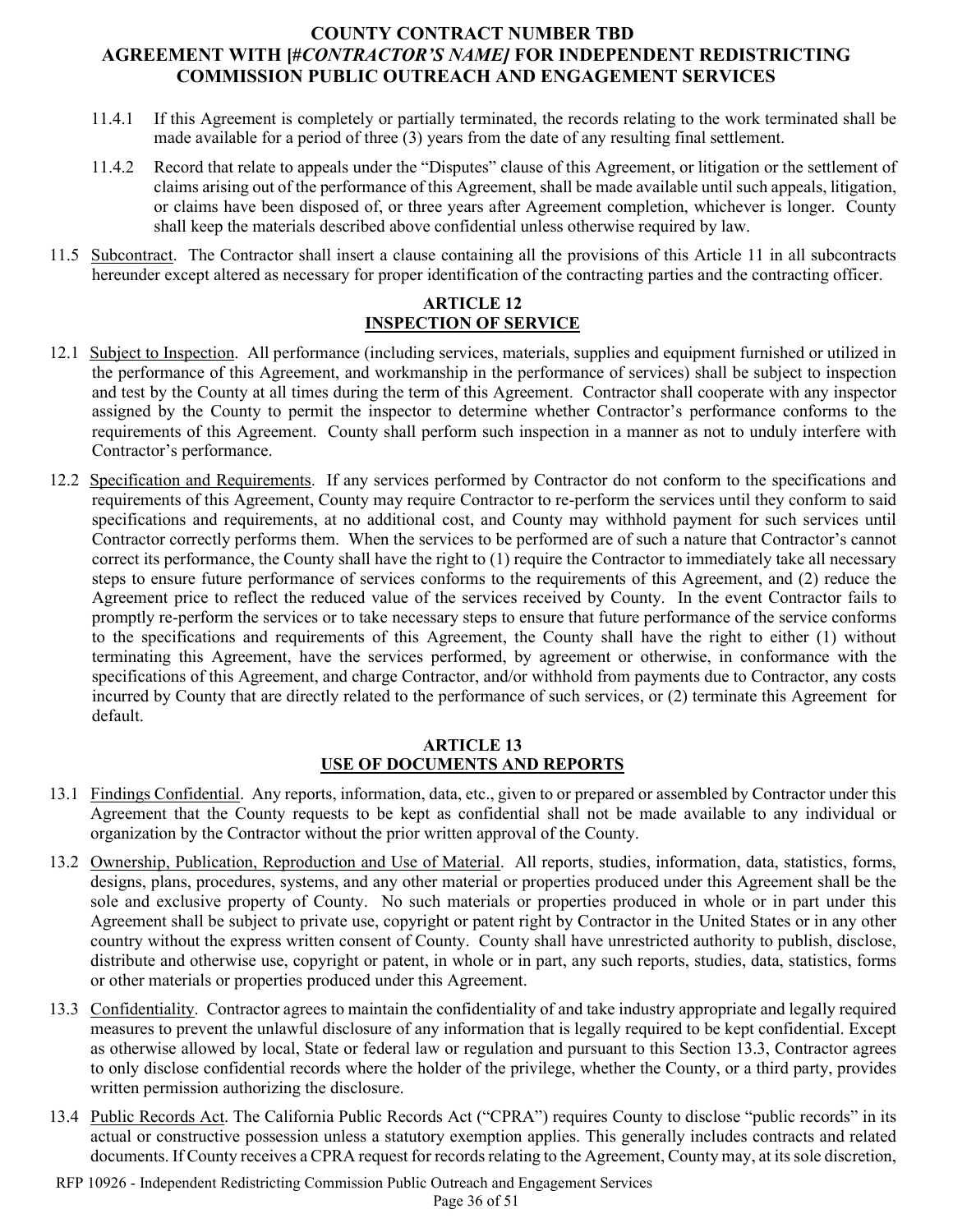either determine its response to the request without notifying Contractor or notify Contractor of the request. If County determines its response to the request without notifying Contractor, Contractor shall hold County harmless for such determination. If County notifies Contractor of the request, Contractor may request that County withhold or redact records responsive to the request by submitting to County a written request within five (5) business days after receipt of the County's notice. Contractor's request must identify specific records to be withheld or redacted and applicable exemptions. Upon timely receipt of Contractor's request, County will review the request and at its sole discretion withhold and/or redact the records identified by Contractor. Contractor shall hold County harmless for County's decision whether to withhold and/or redact pursuant to Contractor's written request. Contractor further agrees that its defense and indemnification obligations set forth in Section 10.1 of this Agreement extend to any Claim (as defined in Section 10.1) against the County Parties (as defined in Section 10.1) arising out of County's withholding and/or redacting of records pursuant to Contractor's request. Nothing in this section shall preclude Contractor from bringing a "reverse CPRA action" to prevent disclosure of records. Nothing in this section shall prevent the County or its agents or any other governmental entity from accessing any records for the purpose of audits or program reviews if that access is legally permissible under the applicable local, State or federal laws or regulations. Similarly, County or its agent or designee may take possession of the record(s) where legally authorized to do so.

- 13.5 Maintenance of Records. Contractor shall maintain all records relating to its performance under this Agreement, including all records of costs charged to this Agreement, and shall make them available within San Diego County for a minimum of five (5) years from the ending date of this Agreement, or longer where required by funding source or while under dispute under the terms of this Agreement, unless County agrees in writing to an earlier disposition. Contractor shall provide any requested records to County within two (2) business days of request.
- 13.6 Custody of Records. County, at its option, may take custody of Contractor's client records upon Agreement, termination, expiration, or at such other time as County may deem necessary. County agrees that such custody will conform to applicable confidentiality provisions of State and federal law. Said records shall be kept by County in an accessible location within San Diego County and shall be available to Contractor for examination and inspection.
- 13.7 Audit Requirement.

(a) Contractor shall annually engage a Licensed Certified Public Accountant licensed to perform audits and attests in the State of California to conduct an annual audit of its operations. Contractors that expend \$750,000 or more of federal grant funds per year shall also have an audit conducted in compliance with Government Auditing Standards, which includes Single Audit Act Amendments and the Compliance Supplement (2 CFR part 200 App. XI). Contractors that are commercial organizations (for-profit) are required to have a non-federal audit if, during its fiscal year, it expended a total of \$750,000 or more under one or more HHS awards. 45 CFR part 74.26(d) incorporates the threshold and deadlines of the Compliance Supplement but provides for-profit organizations two options regarding the type of audit that will satisfy the audit requirements. Contractor shall include a clause in any agreement entered into with an audit firm, or notify the audit firm in writing prior to the audit firm commencing its work for Contractor, that the audit firm shall, pursuant to 31 U.S.C. 7503, and to the extent otherwise required by law, provide access by the federal government or other legally required entity to the independent auditor's working papers that were part of the independent auditor's audit of Contractor. Contractor shall submit two (2) copies of the annual audit report, the audit performed in accordance with the Compliance Supplement, and the management letter to the County fifteen (15) days after receipt from the independent Certified Public Accountant but no later than nine (9) months after the Contractor's fiscal year end.

(b) Contractor shall immediately notify County upon learning that Contractor's independent Certified Public Accountant may or will issue a disclaimer of opinion due to substantial doubt of Contractor's ability to continue as a going concern.

13.8 Reports. Contractor shall submit reports required in Exhibit A and additional reports as may be requested by the COR and agreed to by the Contractor. Format for the content of such reports may be developed by County. The timely submission of these reports is a necessary and material term and condition of this Agreement and Contractor agrees that failure to meet specified deadlines will be sufficient cause to withhold payment. Contractor shall submit to County within thirty (30) days of the termination of this Agreement a report detailing all work done pursuant to this Agreement by Contractor.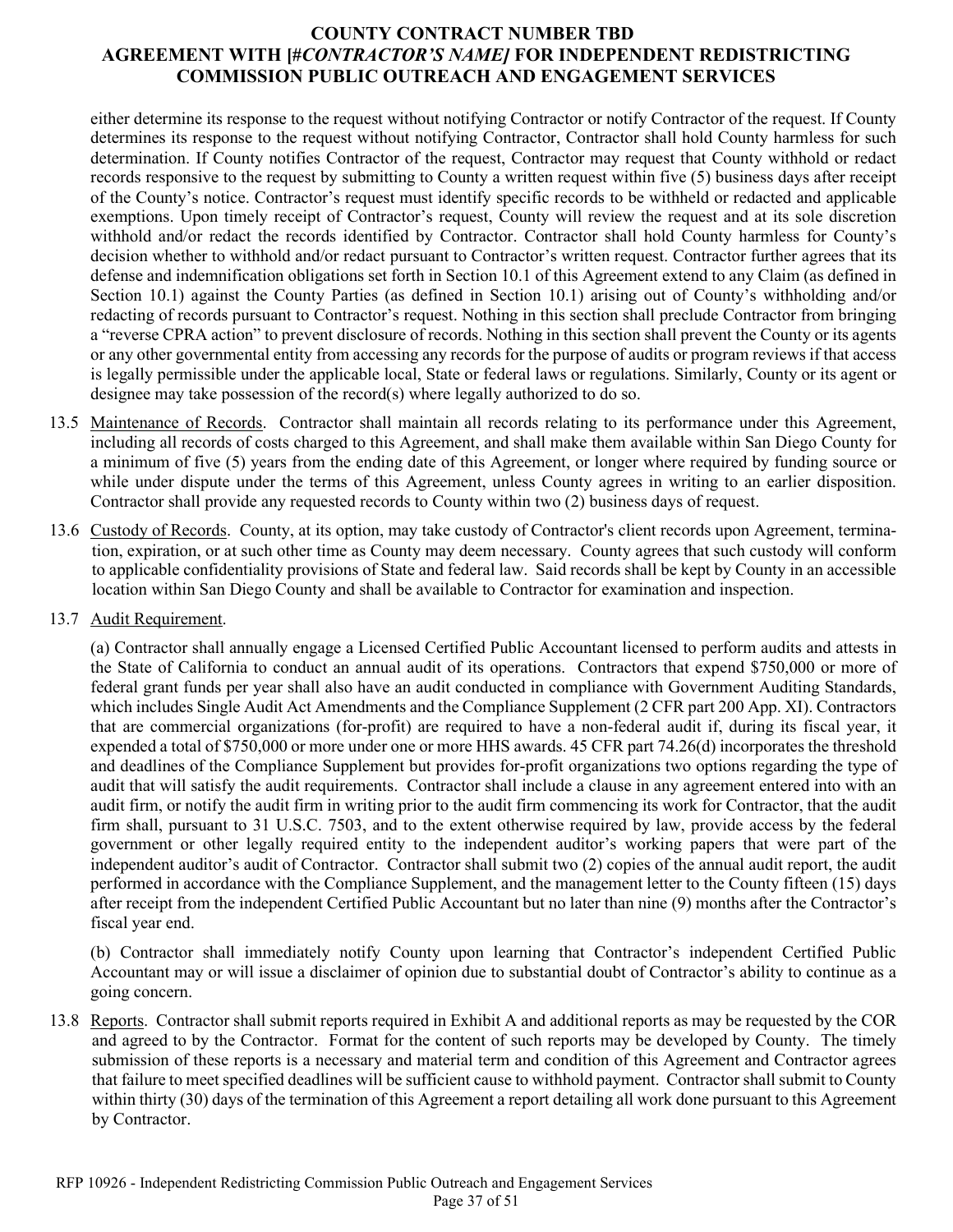13.9 Evaluation Studies. Contractor shall participate as requested by the County in research and/or evaluative studies designed to show the effectiveness and/or efficiency of Contractor services or to provide information about Contractor's project.

#### **ARTICLE 14 (RESERVED)**

#### **ARTICLE 15 DISPUTES**

Notwithstanding any provision of this Agreement to the contrary, the Contracting Officer shall decide any dispute concerning a question of fact arising out of this Agreement that is not otherwise disposed of by the parties within a reasonable period of time. The decision of the Contracting Officer shall be final and conclusive unless determined by a court of competent jurisdiction to have been fraudulent, capricious, arbitrary or so grossly erroneous as necessarily to imply bad faith. Contractor shall proceed diligently with its performance hereunder pending resolution by the Contracting Officer of any such dispute. Nothing herein shall be construed as granting the Contracting Officer or any other administrative official, representative or board authority to decide questions of law, or issues regarding the medical necessity of treatment or to pre-empt any medical practitioners' judgment regarding the medical necessity of treatment of patients in their care. The foregoing does not change the County's ability to refuse to pay for services rendered if County disputes the medical necessity of care.

# **ARTICLE 16 GENERAL PROVISIONS**

- 16.1 Assignment and Subcontracting. Contractor shall not assign any interest in this Agreement, and shall not transfer any interest in the same (whether by assignment or novation), without the prior written consent of the County; County's consent shall not be unreasonably withheld. The Contractor shall make no agreement with any party for furnishing any of the work or services herein contained without the prior written consent of the COR, pursuant to Paragraph 1.4.
- 16.2 Contingency. This Agreement shall bind the County only following its approval by the Board of Supervisors or when signed by the Purchasing and Contracting Director.
- 16.3 Entire Agreement. This Agreement, together with all Exhibits attached hereto and other agreements expressly referred to herein, constitute the entire agreement between the parties with respect to the subject matter contained herein. All prior or contemporaneous agreements, understandings, representations, warranties and statements, oral or written, including any proposals from Contractor and requests for proposals from County, are superseded.
- 16.4 Sections and Exhibits. All sections and exhibits referred to herein are attached hereto and incorporated by reference.
- 16.5 Further Assurances. Parties agree to perform such further acts and to execute and deliver such additional documents and instruments as may be reasonably required in order to carry out the provisions of this Agreement and the intentions of the parties.
- 16.6 Governing Law. This Agreement shall be governed, interpreted, construed and enforced in accordance with the laws of the State of California.
- 16.7 Headings. The Article captions, Clause and Section headings used in this Agreement are inserted for convenience of reference only and are not intended to define, limit or affect the construction or interpretation of any term or provision hereof.
- 16.8 Modification Waiver. Except as otherwise provided in Article 6, "Changes," above, no modification, waiver, amendment or discharge of this Agreement shall be valid unless the same is in writing and signed by both parties.
- 16.9 Neither Party Considered Drafter. Despite the possibility that one party may have prepared the initial draft of this Agreement or played the greater role in the physical preparation of subsequent drafts, neither party shall be deemed the drafter of this Agreement and that, in construing this Agreement in case of any claim that any provision hereof may be ambiguous, no such provision shall be construed in favor of one party on the ground that such provision was drafted by the other.
- 16.10 No Other Inducement. The making, execution and delivery of this Agreement by the parties hereto has been induced by no representations, statements, warranties or agreements other than those expressed herein.
- RFP 10926 Independent Redistricting Commission Public Outreach and Engagement Services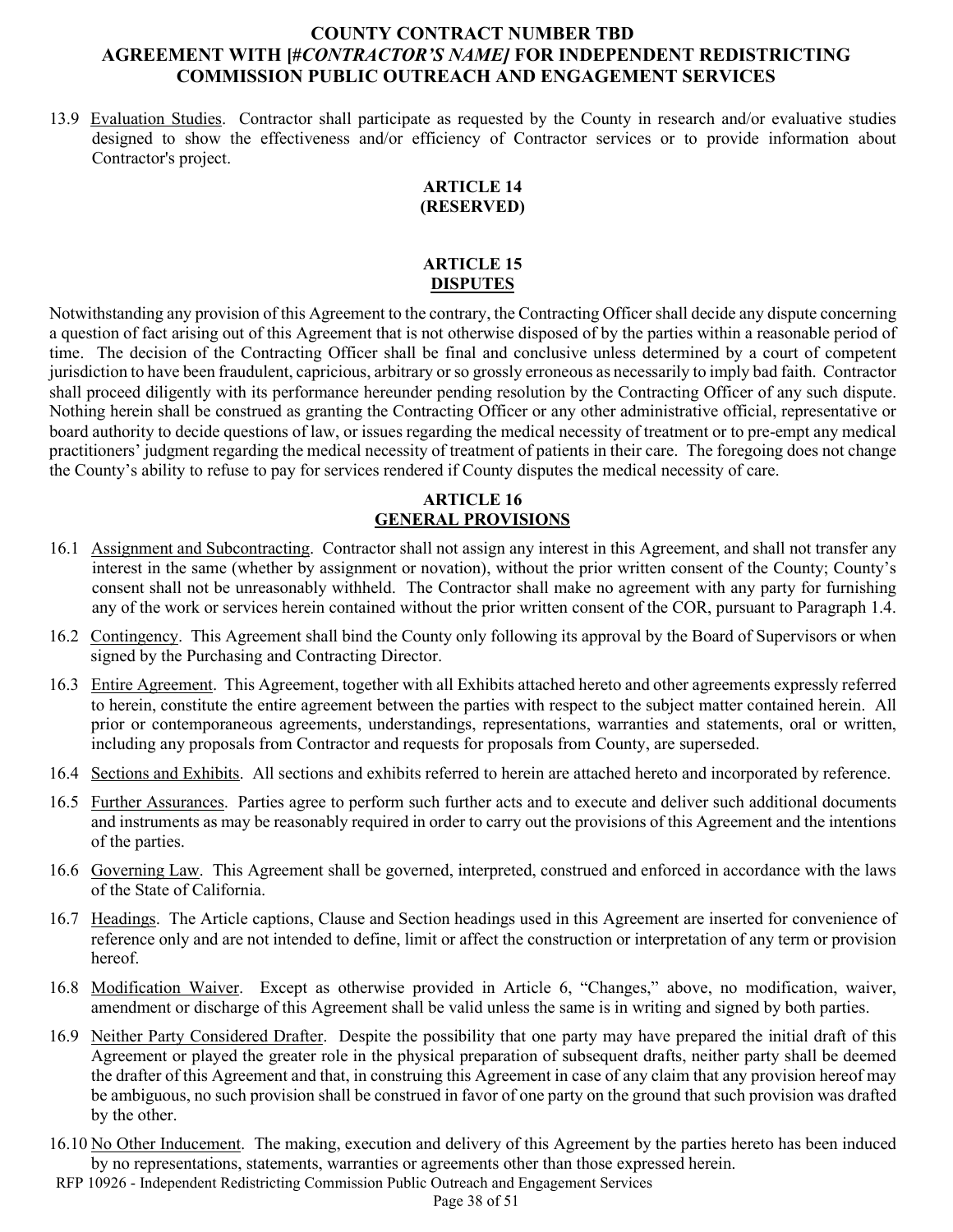- 16.11 Notices. Notice to either party shall be in writing and personally delivered; sent by certified mail, postage prepaid, return receipt requested; or emailed to the County's or Contractor's designated representative (or such party's authorized representative). Any such notice shall be deemed received by the party (or such party's authorized representative) on the earliest of the date of personal delivery, three (3) business days after deposit in the U.S. Mail, or upon sending of an email from which an acknowledgement of receipt has been received other than an out of office, unavailable, or undeliverable reply.
- 16.12 Severability. If any term, provision, covenant or condition of this Agreement is held to be invalid, void or otherwise unenforceable, to any extent, by any court of competent jurisdiction, the remainder of this Agreement shall not be affected thereby, and each term, provision, covenant or condition of this Agreement shall be valid and enforceable to the fullest extent permitted by law.
- 16.13 Successors. Subject to the limitations on assignment set forth in Clause 16.1 above, all terms of this Agreement shall be binding upon, inure to the benefit of, and be enforceable by the parties hereto and their respective heirs, legal representatives, successors, and assigns.
- 16.14 Time. Time is of the essence for each provision of this Agreement.
- 16.15 Time Period Computation. All periods of time referred to in this Agreement shall be calendar days, unless the period of time specifies business days. Calendar days shall include all days of the week, including holidays. Business days shall be Monday through Friday, excluding County observed holidays.
- 16.16 Waiver. The waiver by one party of the performance of any term, provision, covenant or condition shall not invalidate this Agreement, nor shall it be considered as a waiver by such party of any other term, provision, covenant or condition. Delay by any party in pursuing any remedy or in insisting upon full performance for any breach or failure of any term, provision, covenant or condition shall not prevent such party from later pursuing remedies or insisting upon full performance for the same or any similar breach or failure.
- 16.17 Third Party Beneficiaries Excluded. This Agreement is intended solely for the benefit of the County and its Contractor. Any benefit to any third party is incidental and does not confer on any third party to this Agreement any rights whatsoever regarding the performance of this Agreement. Any attempt to enforce provisions of this Agreement by third parties is specifically prohibited.
- 16.18 Publicity Announcements and Materials. All public announcements, including those issued on Contractor letterhead, and materials distributed to the community shall identify the County of San Diego as the funding source for contracted programs identified in this Agreement. Copies of publicity materials related to contracted programs identified in this Agreement shall be filed with the COR. County shall be advised at least twenty four (24) hours in advance of all locally generated press releases and media events regarding contracted services identified in this Agreement. Alcohol and Drug Prevention Services Contractors shall notify COR or designee at least five (5) business days in advance of all Contractor generated media releases and media events regarding contracted services identified in this Agreement.
- 16.19 Critical Incidents. Contractor shall have written plans or protocols and provide employee training for handling critical incidents involving: external or internal instances of violence or threat of violence directed toward staff or clients; loss, theft or unlawful accessing of confidential client, patient or facility resident Personal Information (PI), Personally Identifiable Information (PII) and/or Personal Health Information (PHI); fraud, waste and/or abuse of Agreement funds; unethical conduct; or violation of any portion of San Diego County Board of Supervisors Policy C-25 "Drug & Alcohol Use" while performing under this Agreement. Contractor shall report all such incidents to the COR within one business day of their occurrence. However, if this Agreement includes Article 14, Contractor must adhere to the timelines and processes contained in Article 14.
- 16.20 Responsiveness to Community Concerns. Unless prohibited by applicable State or federal law, Contractor shall notify County within one business day of receipt of any material complaints including but not limited to complaints referring to issues of abuse or quality of care*,*submitted to Contractor orally or in writing, regarding the operation of Contractor's program or facility under this Agreement. Contractor shall take appropriate steps to acknowledge receipt of said complaint(s) from individuals or organizations. Contractor shall take appropriate steps to utilize appropriate forums to address or resolve any such complaints received. Nothing in this provision shall be interpreted to preclude Contractor from engaging in any legally authorized use of its facility, property or business as approved, permitted or licensed by the applicable authority.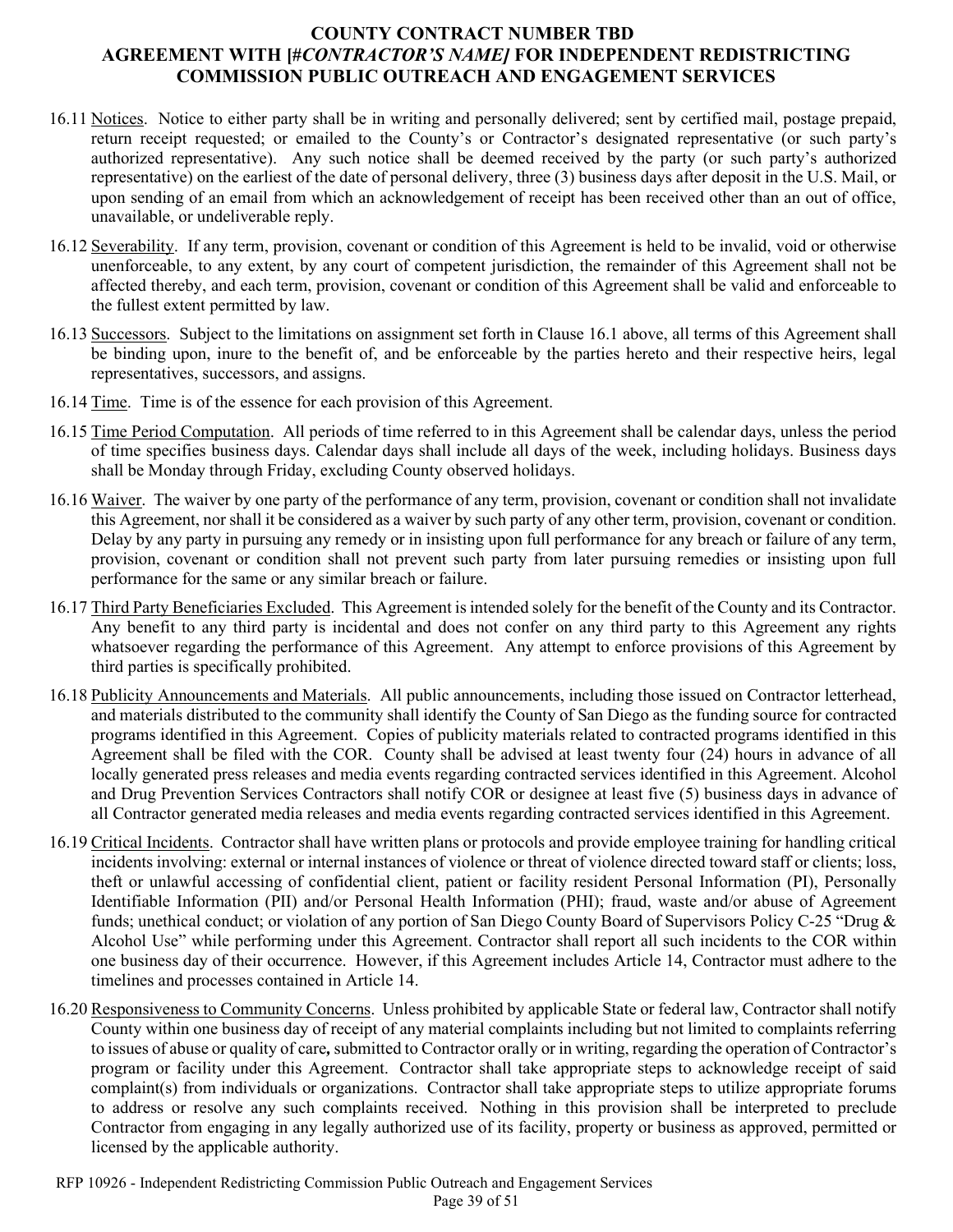16.21 Criminal Background Check Requirements. Contractor shall ensure that criminal background checks are required and completed prior to employment or placement of any employee, director, officer, agent, subcontractor, consultant or volunteer in compliance with any licensing, certification, funding, or Agreement requirements, including the Statement of Work, which may be higher than the minimum standards described herein. At a minimum, background checks shall be in compliance with Board of Supervisors Policy C-28, available on the County of San Diego website, and are required for any individuals identified above who will be providing services under this Agreement or who will be assigned to sensitive positions funded by this Agreement. Sensitive positions are those that: (1) physically supervise minors or vulnerable adults; (2) have unsupervised physical contact with minors or vulnerable adults; and/or (3) have a fiduciary responsibility to any County client, or direct access to, or control over, bank accounts or accounts with financial institutions of any client. If this Agreement includes Article 14, Contractor must also adhere to requirements contained in Article 14.

Contractor shall have a documented process for reviewing the information and determine if criminal history demonstrates behavior that could create an increased risk of harm to clients. Contractor shall document review of criminal background findings and consideration of criminal history in the selection of such persons listed above in this section

- 16.21.1 Contractor shall utilize a subsequent arrest notification service during the term of this Agreement for any individual required to undergo the Criminal Background Check process described in 16.21.
- 16.21.2 Contractor shall keep the documentation of their review and consideration of the individual's criminal history on file in accordance with paragraph 13.4 "Maintenance of Records."
- 16.21.3 Definitions
	- A. Activities of Daily Living: The basic tasks of everyday life, such as eating, bathing, dressing, toileting, and transferring.
	- B. Minor: Individuals under the age of eighteen (18) years old.
	- C. Sensitive Position: A job with responsibilities that can be criminally abused at great harm to the Agreement or the clients served. All positions that (1) physically supervise minors or vulnerable adults, (2) have unsupervised physical contact with minors or vulnerable adults, or (3) have fiduciary responsibility to a County client or direct access to, or control over client bank accounts, or serve in a financial capacity to the County client.
	- D. Vulnerable Adult: (1) Individuals age eighteen (18) years or older, who require assistance with activities of daily living and who may be put at risk of abuse during service provision; (2) Individuals age eighteen (18) years or older who have a permanent or temporary limited physical and/or mental capacity that may put them at risk of abuse during service provision because it renders them: unable to make decisions for themselves, unable to physically defend themselves, or unaware of physical abuse or other harm that could be perpetrated against them.
	- E. Volunteer: A person who performs a service willingly and without pay.

#### 16.22 *Reserved.*

16.23 Survival. The following sections or articles of this Agreement shall survive the expiration or earlier termination of this Agreement: Sections 8.1, 8.13, 8.14, 8.15, 8.21, 10.1, 11.1, 11.2, and 11.4, and Articles 7 and 13.

/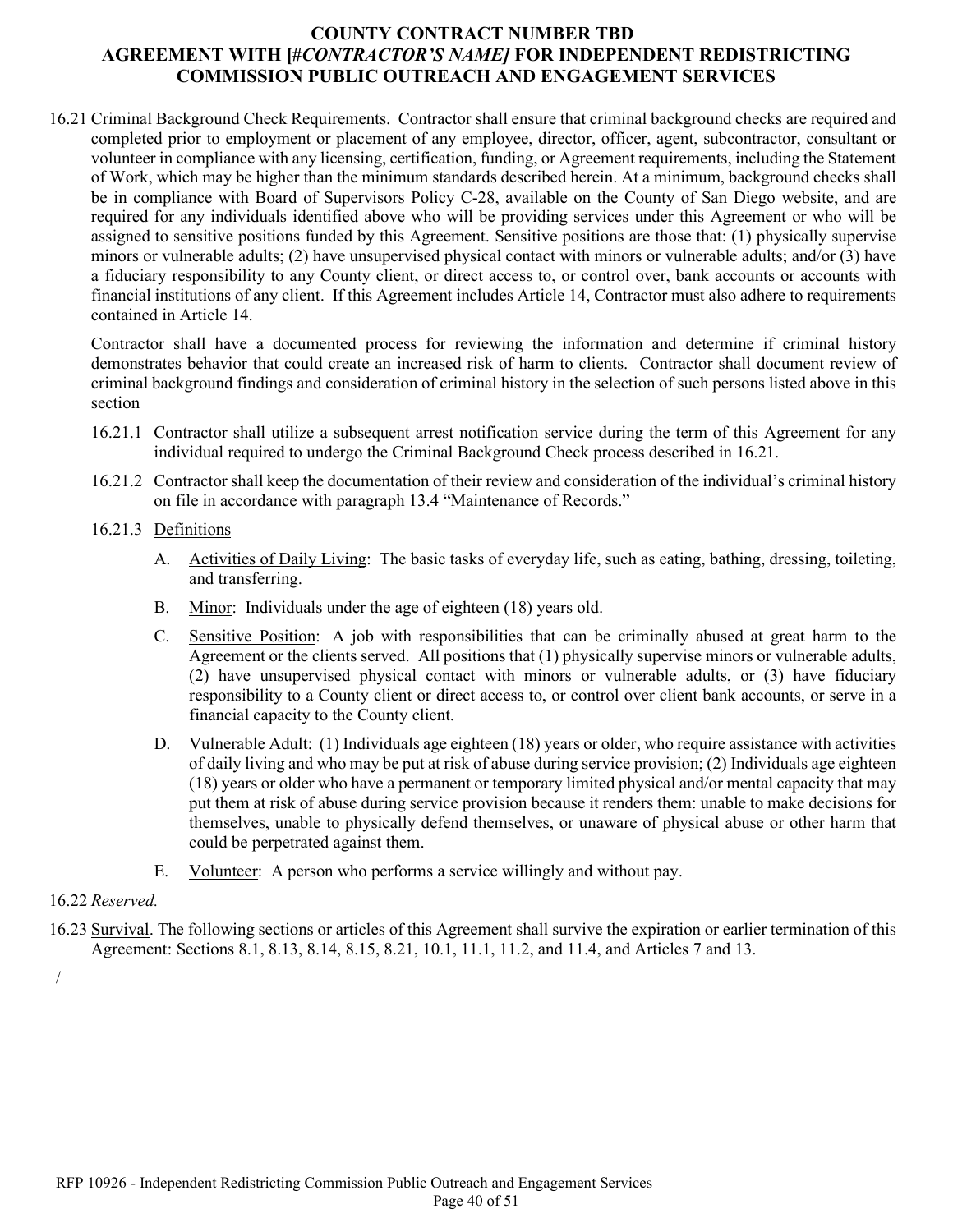#### **SIGNATURE PAGE**

#### **AGREEMENT TERM.**

The initial term of this Agreement shall begin on the date of the last signature below and end on March 31, 2022

**OPTION TO EXTEND.** The County shall have the option to extend the term of this Agreement for \_\_\_\_ increments of year(s) each for a total of years beyond the expiration of the Initial Term, not to exceed  $\_\_\_\_$ , 20 $\_\_\_$ , pursuant to Exhibit C Payment Schedule or other applicable pricing provisions of this Agreement.Unless County notifies Contractor in writing not less than thirty (30) days prior to the expiration date that the County does not intend to extend the Agreement, the Agreement will be automatically extended for the next option period.

Options to Extend For One To Six Additional Months at End of Agreement. County shall also have the option to extend the term of this Agreement, in one or more increments, for a total of no less than one (1) and no more than six (6) calendar months ("Incremental Options"). The County may exercise each Incremental Option by providing written notice to Contractor no fewer than fifteen (15) calendar days prior to expiration of this Agreement. The rates in effect at the time an Incremental Option is exercised shall apply during the term of the Incremental Option.

**COMPENSATION**: Pursuant to Exhibit C or other applicable pricing provisions of this Agreement, County agrees to pay Contractor a maximum Agreement amount of \_\_\_\_\_\_\_\_\_\_\_ (\$######), in accordance with the method of payment stipulated in Article 4.

**COR.** The County has designated the following individual as the Contracting Officer's Representative ("COR")

#Name and Title #Address #Address #Phone, FAX and email

**CONTRACTOR'S REPRESENTATIVE.** The Contractor has designated the following individual as the Contractor's Representative.

> #Name and Title #Address #Address #Phone, FAX and email

IN WITNESS WHEREOF, County and Contractor have executed this Agreement effective as of the date of the last signature below.

#### **COUNTY OF SAN DIEGO** *[#CONTRACTOR NAME]*

By:  $\frac{By:}{JOHN M. PELLEGRINO, Director}$  By:  $\frac{By:}{[HName and Title]}$ JOHN M. PELLEGRINO, Director Department of Purchasing and Contracting

Date: <u>Date:</u> 2008. The contract of the contract of the contract of the contract of the contract of the contract of the contract of the contract of the contract of the contract of the contract of the contract of the contra

By:  $\Box$ 

APPROVED FOR FORM AND LEGALITY

Date: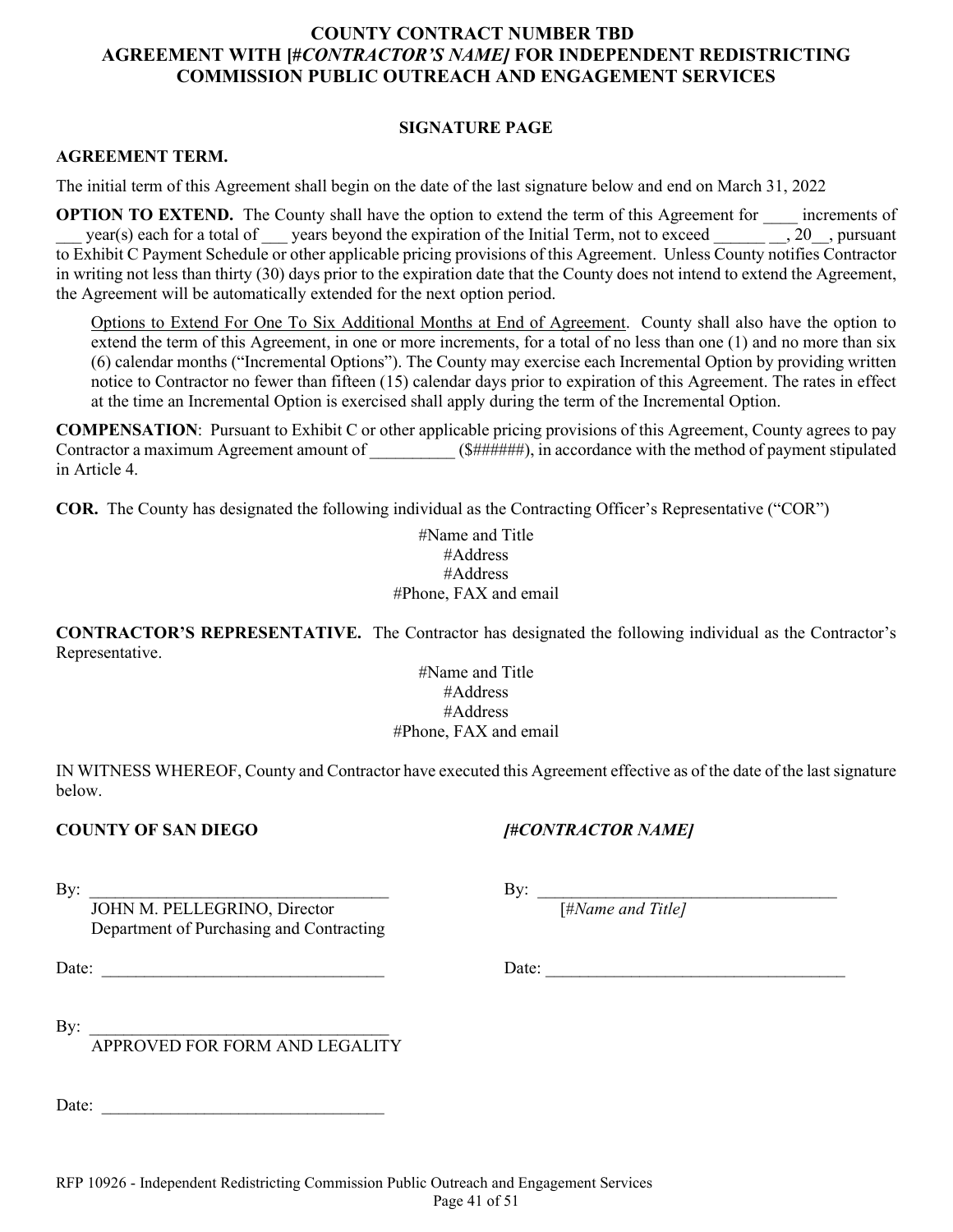# **EXHIBIT A – STATEMENT OF WORK**

#### **1. SCOPE/PURPOSE**

To support the redrawing of supervisorial district boundaries in the County of San Diego ("County"), the County of San Diego Independent Redistricting Commission ("IRC") plans to retain a contractor for public outreach and engagement services to seek and encourage broad and diverse community input during the redistricting public review process.

# **2. BACKGROUND**

Every ten years, after the federal census, district boundaries for federal, state, and local elected offices are redrawn to reflect new population data and shifting populations to ensure equal representation to the extent possible. This process is called Redistricting. California Elections Code Section 21550-21553 and the County Charter, Section 400.1 set forth the rules for drawing the supervisorial district boundaries for the County of San Diego and provide that this responsibility rests with the IRC through a process that must include public engagement and public meetings of the IRC.

Fourteen people serve on the IRC that is required to reasonably represent the County's diversity. Per State law, the process is independent from the influence of the Board of Supervisors. Also, per State law, the County provides funding and staffing support for the work of the IRC.

The redistricting process is conducted in conformance with California Elections Code Section 21550-21553 and other applicable law. Of specific relevance to this process is the legal requirement that the IRC must encourage public participation in redistricting through:

- Media Outreach
- Good government, civil rights, civic engagement, and community groups
- Live translation, if requested 72 hours in advance of any scheduled meeting
- Publication of notices on the Internet
- Publication of a draft map at least seven days before adoption
- Publication of relevant demographic data
- Ready access by the public to redistricting data and computer software equivalent to what is available to the commission members
- Receipt of maps or testimony from the public in writing or electronically.

At this time, there are two separate support contracts planned to assist the IRC. The first, the subject of this RFP, provides necessary public outreach and engagement services to insure appropriate public input and understanding of the redistricting process. The second provides necessary demographic consulting and mapping services. These two efforts should support each other and minimize overlap towards obtaining the most accurate and acceptable redistricting objectives.

# **3. TARGET POPULATION AND GEOGRAPHICAL SERVICE AREA**

- 3.1. Contractor shall provide services in the County of San Diego and at the direction of the IRC. A single point of contact within the IRC will be established to facilitate such communication.
- 3.2. Contractor's target audience shall be the residents of the County of San Diego (including all unincorporated areas) and shall be reflective of the County's demographics, communities of interest, and place-based communities, taking into account the following, but not limited to, race/ethnicity, socio-economic status, language spoken, educational attainment, housing type, etc.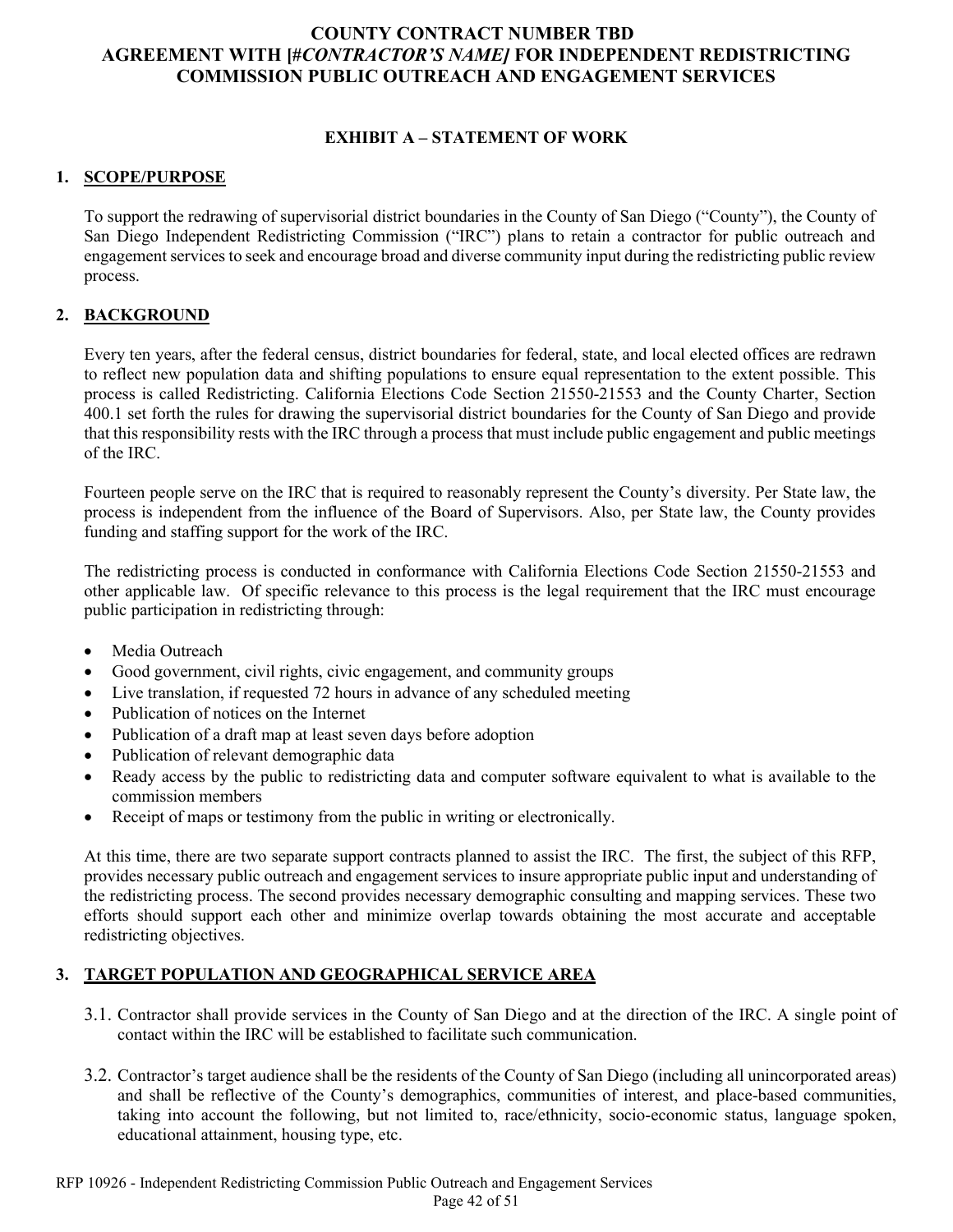3.3. Contractor shall coordinate with other entities for public outreach and engagement, including but not limited to local media outlets, community organizations, neighborhood associations, faith-based organizations, and local businesses.

# **4. REQUIREMENTS FOR SERVICE DELIVERY**

- 4.1. Public Outreach and Engagement Services. Contractor shall provide ongoing public outreach and engagement services, analysis, and support of the IRC.
	- 4.1.1. Contractor shall develop and execute a public outreach and communications plan with a timeline consistent with the IRC's timeline to approve and adopt a redistricting map of the County supervisorial districts. The public outreach and communications plan shall at a minimum identify:
		- 4.1.1.0. Methods and strategies to increase public engagement and input in the development of draft redistricting maps in the process of approving and adopting a redistricting map, with particular focus on communities of interest, underserved communities, and communities that have been historically disengaged from the redistricting process.
		- 4.1.1.1. Appropriate outreach and venues for in-person and/or virtual meetings for each target community.
		- 4.1.1.2. Appropriate hours for meetings for each target community to accommodate all residents (e.g., regular business hours, on weekends, or during evening hours).
		- 4.1.1.3. Appropriate translation services and translated written materials for the target communities at all public meetings and events to meet the applicable language requirements in state law and in coordination with IRC and the County. These services are above and beyond the translation services that the County currently provides for the IRC meetings.
		- 4.1.1.4. Enhancements to the website to maximize interest, user friendliness, traffic and engagement.
		- 4.1.1.5. An optimal media and public relations strategy for advertising community outreach events, that includes posting information on a public facing website, social media, email distributions, mailers, posters/flyers, local radio and television, PSAs, including collateral materials, such as presentations, standard talking points and FAQs for the IRC.
		- 4.1.1.6. A variety of tools to solicit broad and diverse community input including, but not limited to, surveys and questionnaires, online input tools, and/or public comment.
		- 4.1.1.7. A process to allow for public comment and suggestions in the drawing of supervisorial districts maps, in coordination with the IRC's demographic consulting and mapping services contractor and County staff.
- 4.2 Contractor shall organize, execute, and attend public meetings, educational events, and trainings with the goal of lowering barriers to and increasing the public's participation in the redistricting process.
	- 4.2.1 These trainings shall include, but not be limited to, an overview of the redistricting process, applicable state and federal voting rights laws, and how to provide written and oral testimony at public meetings.
	- 4.2.2 Contractor shall coordinate demographic and mapping training with the IRC's demographic consulting and mapping services contractor and County staff.
- 4.3 Contractor shall work to engage broad public participation and input at the regular meetings of the IRC and at a minimum of seven (7) Pre-Mapping Public Hearings and two (2) Public Hearings on draft redistricting maps, as required by the California Elections Code § 21552 subdivision (c).
	- 4.3.1 Contractor shall work with the IRC and community partners to identify additional outreach efforts and/or special public hearings to reach target audiences, and gather a robust portfolio of broad, diverse public input that reflects the demographics and communities of interest of the County of San Diego.
	- 4.3.2 Outreach shall be made in all supervisorial districts of the County to ensure the maximum number of residents have equal opportunity to provide their input.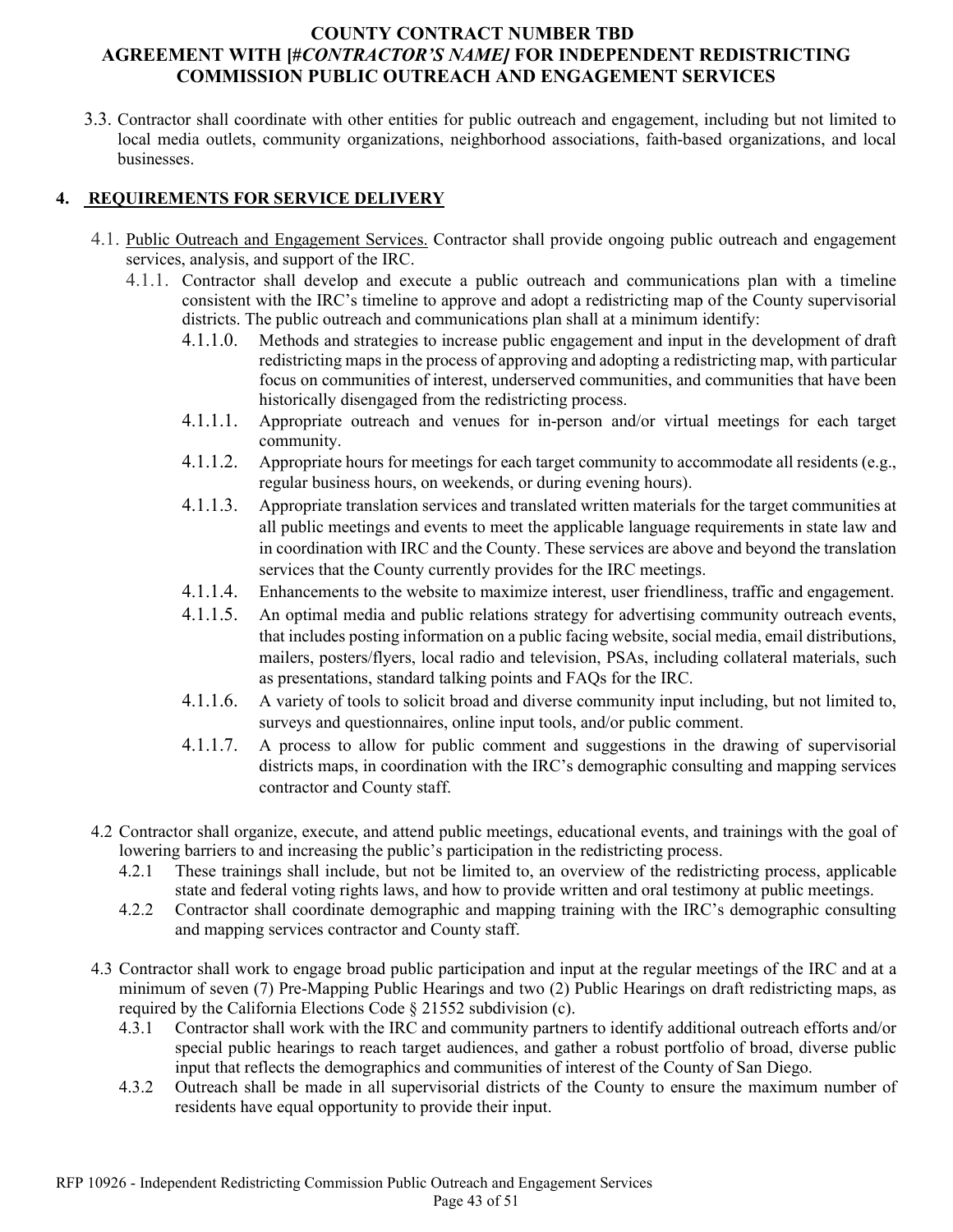- 4.4 Contractor shall provide all staff, supervision, subcontractors, materials and supplies necessary to perform the work described herein and/or as directed by the IRC.
- 4.5 Contractor shall retain the services of no fewer than three (3) subcontractors to support the goals and objectives in the Statement of Work.
	- 4.5.1 Subcontractors shall include local community-based organizations and service providers that currently provide broad and diverse public outreach/engagement services to the target population or members of the community who are recognized to have a close understanding of the community served.
	- 4.5.2 Contractor shall perform ongoing subcontractor engagement and collaboration throughout the duration of the Contract.
- 4.6 Contractor shall coordinate with the IRC's demographic consulting and mapping services contractor as appropriate to support their mapping software training and technical support efforts.
- 4.7 Contractor shall continuously monitor and implement all updated guidelines and information regarding COVID-19 throughout the duration of the Contract. Contractor shall meet all current State and County guidelines for Safe Reopening related to COVID-19 as stated in [https://covid19.ca.gov](https://covid19.ca.gov/) and [https://www.sandiegocounty.gov/coronavirus.html.](https://www.sandiegocounty.gov/coronavirus.html)
- 4.8 Contractor shall submit any communication materials and information to IRC and/or designated County staff for approval prior to publishing or distribution.

# **5. CONTRACT MONITORING AND REPORTING**

- 5.1. Contractor shall provide monthly detailed program status, management, and budget reports both orally and in writing to the IRC.
- 5.2. Contractor shall track and report in writing public participation in each outreach event.
	- 5.2.1. Contractor shall ask participants to complete a voluntary survey to collect demographic data (including at minimum, zip code of residence, community of interest, age, gender, household income, race/ethnicity, rental/homeownership status).
	- 5.2.2. Contractor shall provide a monthly detailed Outreach Report both orally and in writing to IRC which summarizes the following:
		- 5.2.2.0. Narrative summary of outreach efforts, public participation and input received.
		- 5.2.2.1. Number of outreach events.
		- 5.2.2.2. Date, location and supervisorial district for each outreach event.
		- 5.2.2.3. Total number of attendees and demographic information for each outreach event, including any available demographic data collected in the survey per 5.2.1 (listed above) for each outreach event.
		- 5.2.2.4. Summary metrics and analytics for all marketing efforts including social media post metrics, website traffic, email click through rates, poster/flyer distribution reach, and TV and radio reach.
- 5.3. Contractor shall prepare a final report detailing all outreach efforts, public participation and input, number of events with date, supervisorial district, and number of attended at the end redistricting process and prior to the end of the contract.

# **6. ADDITIONAL WORK AND SUPPORT SERVICES**

- 6.1. The County of San Diego may approve additional work and other related support services deemed necessary by the IRC. In such case, additional work and support services shall be confirmed and procured in the form of a
- RFP 10926 Independent Redistricting Commission Public Outreach and Engagement Services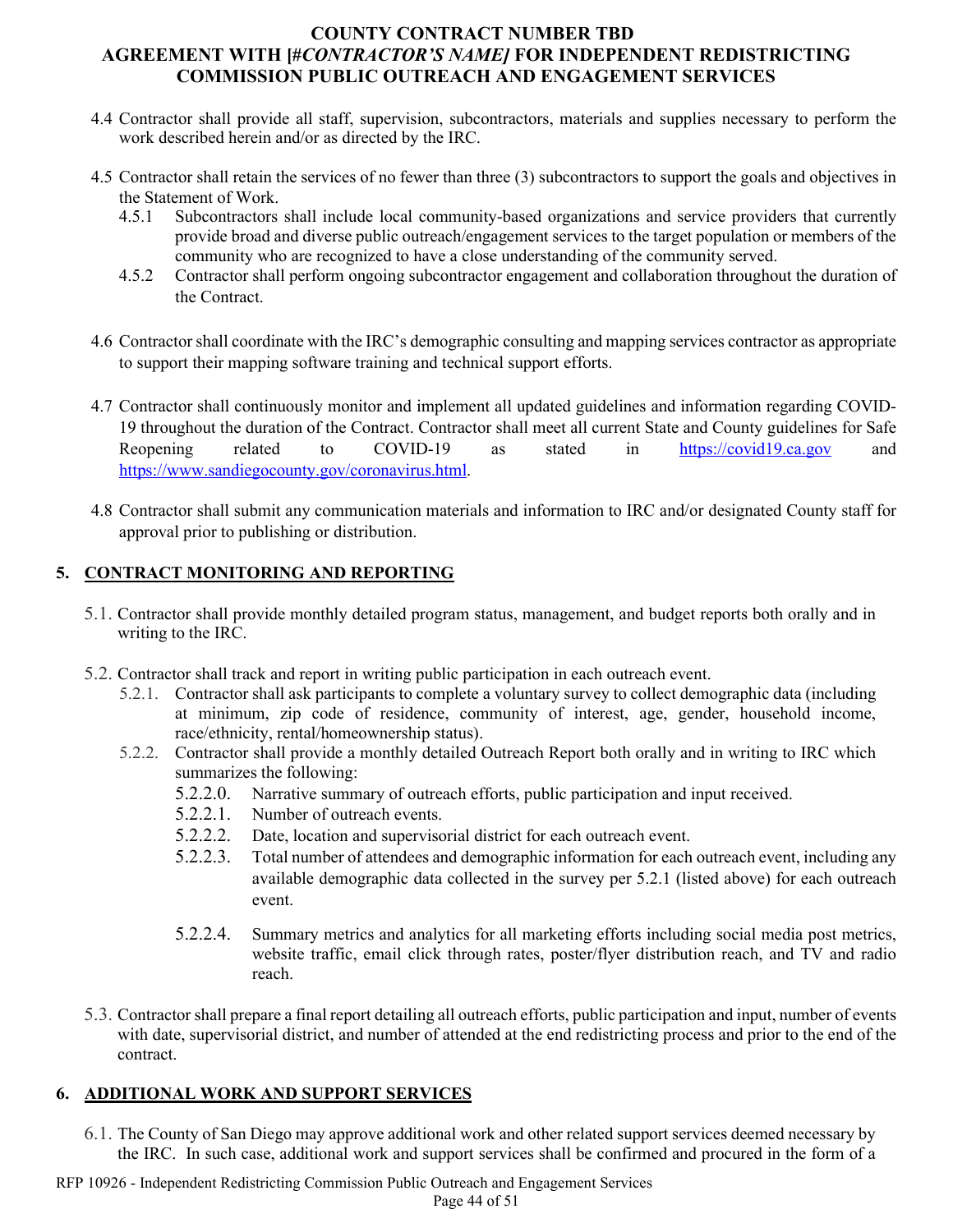task order.

# **7. SPECIAL PROGRAM TIMING CONSIDERATIONS**

7.1. The goal of this contract is to provide public outreach and engagement consulting services in support of the IRC's adoption of a final supervisorial district map prior to the statutory deadline, currently December 15, 2021, in accordance with applicable law and the schedule and processes established by the IRC with County staff. At this time, necessary Federal census may not be available for IRC use until approximately September 30, 2021 and California modifications thereto available at an even later date, perhaps in late October. Responses to this RFP should take these dates into consideration to make best use of time and resources between contract award and the statutory deadline.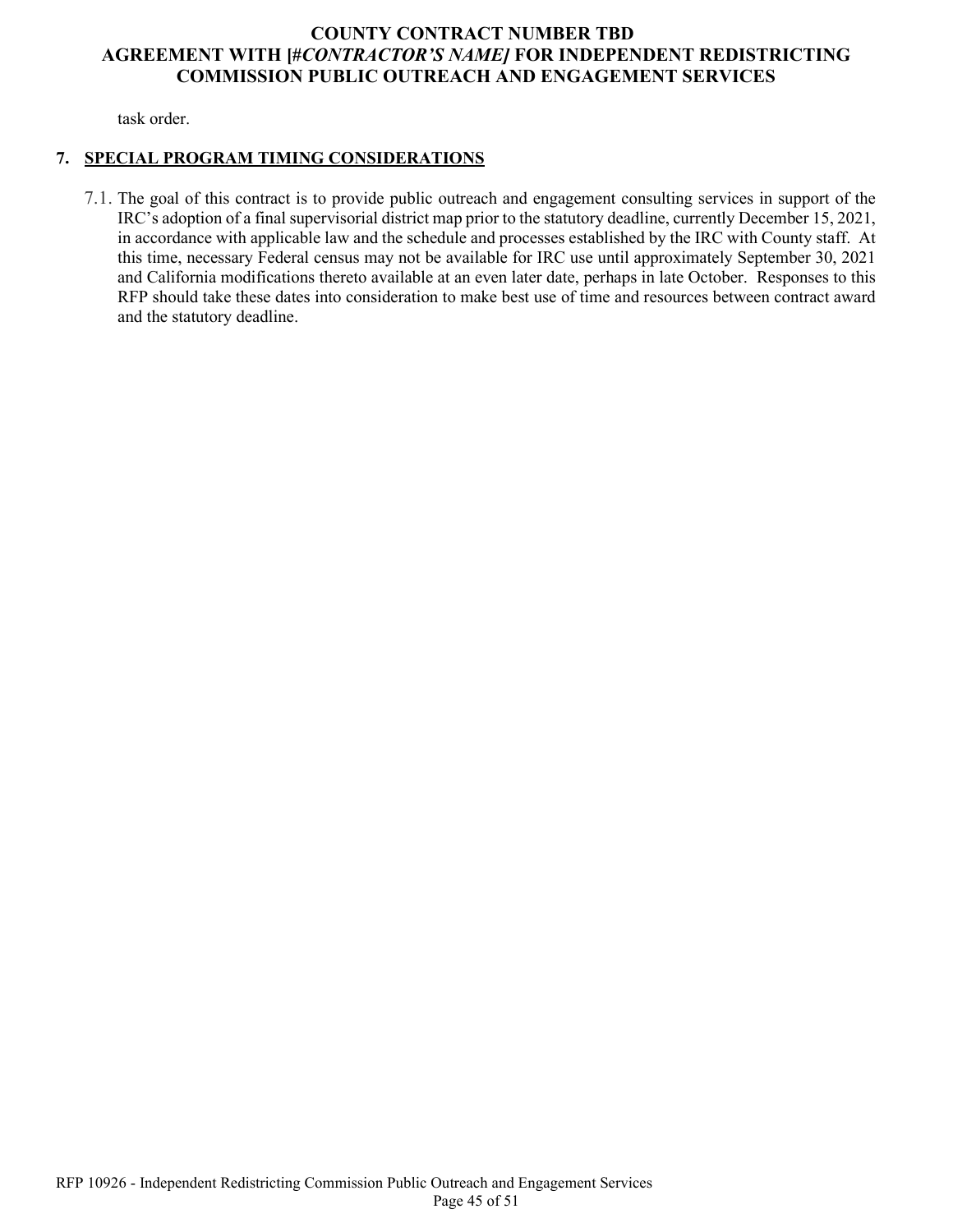# **EXHIBIT B – INSURANCE AND BONDING REQUIREMENTS**

### **INSURANCE REQUIREMENTS FOR CONTRACTORS**

Without limiting Contractor's indemnification obligations to County, Contractor shall provide at its sole expense and maintain for the duration of this contract, or as may be further required herein, insurance against claims for injuries to persons or damages to property which may arise from or in connection with the performance of the work hereunder and the results of the work by the Contractor, his agents, representatives, employees or subcontractors.

#### **1. Minimum Scope of Insurance**

Coverage shall be at least as broad as:

- A. Commercial General Liability, Occurrence form, Insurance Services Office form CG0001.
- B. Automobile Liability covering all owned, non owned, hired auto Insurance Services Office form CA0001.
- C. Workers' Compensation, as required by State of California and Employer's Liability Insurance.
- D. Professional Liability (Errors & Omissions)

#### **2. Minimum Limits of Insurance**

Contractor shall maintain limits no less than:

- A. Commercial General Liability including Premises, Operations, Products and Completed Operations, Contractual Liability, and Independent Contractors Liability: \$2,000,000 per occurrence for bodily injury, personal injury and property damage. The General Aggregate limit shall be \$4,000,000.
- B. Automobile Liability: \$1,000,000 each accident for bodily injury and property damage.
- C. Employer's Liability: \$1,000,000 each accident for bodily injury or disease. Coverage shall include waiver of subrogation endorsement in favor of County of San Diego.
- D. Professional Liability (Errors & Omissions): \$2,000,000 per claim with an aggregate limit of not less than \$2,000,000. Coverage shall include contractual liability. This coverage shall be maintained for a minimum of three years following termination or completion of Contractor's work pursuant to the Contract.

If the contractor maintains broader coverage and/or higher limits than the minimums shown above, the County requires and shall be entitled to the broader coverage and/or higher limits maintained by the Contractor. As a requirement of this contract, any available insurance proceeds in excess of the specified minimum limits and coverage stated above, shall also be available to the County of San Diego.

#### **3. Self-Insured Retentions**

Any self-insured retention must be declared to and approved by County Risk Management. At the option of the County, either: the insurer shall reduce or eliminate such self-insured retentions as respects the County, the members of the Board of Supervisors of the County and the officers, agents, employees and volunteers; or the Contractor shall provide a financial guarantee satisfactory to the County guaranteeing payment of losses and related investigations, claim administration, and defense expenses.

#### **4. Other Insurance Provisions**

The insurance policies are to contain, or be endorsed to contain, the following provisions:

A. Additional Insured Endorsement

The County of San Diego, the members of the Board of Supervisors of the County and the officers, agents, employees and volunteers of the County, individually and collectively are to be covered as additional insureds on the General Liability policy with respect to liability arising out of work or operations performed by or on behalf of the Contractor including materials, parts, or equipment furnished in connection with such work or operations and automobiles owned, leased, hired or borrowed by or on behalf of the Contractor. General Liability coverage can be provided in

RFP 10926 - Independent Redistricting Commission Public Outreach and Engagement Services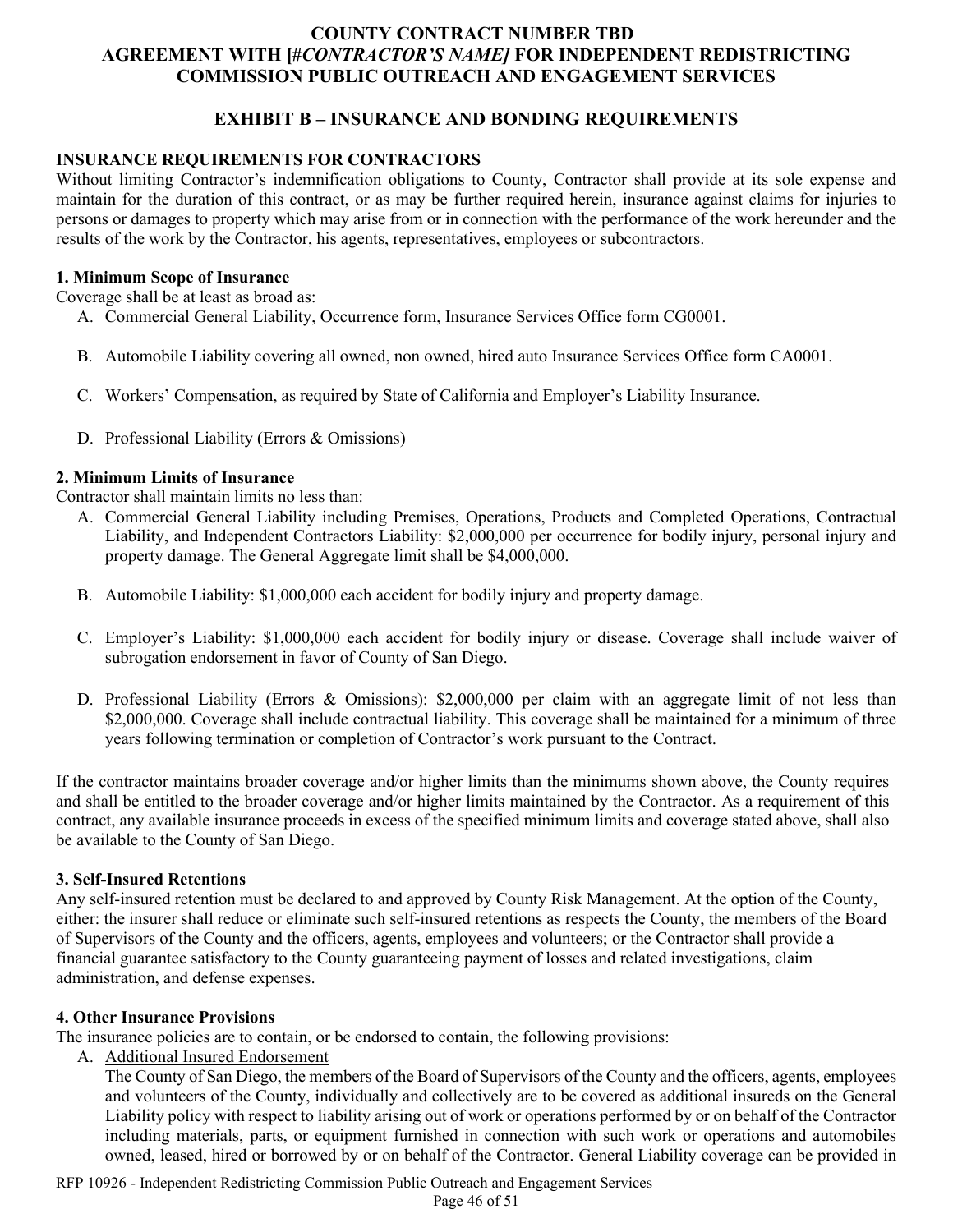the form of an endorsement to the Contractor's insurance (at least as broad as ISO from CG 2010 11 85 or **both** CG 2010, CG 2026, CG 2033, or CG 2038; **and** CG 2037 forms if later revisions used).

#### B. Primary Insurance Endorsement

For any claims related to this Contract, Contractor's insurance coverage, including any excess liability policies, shall be primary insurance at least as broad as ISO CG 20 01 04 13 as respects the County, the members of the Board of Supervisors of the County and the officers, agents, employees and volunteers of the County, individually and collectively. Any insurance or self-insurance maintained by the County, its officers, employees, or volunteers shall be excess of the Contractor's insurance and shall not contribute with it.

#### C. Notice of Cancellation

Each insurance policy required above shall state that coverage shall not be canceled, except with notice to the County.

#### D. Severability of Interest Clause

Coverage applies separately to each insured, except with respect to the limits of liability, and that an act or omission by one of the named insureds shall not reduce or avoid coverage to the other named insureds.

#### **General Provisions**

#### **5. Qualifying Insurers**

All required policies of insurance shall be issued by companies which have been approved to do business in the State of California by the State Department of Insurance, and which hold a current policy holder's alphabetic and financial size category rating of not less than A, VII according to the current Best's Key Rating guide, or a company of equal financial stability that is approved in writing by County Risk Management.

#### **6. Evidence of Insurance**

Prior to commencement of this Contract, but in no event later than the effective date of the Contract, Contractor shall furnish the County with a copy of the policy declaration and endorsement pages along with the certificates of insurance and amendatory endorsements effecting coverage required by this clause. Policy declaration and endorsement pages shall be included with renewal certificates and amendatory endorsements submissions and shall be furnished to County within thirty days of the expiration of the term of any required policy. Contractor shall permit County at all reasonable times to inspect any required policies of insurance.

#### **7. Failure to Obtain or Maintain Insurance; County's Remedies**

Contractor's failure to provide insurance specified or failure to furnish certificates of insurance and amendatory endorsements or failure to make premium payments required by such insurance shall constitute a material breach of the Contract, and County may, at its option, terminate the Contract for any such default by Contractor.

#### **8. No Limitation of Obligations**

The foregoing insurance requirements as to the types and limits of insurance coverage to be maintained by Contractor, and any approval of said insurance by the County are not intended to and shall not in any manner limit or qualify the liabilities and obligations otherwise assumed by Contractor pursuant to the Contract, including, but not limited to, the provisions concerning indemnification.

#### **9. Review of Coverage**

County retains the right at any time to review the coverage, form and amount of insurance required herein and may require Contractor to obtain insurance reasonably sufficient in coverage, form and amount to provide adequate protection against the kind and extent of risk which exists at the time a change in insurance is required.

#### **10. Self-Insurance**

Contractor may, with the prior written consent of County Risk Management, fulfill some or all of the insurance requirements contained in this Contract under a plan of self-insurance. Contractor shall only be permitted to utilize such self-insurance if in the opinion of County Risk Management, Contractor's (i) net worth, and (ii) reserves for payment of claims of liability against Contractor, are sufficient to adequately compensate for the lack of other insurance coverage required by this

RFP 10926 - Independent Redistricting Commission Public Outreach and Engagement Services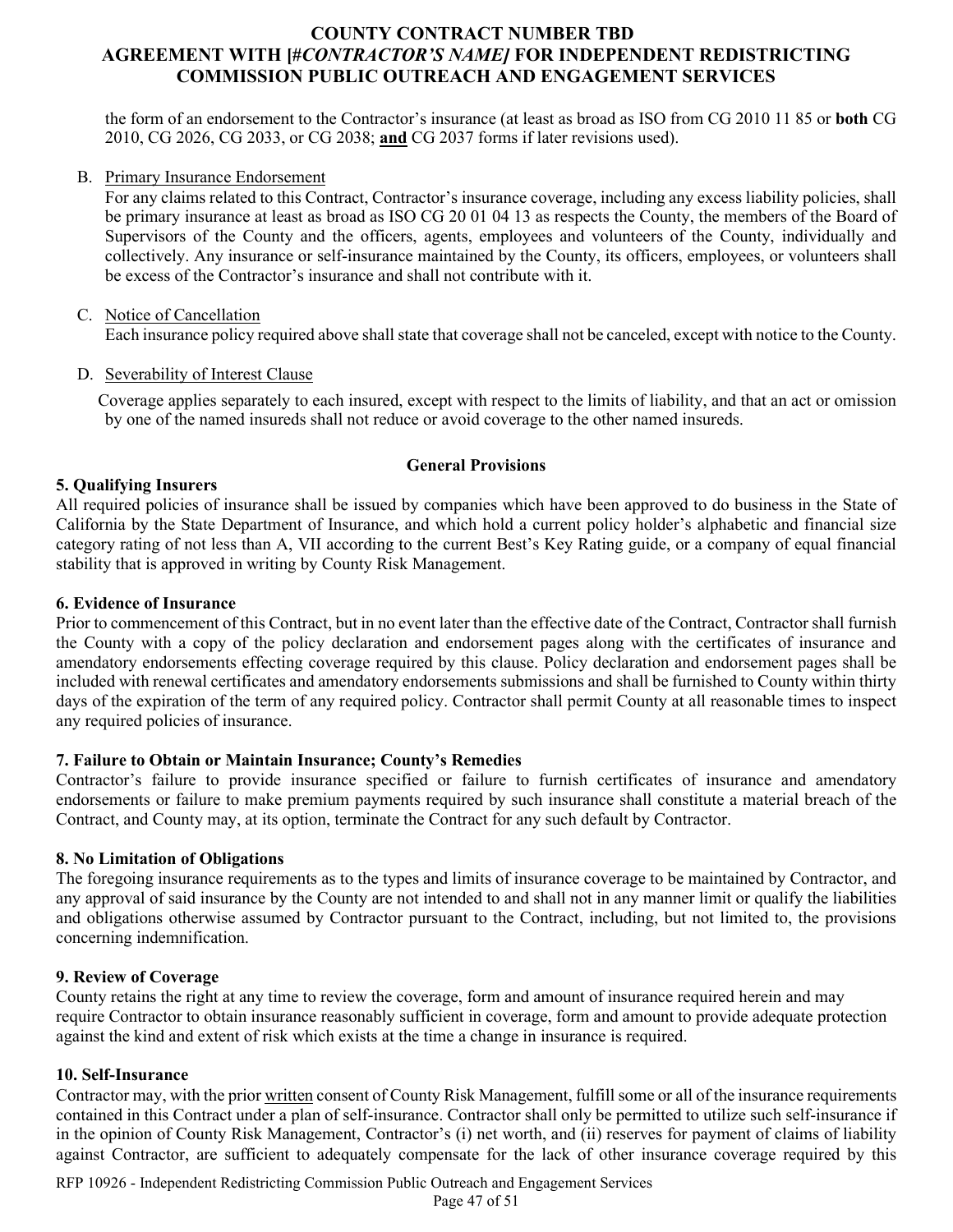Contract. Contractor's utilization of self-insurance shall not in any way limit liabilities assumed by Contractor under the Contract.

#### **11. Claims Made Coverage**

If coverage is written on a "claims made" basis, the Certificate of Insurance shall clearly so state. In addition to the coverage requirements specified above, such policy shall provide that:

- A. The policy retroactive date coincides with or precedes Contractor's commencement of work under the Contract (including subsequent policies purchased as renewals or replacements).
- B. Contractor will make every effort to maintain similar insurance during the required extended period of coverage following expiration of the Contact.
- C. If insurance is terminated for any reason, Contractor shall purchase an extended reporting provision of at least three years to report claims arising in connection with the Contract.
- D. The policy allows for reporting of circumstances or incidents that might give rise to future claims.

#### **12. Subcontractors' Insurance**

Contractor shall require and verify that all subcontractors maintain insurance meeting all the requirements stated herein, and Contractor shall ensure that County is an additional insured on insurance required from subcontractors. Such Additional Insured endorsement shall be attached to the certificate of insurance in order to be valid and on a form at least as broad as ISO from CG 2010 11 85 or both CG 2010, CG 2026, CG 2033, or CG 2038; and CG 2037 forms if later revisions used. If any sub contractor's coverage does not comply with the foregoing provisions, Contractor shall defend and indemnify the County from any damage, loss, cost, or expense, including attorneys' fees, incurred by County as a result of subcontractor's failure to maintain required coverage.

#### **13. Waiver of Subrogation**

Contractor hereby grants to County a waiver of their rights of subrogation which any insurer of Contractor may acquire against County by virtue of the payment of any loss. Contractor agrees to obtain any endorsement that may be necessary to affect this waiver of subrogation. The Workers' Compensation policy shall be endorsed with a waiver of subrogation in favor of the County for all work performed by the Contractor, its employees, agents and subcontractors.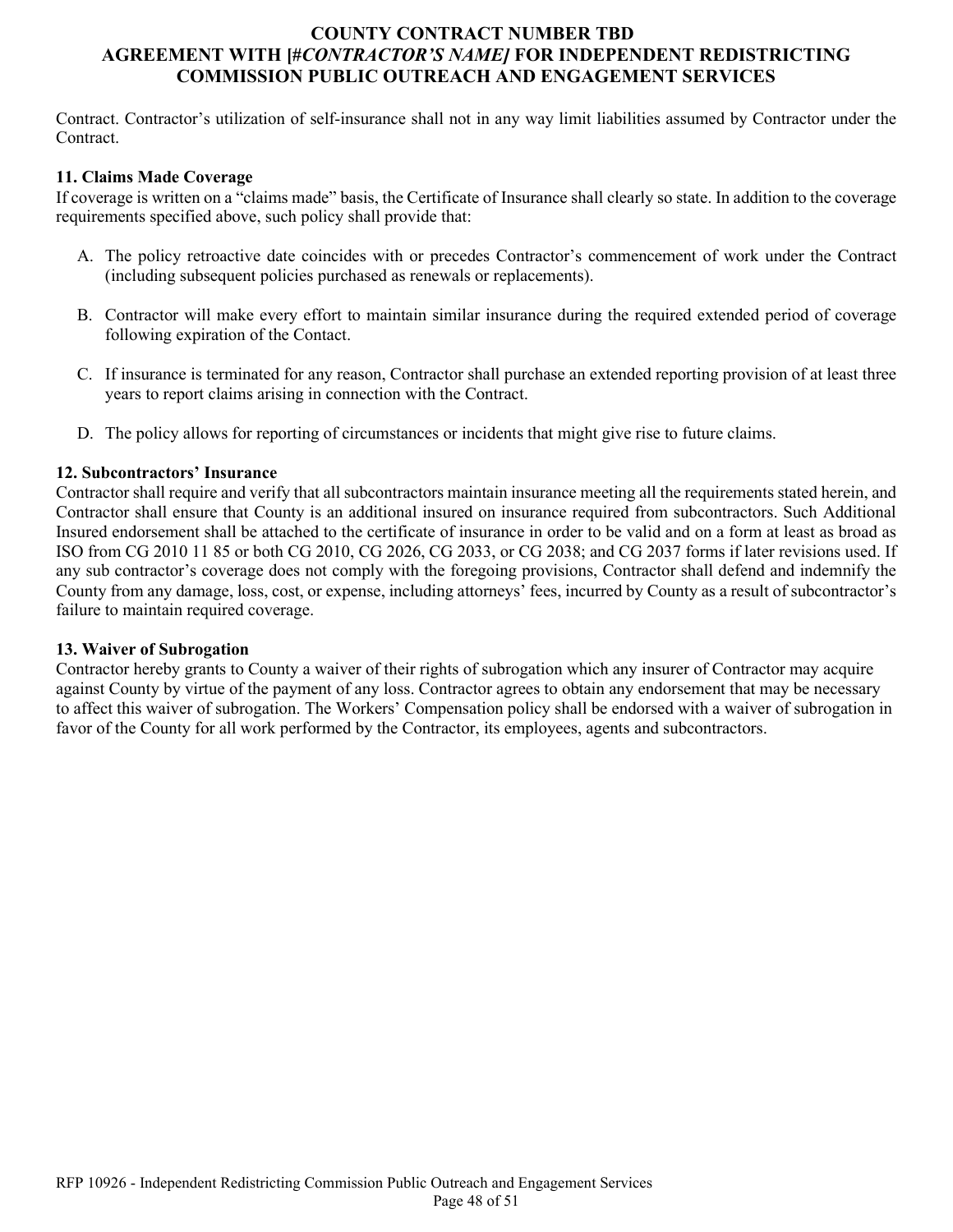# **EXHIBIT C – PRICING/PAYMENT SCHEDULE**

#### **1. FIXED PRICE PROPOSAL**

 $\mathcal{L}_\text{max}$  , where  $\mathcal{L}_\text{max}$  is the set of the set of the set of the set of the set of the set of the set of the set of the set of the set of the set of the set of the set of the set of the set of the set of the se

- 1.1. Based on the services expressly required and reasonably inferred from the SOW, and your proposed technical approach outlined in your response to section 3 of the submittal items, provide your proposed fixed price which is inclusive of associated travel and per diem expenses for in-person activities. Fixed prices shall be communicated in a format similar to the below table. The anticipated budget for this effort is \$200,000.
- 1.2. Due to the uncertainties created by the COVID 19 pandemic, it is unknown at this point in time the extent to which in-person meetings will be permissible and/or recommended on the grounds of public safety. If your organization has proposed in-person activities as part of your technical proposal, include those travel costs in your fixed price and detail all applicable associated travel and applicable per diem expenses as a separate line item as shown in the table below.

| Work/Activity Description                   | Price |
|---------------------------------------------|-------|
| <b>Consulting Services</b>                  |       |
| Managerial and/or administrative support    |       |
| Clerical/staff support                      |       |
| Documents, reports, forms                   |       |
| Reproduction                                |       |
| <b>Direct Expenses</b>                      |       |
| <b>Indirect Expenses</b>                    |       |
| <b>Technical Support</b>                    |       |
| <b>Translation Services</b>                 |       |
| <b>Public Input Meetings</b>                |       |
| Technical assistance                        |       |
| All associated travel and per diem expenses |       |
| Any other items (itemize)                   |       |

Grand Total Fixed Price (inclusive of associated travel and per diem expenses for in-person activities) \$

RFP 10926 - Independent Redistricting Commission Public Outreach and Engagement Services

<sup>☐</sup>Offeror qualifies as a Preferred Vendor\* (if checked, complete information below)

By checking the box and submitting a Preferred Vendor Adjusted Price, Offeror represents that it qualifies as a Preferred Vendor as described in Section 405 of the San Diego Code of Administrative Ordinances and Section 3.7 of the RFP Instructions and Rules. To qualify as a Preferred Vendor, Offeror must be a Local Business that is also a Veteran Owned Business, Disabled Veteran Owned Business or Small Business. Offeror must document eligibility by satisfying both 1. and 2. below. Offeror must provide supporting documentation upon request of the County.

<sup>1.</sup> Local Business: Offeror maintains a headquarters or provides the same or similar services to those proposed from the following address(es) located within the geographic boundaries of San Diego County.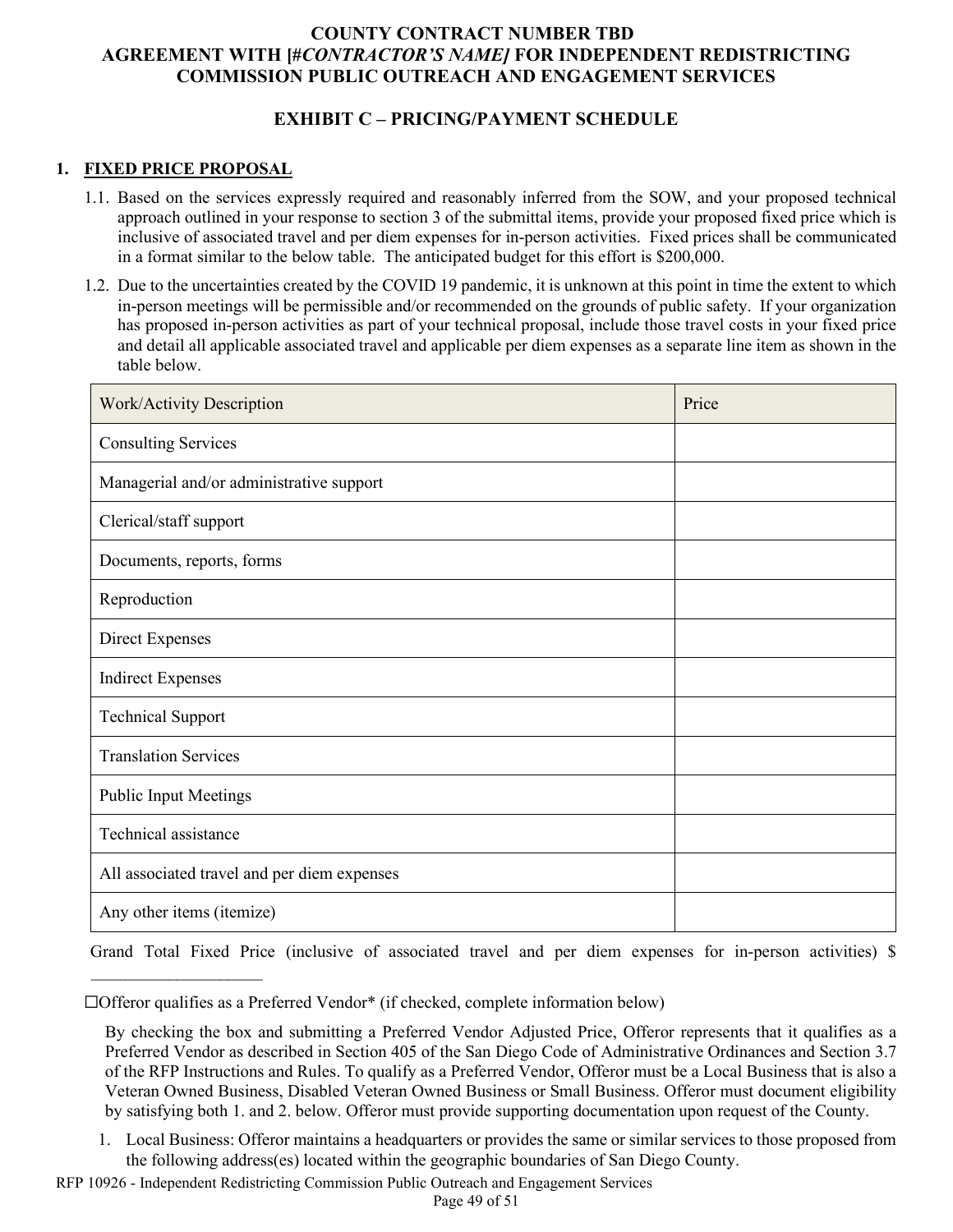| $\Box$ Other location providing the same or similar services<br>$\Box$ Headquarters                                                                                            |  |  |  |  |
|--------------------------------------------------------------------------------------------------------------------------------------------------------------------------------|--|--|--|--|
| Address                                                                                                                                                                        |  |  |  |  |
| State Zip                                                                                                                                                                      |  |  |  |  |
| AND                                                                                                                                                                            |  |  |  |  |
| 2. Offeror holds a current certification that qualifies it as a Veteran Owned Business, Disabled Veteran Owned<br>Business or Small Business. Indicate certification(s) below. |  |  |  |  |
| State of California Certifications:                                                                                                                                            |  |  |  |  |
| $\square$ Small Business (SB) – Certificate #                                                                                                                                  |  |  |  |  |
| $\Box$ Micro Business (MB) – Certificate #                                                                                                                                     |  |  |  |  |
| $\Box$ a 11 D $\Box$ a 1 D $\Box$ a 11' W 1 $\Box$ a DW) $\Box$ a 10' $\Box$                                                                                                   |  |  |  |  |

 $\square$  Small Business for the Purpose of Public Works (SB-PW) – Certificate #

 $\square$ Disabled Veteran Business Enterprise (DVBE) – Certificate #

U.S. Department of Veterans Affairs Certifications:

 $\Box$ Veteran-Owned Small Business (VOSB) – Certificate #

 $\square$ Service-Disabled Veteran-Owned Small Business (SDVOSB) – Certificate #

# **Preferred Vendor Adjusted Price:**

| <b>GRAND TOTAL</b><br>(from Pricing Schedule): | PRICE ADJUSTMENT<br>multiply Box 1 by $0.05$<br>than $$50,000$ ,<br>(i f)<br>enter<br>greater<br>\$50,000 | <b>ADJUSTED PRICE</b><br>subtract Box 2 from Box 1 |
|------------------------------------------------|-----------------------------------------------------------------------------------------------------------|----------------------------------------------------|
| Box 1                                          | Box 2<br>S                                                                                                |                                                    |

County maintains the right to verify the calculation of the Adjusted Price. In the event of a mathematical error, the Grand Total from the pricing schedule shall prevail, and a corrected Price Adjustment shall be used.

1.3. Describe any assumptions used to develop the Grand Total Fixed Price.

# **2. ADDITIONAL AS NEEDED PRICING**

2.1. In the event that in-person meetings are not permissible detail all applicable price deductions/additions associated with the alternative remote activities proposed as part of your technical approach.

| Item                                     | Price Change<br>(deductions/addition) |
|------------------------------------------|---------------------------------------|
| <b>Consulting Services</b>               |                                       |
| Managerial and/or administrative support |                                       |
| Clerical/staff support                   |                                       |
| Documents, reports, forms                |                                       |
| Reproduction                             |                                       |